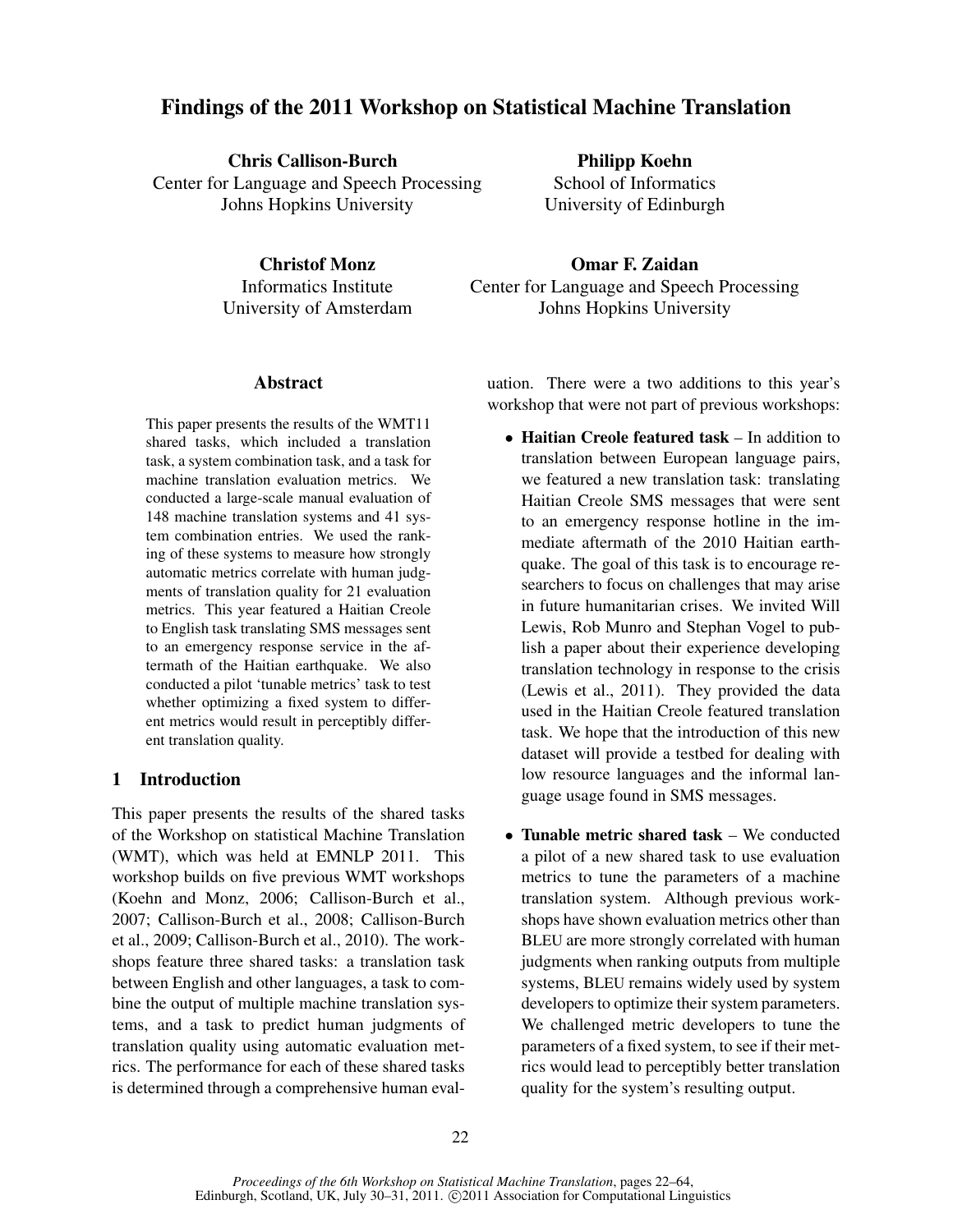The primary objectives of WMT are to evaluate the state of the art in machine translation, to disseminate common test sets and public training data with published performance numbers, and to refine evaluation methodologies for machine translation. As with previous workshops, all of the data, translations, and collected human judgments are publicly available.<sup>1</sup> We hope these datasets form a valuable resource for research into statistical machine translation, system combination, and automatic evaluation of translation quality.

# 2 Overview of the Shared Translation and System Combination Tasks

The recurring task of the workshop examines translation between English and four other languages: German, Spanish, French, and Czech. We created a test set for each language pair by translating newspaper articles. We additionally provided training data and two baseline systems.

## 2.1 Test data

The test data for this year's task was created by hiring people to translate news articles that were drawn from a variety of sources from early December 2010. A total of 110 articles were selected, in roughly equal amounts from a variety of Czech, English, French, German, and Spanish news sites:<sup>2</sup>

- Czech: aktualne.cz (4), Novinky.cz (7), iH-Ned.cz (4), iDNES.cz (4)
- French: Canoe (5), Le Devoir (5), Le Monde (5), Les Echos (5), Liberation (5)
- Spanish: ABC.es (6), Cinco Dias (6), El Periodico (6), Milenio (6), Noroeste (7)
- English: Economist (4), Los Angeles Times (6), New York Times (4), Washington Post (4)
- German: FAZ (3), Frankfurter Rundschau (2), Financial Times Deutschland (3), Der Spiegel (5), Süddeutsche Zeitung (3)

The translations were created by the professional translation agency  $CEET<sup>3</sup>$ . All of the translations were done directly, and not via an intermediate language.

Although the translations were done professionally, in some cases errors still cropped up. For instance, in parts of the English-French translations, some of the English source remains in the French reference as if the translator forgot to delete it.

#### 2.2 Training data

As in past years we provided parallel corpora to train translation models, monolingual corpora to train language models, and development sets to tune system parameters. Some statistics about the training materials are given in Figure 1.

#### 2.3 Baseline systems

To lower the barrier of entry for newcomers to the field, we provided two open source toolkits for phrase-based and parsing-based statistical machine translation (Koehn et al., 2007; Li et al., 2010).

#### 2.4 Submitted systems

We received submissions from 56 groups across 37 institutions, as listed in Tables 1, 2 and 3. We also included two commercial off-the-shelf MT systems, two online statistical MT systems, and five online rule-based MT systems. (Not all systems supported all language pairs.) We note that these nine companies did not submit entries themselves, and are therefore anonymized in this paper. Rather, their entries were created by translating the test data via their web interfaces.<sup>4</sup> The data used to construct these systems is not subject to the same constraints as the shared task participants. It is possible that part of the reference translations that were taken from online news sites could have been included in the online systems' models, for instance. We therefore categorize all commercial systems as unconstrained when evaluating the results.

#### 2.5 System combination

In total, we had 148 primary system entries (including the 46 entries crawled from online sources), and 60 contrastive entries. These were made available to

<sup>1</sup> http://statmt.org/wmt11/results.html

 $2$ For more details see the XML test files. The docid tag gives the source and the date for each document in the test set, and the origlang tag indicates the original source language.

 $^3$ http://www.ceet.eu/

<sup>&</sup>lt;sup>4</sup>We would like to thank Ondřej Bojar for harvesting the commercial entries (2), Christian Federmann for the statistical MT entries (14), and Hervé Saint-Amand for the rule-based MT entries (30)!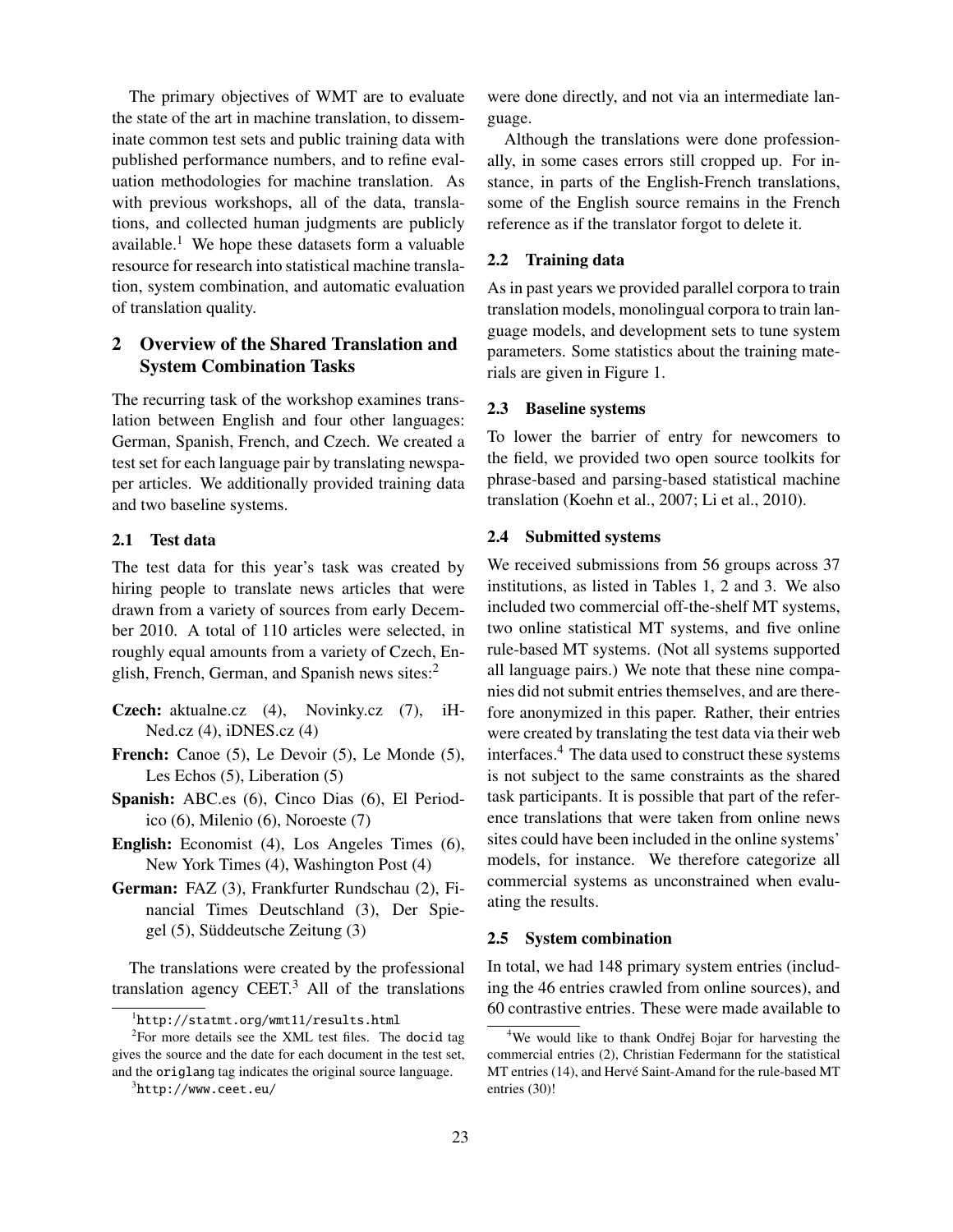# Europarl Training Corpus

|                       |            | Spanish $\leftrightarrow$ English |            | French $\leftrightarrow$ English |            | German $\leftrightarrow$ English |            | $Czech \leftrightarrow English$ |
|-----------------------|------------|-----------------------------------|------------|----------------------------------|------------|----------------------------------|------------|---------------------------------|
| <b>Sentences</b>      |            | 1.786.594                         |            | .825.077                         |            | 1.739.154                        | 462.351    |                                 |
| Words                 | 51,551,370 | 49.411.045                        | 54,568,499 | 50.551.047                       | 45,607,269 | 47.978.832                       | 10.573.983 | 12.296.772                      |
| <b>Distinct words</b> | 171.174    | 113.655                           | 137.034    | 14.487                           | 362.563    | 11.934                           | 152.788    | 56,095                          |

# News Commentary Training Corpus

|                       | Spanish $\leftrightarrow$ English |           |           | French $\leftrightarrow$ English |           | German $\leftrightarrow$ English | $Czech \leftrightarrow English$ |           |
|-----------------------|-----------------------------------|-----------|-----------|----------------------------------|-----------|----------------------------------|---------------------------------|-----------|
| <b>Sentences</b>      |                                   | 32.571    |           | 115.562                          |           | 136.227                          |                                 | 122.754   |
| Words                 | 3.739.293                         | 3.285.305 | 3.290.280 | 2,866,929                        | 3.401.766 | 3.309.619                        | 2.658.688                       | 2.951.357 |
| <b>Distinct words</b> | 73.906                            | 53,699    | 59.911    | 50.323                           | 120.397   | 53.921                           | 130.685                         | 50.457    |

# United Nations Training Corpus

|                       | Spanish $\leftrightarrow$ English |             |             | French $\leftrightarrow$ English |
|-----------------------|-----------------------------------|-------------|-------------|----------------------------------|
| <b>Sentences</b>      |                                   | 10.662.993  |             | 12.317.600                       |
| Words                 | 348,587,865                       | 304,724,768 | 393,499,429 | 344,026,111                      |
| <b>Distinct words</b> | 578,599                           | 564.489     | 621.721     | 729.233                          |

# 10<sup>9</sup> Word Parallel Corpus

|                       | <b>French</b> $\leftrightarrow$ <b>English</b> |             |  |
|-----------------------|------------------------------------------------|-------------|--|
| <b>Sentences</b>      | 22,520,400                                     |             |  |
| Words                 | 811, 203, 407                                  | 668,412,817 |  |
| <b>Distinct words</b> | 2,738,882                                      | 2,861,836   |  |

# CzEng Training Corpus

|                       | $Czech \leftrightarrow English$ |            |  |
|-----------------------|---------------------------------|------------|--|
| <b>Sentences</b>      |                                 | 7,227,409  |  |
| Words                 | 72,993,427                      | 84,856,749 |  |
| <b>Distinct words</b> | 1,088,642                       | 522,770    |  |

# Europarl Language Model Data

|                       | <b>English</b> | <b>Spanish</b> | French     | <b>German</b> | Czech      |
|-----------------------|----------------|----------------|------------|---------------|------------|
| <b>Sentence</b>       | 2,032,006      | 1,942,761      | 2.002.266  | 1.985.560     | 479.636    |
| Words                 | 54,720,731     | 55,105,358     | 57,860,307 | 48.648.697    | 10.770.230 |
| <b>Distinct words</b> | 119.315        | 176,896        | 141.742    | 376.128       | 154,129    |

## News Language Model Data

|                       | English     | <b>Spanish</b> | French        | <b>German</b> | <b>Czech</b> |
|-----------------------|-------------|----------------|---------------|---------------|--------------|
| <b>Sentence</b>       | 30,888,595  | 3.416.184      | 11.767.048    | 17.474.133    | 12.333.268   |
| Words                 | 777.425.517 | 107,088,554    | 302, 161, 808 | 289,171,939   | 216,692,489  |
| <b>Distinct words</b> | 2,020,549   | 595.681        | 1.250.259     | 3.091.700     | 2,068,056    |

# News Test Set

|                       | English | <b>Spanish</b> |        | French   German | Czech  |
|-----------------------|---------|----------------|--------|-----------------|--------|
| <b>Sentences</b>      |         |                | 3003   |                 |        |
| Words                 | 75.762  | 79.710         | 85.999 | 73.729          | 65.427 |
| <b>Distinct words</b> | 10,088  | 11.989         | 11.584 | 14.345          | 16.922 |

Figure 1: Statistics for the training and test sets used in the translation task. The number of words and the number of distinct words (case-insensitive) is based on the provided tokenizer.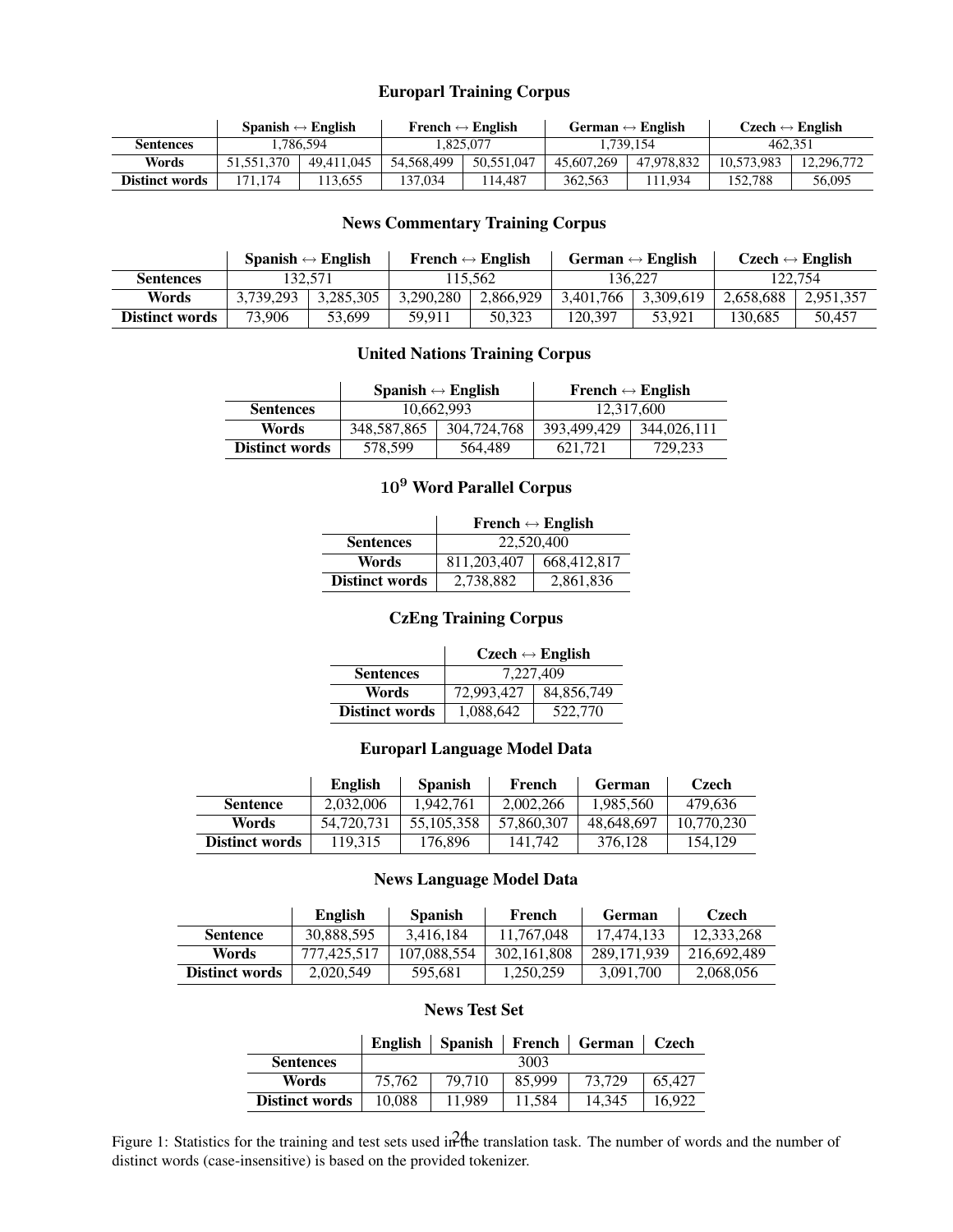| ID                             | Participant                                                                            |
|--------------------------------|----------------------------------------------------------------------------------------|
| <b>ALACANT</b>                 | University of Alicante (Sánchez-Cartagena et al., 2011)                                |
| CEU-UPV                        | <b>CEU University Cardenal Herrera</b>                                                 |
|                                | & Polytechnic University of Valencia (Zamora-Martinez and Castro-Bleda, 2011)          |
| CMU-DENKOWSKI                  | Carnegie Mellon University - Denkowski (Denkowski and Lavie, 2011b)                    |
| CMU-DYER                       | Carnegie Mellon University - Dyer (Dyer et al., 2011)                                  |
| <b>CMU-HANNEMAN</b>            | Carnegie Mellon University - Hanneman (Hanneman and Lavie, 2011)                       |
| <b>COPENHAGEN</b>              | Copenhagen Business School                                                             |
| <b>CST</b>                     | Centre for Language Technology @ Copenhagen University (Rishøj and Søgaard, 2011)      |
| <b>CU-BOJAR</b>                | Charles University - Bojar (Mareček et al., 2011)                                      |
| <b>CU-MARECEK</b>              | Charles University - Mareček (Mareček et al., 2011)                                    |
| <b>CU-POPEL</b>                | Charles University - Popel (Popel et al., 2011)                                        |
| <b>CU-TAMCHYNA</b>             | Charles University - Tamchyna (Bojar and Tamchyna, 2011)                               |
| <b>CU-ZEMAN</b>                | Charles University - Zeman (Zeman, 2011)                                               |
| DFKI-FEDERMANN                 | Deutsches Forschungszentrum für Künstliche Intelligenz - Federmann                     |
|                                | (Federmann and Hunsicker, 2011)                                                        |
| DFKI-XU                        | Deutsches Forschungszentrum für Künstliche Intelligenz - Xu (Xu et al., 2011b)         |
| <b>HYDERABAD</b>               | IIIT-Hyderabad                                                                         |
| <b>ILLC-UVA</b>                | Institute for Logic, Language and Computation @ University of Amsterdam                |
|                                | (Khalilov and Sima'an, 2011)                                                           |
| JHU                            | Johns Hopkins University (Weese et al., 2011)                                          |
| KIT                            | Karlsruhe Institute of Technology (Herrmann et al., 2011)                              |
| <b>KOC</b>                     | Koc University (Bicici and Yuret, 2011)                                                |
| LATL-GENEVA                    | Language Technology Laboratory @ University of Geneva (Wehrli et al., 2009)            |
| LIA-LIG                        | Laboratoire Informatique d'Avignon @ The University of Avignon                         |
|                                | & Laboratoire d'Informatique de Grenoble @ University of Grenoble (Potet et al., 2011) |
| <b>LIMSI</b>                   | LIMSI (Allauzen et al., 2011)                                                          |
| <b>LINGUATEC</b>               | Linguatec Language Technologies (Aleksic and Thurmair, 2011)                           |
| LIU                            | Linköping University (Holmqvist et al., 2011)                                          |
| <b>LIUM</b>                    | University of Le Mans (Schwenk et al., 2011)                                           |
| <b>PROMT</b>                   | ProMT                                                                                  |
| RWTH-FREITAG                   | RWTH Aachen - Freitag (Huck et al., 2011)                                              |
| RWTH-HUCK                      | RWTH Aachen - Huck (Huck et al., 2011)                                                 |
| RWTH-WUEBKER                   | RWTH Aachen - Wübker (Huck et al., 2011)                                               |
| <b>SYSTRAN</b>                 | <b>SYSTRAN</b>                                                                         |
| <b>UEDIN</b>                   | University of Edinburgh (Koehn et al., 2007)                                           |
| UFAL-UM                        | Charles University and University of Malta (Corbí-Bellot et al., 2005)                 |
| $\rm UOW$                      | University of Wolverhampton (Aziz et al., 2011)                                        |
| <b>UPM</b>                     | Technical University of Madrid (López-Ludeña and San-Segundo, 2011)                    |
| <b>UPPSALA</b>                 | Uppsala University (Koehn et al., 2007)                                                |
| UPPSALA-FBK                    | <b>Uppsala University</b>                                                              |
|                                | & Fondazione Bruno Kessler (Hardmeier et al., 2011)                                    |
| ONLINE- $[A,B]$                | two online statistical machine translation systems                                     |
| $\overline{\text{RBMT-}[1-5]}$ | five online rule-based machine translation systems                                     |
| COMMERCIAL-[1,2]               | two commercial machine translation systems                                             |

Table 1: Participants in the shared translation task (European language pairs; individual system track). Not all teams participated in all language pairs. The translations from commercial and online systems were crawled by us, not submitted by the respective companies, and are therefore anonymized.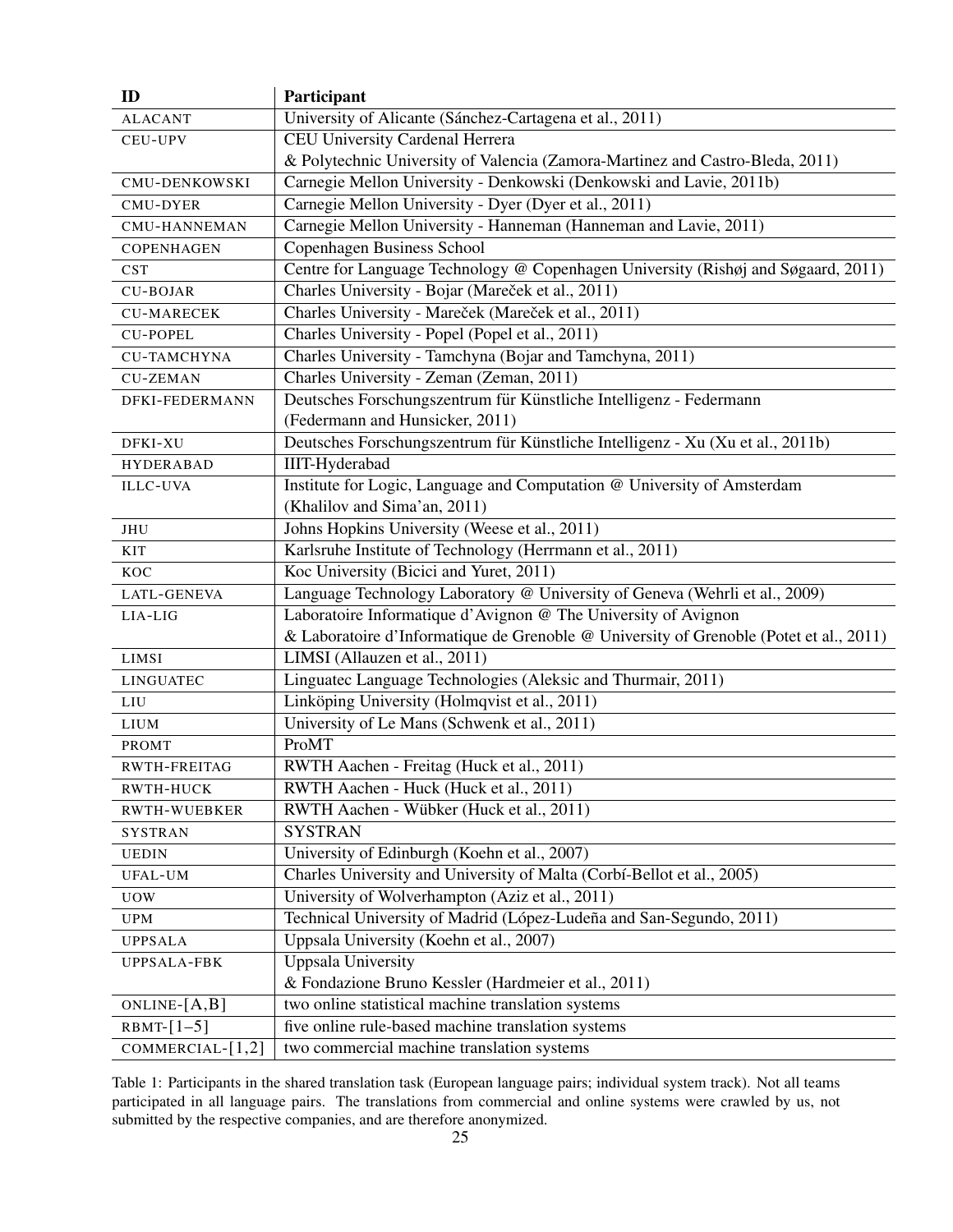| ID                  | Participant                                                               |
|---------------------|---------------------------------------------------------------------------|
| BBN-COMBO           | Raytheon BBN Technologies (Rosti et al., 2011)                            |
| CMU-HEAFIELD-COMBO  | Carnegie Mellon University (Heafield and Lavie, 2011)                     |
| JHU-COMBO           | Johns Hopkins University (Xu et al., 2011a)                               |
| KOC-COMBO           | Koc University (Bicici and Yuret, 2011)                                   |
| LIUM-COMBO          | University of Le Mans (Barrault, 2011)                                    |
| <b>OUAERO-COMBO</b> | Quaero Project* (Freitag et al., 2011)                                    |
| RWTH-LEUSCH-COMBO   | RWTH Aachen (Leusch et al., 2011)                                         |
| UOW-COMBO           | University of Wolverhampton (Specia et al., 2010)                         |
| UPV-PRHLT-COMBO     | Polytechnic University of Valencia (González-Rubio and Casacuberta, 2011) |
| UZH-COMBO           | University of Zurich (Sennrich, 2011)                                     |

Table 2: Participants in the shared system combination task. Not all teams participated in all language pairs.

<sup>∗</sup> The Quaero Project entry combined outputs they received directly from LIMSI, KIT, SYSTRAN, and RWTH.

participants in the system combination shared task. Continuing our practice from last year's workshop, we separated the test set into a tuning set and a final held-out test set for system combinations. The tuning portion was distributed to system combination participants along with reference translations, to aid them set any system parameters.

In the European language pairs, the tuning set consisted of 1,003 segments taken from 37 documents, whereas the test set consisted of 2,000 segments taken from 73 documents. In the Haitian Creole task, the split was 674 segments for tuning and 600 for testing.

Table 2 lists the 10 participants in the system combination task.

## 3 Featured Translation Task

The featured translation task of WMT11 was to translate Haitian Creole SMS messages into English. These text messages were sent by people in Haiti in the aftermath of the January 2010 earthquake. In the wake of the earthquake, much of the country's conventional emergency response services failed. Since cell phone towers remained standing after the earthquake, text messages were a viable mode of communication. Munro (2010) describes how a text-message-based emergency reporting system was set up by a consortium of volunteer organizations named "Mission 4636" after a free SMS short code telephone number that they established. The SMS messages were routed to a system for reporting trapped people and other emergencies.

Search and rescue teams within Haiti, including the US Military, recognized the quantity and reliability of actionable information in these messages and used them to provide aid.

The majority of the SMS messages were written in Haitian Creole, which was not spoken by most of first responders deployed from overseas. A distributed, online translation effort was established, drawing volunteers from Haitian Creole- and French-speaking communities around the world. The volunteers not only translated messages, but also categorized them and pinpointed them on a map.<sup>5</sup> Collaborating online, they employed their local knowledge of locations, regional slang, abbreviations and spelling variants to process more than 40,000 messages in the first six weeks alone. First responders indicated that this volunteer effort helped to save hundreds of lives and helped direct the first food and aid to tens of thousands. Secretary of State Clinton described one success of the Mission 4636 program:"The technology community has set up interactive maps to help us identify needs and target resources. And on Monday, a seven-year-old girl and two women were pulled from the rubble of a collapsed supermarket by an American search-andrescue team after they sent a text message calling for help." Ushahidi@Tufts described another:"The World Food Program delivered food to an informal camp of 2500 people, having yet to receive food or water, in Diquini to a location that 4636 had identi-

<sup>5</sup>A detailed map of Haiti was created by a crowdsourcing effort in the aftermath of the earthquake (Lacey-Hall, 2011).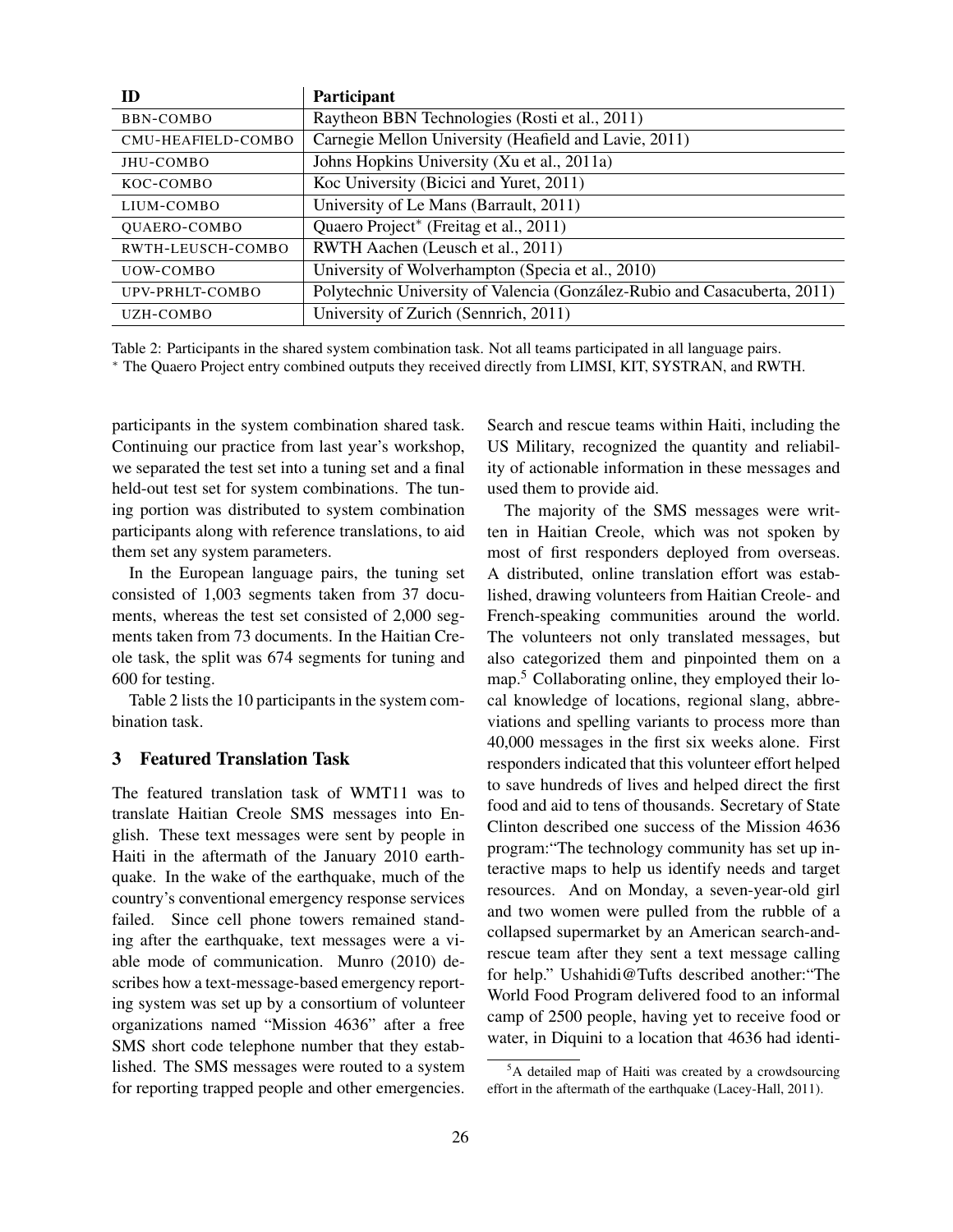| ID                   | Participant                                                             |
|----------------------|-------------------------------------------------------------------------|
| $BM-I2R$             | Barcelona Media                                                         |
|                      | & Institute for Infocomm Research (Costa-jussà and Banchs, 2011)        |
| <b>CMU-DENKOWSKI</b> | Carnegie Mellon University - Denkowski (Denkowski and Lavie, 2011b)     |
| CMU-HEWAVITHARANA    | Carnegie Mellon University - Hewavitharana (Hewavitharana et al., 2011) |
| <b>HYDERABAD</b>     | <b>IIIT-Hyderabad</b>                                                   |
| <b>JHU</b>           | Johns Hopkins University (Weese et al., 2011)                           |
| <b>KOC</b>           | Koc University (Bicici and Yuret, 2011)                                 |
| LIU                  | Linköping University (Stymne, 2011)                                     |
| <b>UMD-EIDELMAN</b>  | University of Maryland - Eidelman (Eidelman et al., 2011)               |
| UMD-HU               | University of Maryland - Hu (Hu et al., 2011)                           |
| <b>UPPSALA</b>       | Uppsala University (Hardmeier et al., 2011)                             |

Table 3: Participants in the featured translation task (Haitian Creole SMS into English; individual system track). Not all teams participated in both the 'Clean' and 'Raw' tracks.

fied for them."

In parallel with Rob Munro's crowdsourcing translation efforts, the Microsoft Translator team developed a Haitian Creole statistical machine translation engine from scratch in a compressed timeframe (Lewis, 2010). Despite the impressive number of translations completed by volunteers, machine translation was viewed as a potentially useful tool for higher volume applications or to provide translations of English medical documents into Haitian Creole. The Microsoft Translator team quickly assembled parallel data from a number of sources, including Mission 4636 and from the archives of Carnegie Mellon's DIPLOMAT project (Frederking et al., 1997). Through a series of rapid prototyping efforts, the team improved their system to deal with non-standard orthography, reduced pronouns, and SMS shorthand. They deployed a functional translation system to relief workers in the field in less than 5 days – impressive even when measured against previous rapid MT development efforts like DARPA's surprise language exercise (Oard, 2003; Oard and Och, 2003).

We were inspired by the efforts of Rob Munro and Will Lewis on translating Haitian Creole in the aftermath of the disaster, so we worked with them to create a featured task at WMT11. We thank them for generously sharing the data they assembled in their own efforts. We invited Rob Munro, Will Lewis, and Stephan Vogel to speak at the workshop on the topic of developing translation technology for future

crises, and they recorded their thoughts in an invited publication (Lewis et al., 2011).

## 3.1 Haitian Creole Data

For the WMT11 featured translation task, we anonymized the SMS Haitian Creole messages along with the translations that the Mission 4636 volunteers created. Examples of these messages are given in Table 4. The goal of anonymizing the SMS data was so that it may be shared with researchers who are developing translation and mapping technologies to support future emergency relief efforts and social development. We ask that any researcher working with these messages to be aware that they are actual communications sent by people in need in a time of crisis. Researchers who use this data are asked to be cognizant of the following:

- Some messages may be distressing in content.
- The people who sent the messages (and who are discussed in them) were victims of a natural disaster and a humanitarian crisis. Please treat the messages with the appropriate respect for these individuals.
- The primary motivation for using this data should be to understand how we can better respond to future crises.

Participants who received the Haitian Creole data for WMT11 were given anonymization guidelines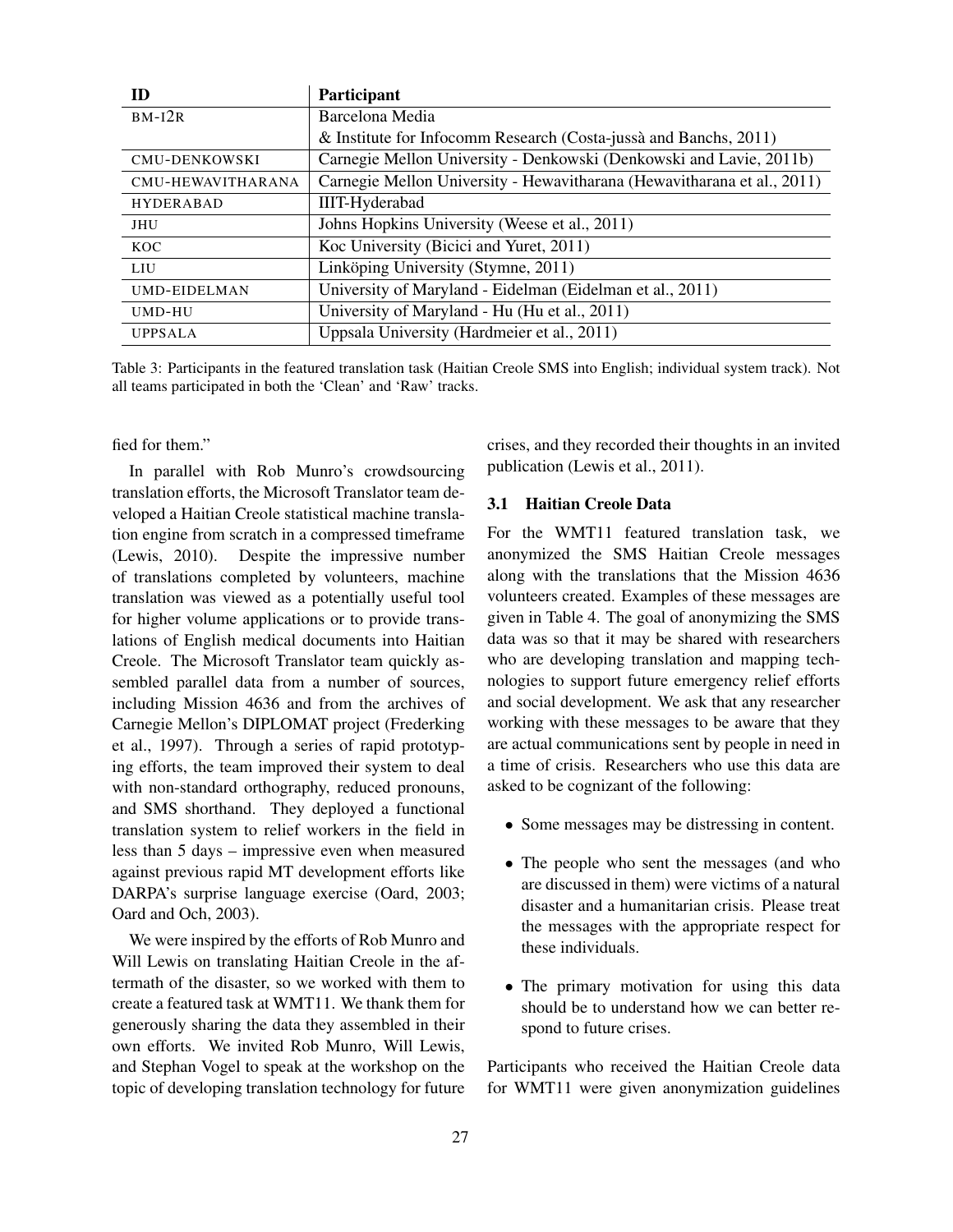| mwen se [FIRSTNAME] mwen gen twaset ki mouri mwen          | I am [FIRSTNAME], I have three sisters who have died. I      |
|------------------------------------------------------------|--------------------------------------------------------------|
| mande nou ed pou nou edem map tan repons                   | ask help for us, I await your response.                      |
| Ki kote yap bay manje                                      | Where are they giving out food?                              |
| Eske lekol kolej marie anne kraze?mesi                     | Was the College Marie Anne school destroyed? Thank you.      |
| Nou pa ka anpeche moustik yo mòde nou paske yo anpil.      | We can't prevent the mosquitoes from biting because there    |
|                                                            | are so many.                                                 |
| tanpri kèm ap kase mwen pa ka pran nouvel manmanm.         | Please heart is breaking because I have no news of my        |
|                                                            | mother.                                                      |
| 4636: Opital Medesen san Fwontiè delmas 19 la fèmen.       | 4636: The Doctors without Borders Hospital in Delmas 19      |
| Opital sen lwi gonzag nan delma 33 pran an chaj gratwit-   | is closed. The Saint Louis Gonzaga hospital in Delmas 33     |
| man tout moun ki malad ou blese                            | is taking in sick and wounded people for free                |
| Mwen résévoua mesaj nou yo 5 sou 5 men mwen ta vle di      | I received your message 5/5 but I would like to ask one      |
| yon bagay kilè e koman nap kapab fèm jwin èd sa yo pou     | thing when and how will you be able to get the aid to me for |
| moune b la kay mwen ki sinistwé adrès la sé                | the people around my house who are victims of the earth-     |
|                                                            | quake? The address is                                        |
| Sil vous plait map chehe [LASTNAME][FIRSTNAME].di          | I'm looking for [LASTNAME][FIRSTNAME]. Tell him              |
| yo relem nan [PHONENUMBER].mwen se [LAST-                  | to call me at [PHONENUMBER] I am [LASTNAME]                  |
| <b>NAME</b> [FIRSTNAME]                                    | [FIRSTNAME]                                                  |
| Bonswa mwen rele [FIRSTNAME] [LASTNAME] kay                | Hello my name is [FIRSTNAME] [LASTNAME] my house             |
| mwen krase mwen pagin anyin poum mange ak fanmi-m          | fell down, I've had nothing to eat and I'm hungry. Please    |
| tampri di yon mo pou mwen fem jwen yon tante tou ak        | help me find food. I live                                    |
| mange. .mrete n                                            |                                                              |
| Mwen viktim kay mwen kraze èskem ka ale sendomeng          | I'm a victim. My home has been destroyed. Am I allowed       |
| mwen gen paspò                                             | to go to the Dominican Republic? I have a Passport.          |
| KISAM DWE FE LEGEN REPLIK, ESKE MOUN SAINT                 | What should I do when there is an aftershock? Will the       |
| MARC AP JWENN REPLIK.                                      | people of Saint Marc have aftershocks?                       |
| MWEN SE YON JEN ETIDYAN AN ASYANS ENFO-                    | I'm a young student in computer science, who has suffered    |
| MATIK KI PASE ANPIL MIZE NAN TRANBLEMAN                    | a lot during and after the earthquake of January 12th. All   |
| DE TE 12 JANVYE A TOUT FANMIM FIN MOURI                    | my family has died and I feel alone. I wanted to go live.    |
| MWEN SANTIM SEL MWEN TE VLE ALE VIV                        |                                                              |
| Mw rele [FIRSTNAME], mw fè mason epi mw abite              | My name is [FIRSTNAME], I'm a construction worker and        |
| laplèn. Yo dim minustah ap bay djob mason ki kote pou      | I live in La Plaine. I heard that the MINUSTAH was giving    |
| mw ta pase si mw ta vle jwenn nan djob sa yo.              | jobs to construction workers. What do I have to go to find   |
|                                                            | one of these jobs?                                           |
| Souple mande lapolis pou fe on ti pase nan magloire am-    | please ask the police to go to magloire ambroise going to-   |
| broise prolonge zone muler ak cadet jeremie ginyin jen ga- | wards the "muler" area and cadet jeremie because there are   |
| son ki ap pase nan zone sa yo e ki agresi                  | very aggressive young men in these areas                     |
| KIBO MOUN KA JWENN MANJE POU YO MANJE                      | Where can people get food to eat outside of the capital be-  |
| ANDEYO KAPITAL PASKE DEPI 12 JANVYE YO                     | cause since January 12th, they've sent food for the people   |
| VOYE MANJE POU PEP LA MEN NOU PA JANM                      | but we never received anything. We are dying of hunger       |
| JWENN ANYEN. NAP MOURI AK GRANGOU                          |                                                              |
| Mwen se [FIRSTNAME][LASTNAME] mwen nan aken                | I am [FIRSTNAME][LASTNAME] I am in Aquin I am a              |
| mwen se yon jèn ki ansent mwen te genyen yon paran ki tap  | pregnant young person I had a parent who was helping me,     |
| ede li mouri pòtoprens, mwen pral akouye nan kòmansman     | she died in Port-au-Prince, I'm going to give birth at the   |
| feviye                                                     | start of February                                            |

Table 4: Examples of some of the Haitian Creole SMS messages that were sent to the 4636 short code along with their translations into English. Translations were done by volunteers who wanted to help with the relief effort. Prior to being distributed, the messages were anonymized to remove names, phone numbers, email addresses, etc. The anonymization guidelines specified that addresses be retained to facilitate work on mapping technologies.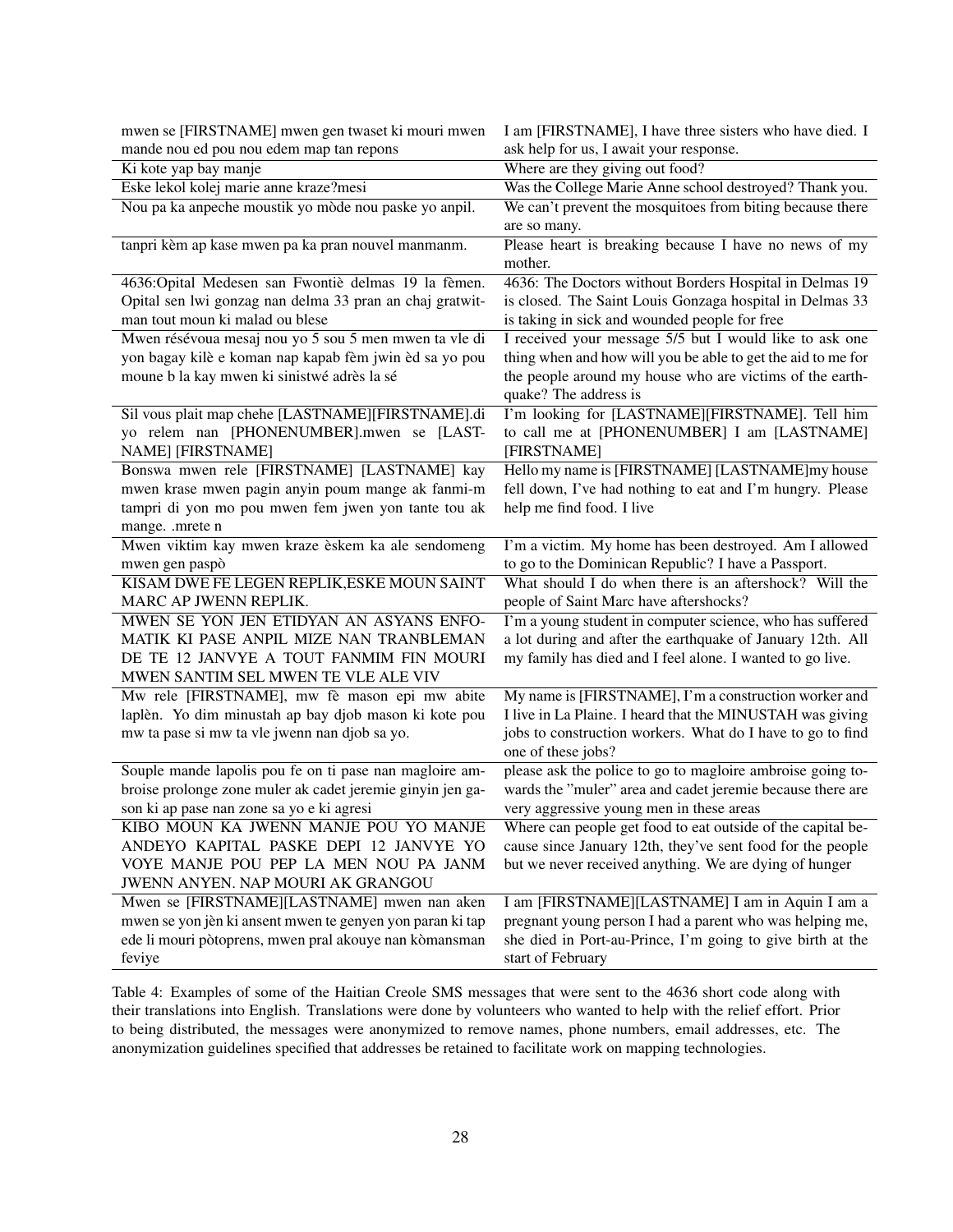| Training set                | Parallel  | Words    |
|-----------------------------|-----------|----------|
|                             | sentences | per lang |
| In-domain SMS data          | 17,192    | 35k      |
| Medical domain              | 1,619     | 10k      |
| Newswire domain             | 13,517    | 30k      |
| Glossary                    | 35,728    | 85k      |
| Wikipedia parallel sentence | 8,476     | 90k      |
| Wikipedia named entities    | 10,499    | 25k      |
| The bible                   | 30,715    | 850k     |
| Haitisurf dictionary        | 3,763     | 4k       |
| Krengle dictionary          | 1,687     | 3k       |
| Krengle sentences           | 658       | 3k       |

Table 5: Training data for the Haitian Creole-English featured translation task. The in-domain SMS data consists primarily of raw (noisy) SMS data. The in-domain data was provided by Mission 4636. The other data is out-ofdomain. It comes courtesy of Carnegie Mellon University, Microsoft Research, Haitisurf.com, and Krengle.net.

alongside the SMS data. The WMT organizers requested that if they discovered messages with incorrect or incomplete anonymization, that they notify us and correct the anonymization using the version control repository.

To define the shared translation task, we divided the SMS messages into an in-domain training set, along with designated dev, devtest, and test sets. We coordinated with Microsoft and CMU to make available additional out-of-domain parallel corpora. Details of the data are given in Table 5. In addition to this data, participants in the featured task were allowed to use any of the data provided in the standard translation task, as well as linguistic tools such as taggers, parsers, or morphological analyzers.

## 3.2 Clean and Raw Test Data

We provided two sets of testing and development data. Participants used their systems to translate two test sets consisting of 1,274 unseen Haitian Creole SMS messages. One of the test sets contains the "raw" SMS messages as they were sent, and the other contains messages that were cleaned up by human post-editors. The English side is the same in both cases, and the only difference is the Haitian Creole input sentences.

The post-editors were Haitian Creole language informants hired by Microsoft Research. They pro-

vided a number of corrections to the SMS messages, including expanding SMS shorthands, correcting spelling/grammar/capitalization, restoring diacritics that were left out of the original message, and cleaning up accented characters that were lost when the message was transmitted in the wrong encoding.

#### Original Haitian Creole messages:

Sil vou plé éde mwen avek moun ki viktim yo nan tranbleman de té a,ki kité potoprins ki vini nan provins- mwen ede ak ti kob mwen te ginyin kounié a 4636: Manje vin pi che nan PaP apre tranbleman te-a. mamit diri ap van'n 250gd kounye, sete 200gd avan. Mayi-a 125gd, avan sete 100gd

#### Edited Haitian Creole messages:

Silvouple ede mwen avek moun ki viktim ` yo nan tranblemanntè a, ki kite Pòtoprens ki vini nan pwovens, mwen ede ak ti kòb mwen te genyen kounye a 4636: Manje vin pi chè nan PaP apre tranblemanntè a. Mamit diri ap vann 250gd kounye a, sete 200gd avan. Mayi-a 125gd, avan sete 100gd.

For the test and development sets the informants also edited the English translations. For instance, there were cases where the original crowdsourced translation summarized the content of the message instead of translating it, instances where parts of the source were omitted, and where explanatory notes were added. The editors improved the translations so that they were more suitable for machine translation, making them more literal, correcting disfluencies on the English side, and retranslating them when they were summaries.

#### Crowdsourced English translation:

We are in the area of Petit Goave, we would like .... we need tents and medication for flu/colds...

## Post-edited translation:

We are in the area of Petit Goave, we would like to receive assistance, however,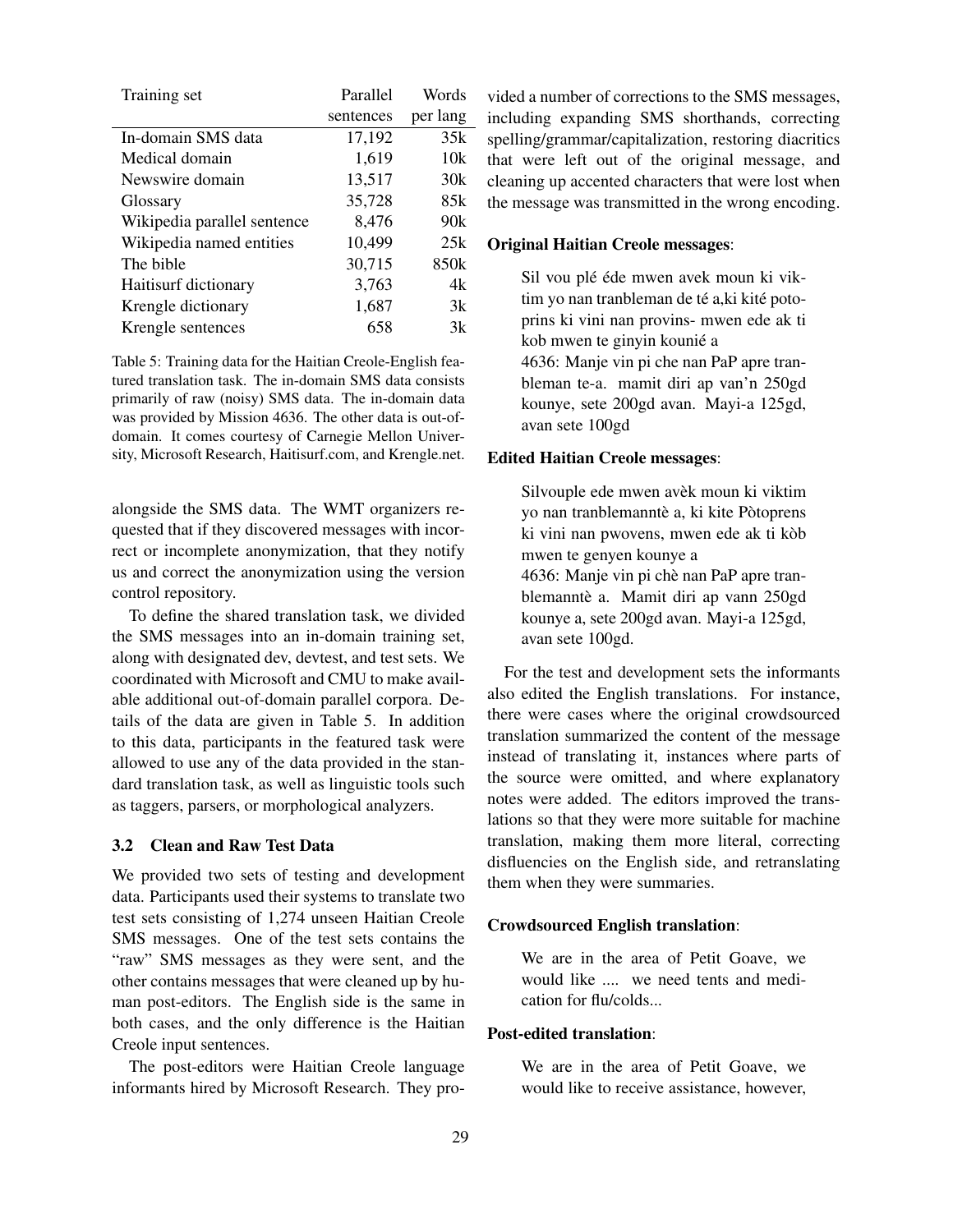it should not be the way I see the Minustah guys are handling the people. We need lots of tents and medication for flu/colds, and fever

The edited English is provided as the reference for both the "clean" and the "raw" sets, since we intend that distinction to refer to the form that the source language comes in, rather than the target language.

Tables 47 and 48 in the Appendix show a significant difference in the translation quality between the clean and the raw test sets. In most cases, systems' output for the raw condition was 4 BLEU points lower than for the clean condition. We believe that the difference in performance on the raw vs. cleaned test sets highlight the importance of handling noisy input data.

All of the in-domain training data is in the raw format. The original SMS messages are unaltered, and the translations are just as the volunteered provided them. In some cases, the original SMS messages are written in French or English instead of Haitian Creole, or contain a mixture of languages. It may be possible to further improve the quality of machine translation systems trained from this data by improving the quality of the data itself.

## 3.3 Goals and Challenges

The goals of the Haitian Creole to English translation task were:

- To focus researchers on the problems presented by low resource languages
- To provide a real-world data set consisting of SMS messages, which contain abbreviations, non-standard spelling, omitted diacritics, and other noisy character encodings
- To develop techniques for building translation systems that will be useful in future crises

There are many challenges in translating noisy data in a low resource language, and there are a variety of strategies that might be considered to attempt to tackle them. For instance:

• Automated cleaning of the raw (noisy) SMS data in the training set.

- Leveraging a larger French-English model to translate out of vocabulary Haitian words, by creating a mapping from Haitian words onto French.
- Incorporation of morphological and/or syntactic models to better cope with the low resource language pair.

It is our hope that by introducing this data as a shared challenge at WMT11 that we will establish a useful community resource so that researchers may explore these challenges and publish about them in the future.

## 4 Human Evaluation

As with past workshops, we placed greater emphasis on the human evaluation than on the automatic evaluation metric scores. It is our contention that automatic measures are an imperfect substitute for human assessment of translation quality. Therefore, we define the manual evaluation to be primary, and use the human judgments to validate automatic metrics.

Manual evaluation is time consuming, and it requires a large effort to conduct on the scale of our workshop. We distributed the workload across a number of people, including shared-task participants, interested volunteers, and a small number of paid annotators (recruited by the participating sites). More than 130 people participated in the manual evaluation, with 91 people putting in more than an hour's worth of effort, and 29 putting in more than four hours. There was a collective total of 361 hours of labor.

We asked annotators to evaluate system outputs by ranking translated sentences relative to each other. This was our official determinant of translation quality. The total number of judgments collected for the different ranking tasks is given in Table 6.

We performed the manual evaluation of the individual systems separately from the manual evaluation of the system combination entries, rather than comparing them directly against each other. Last year's results made it clear that there is a large (expected) gap in performance between the two groups. This year, we opted to reduce the number of pairwise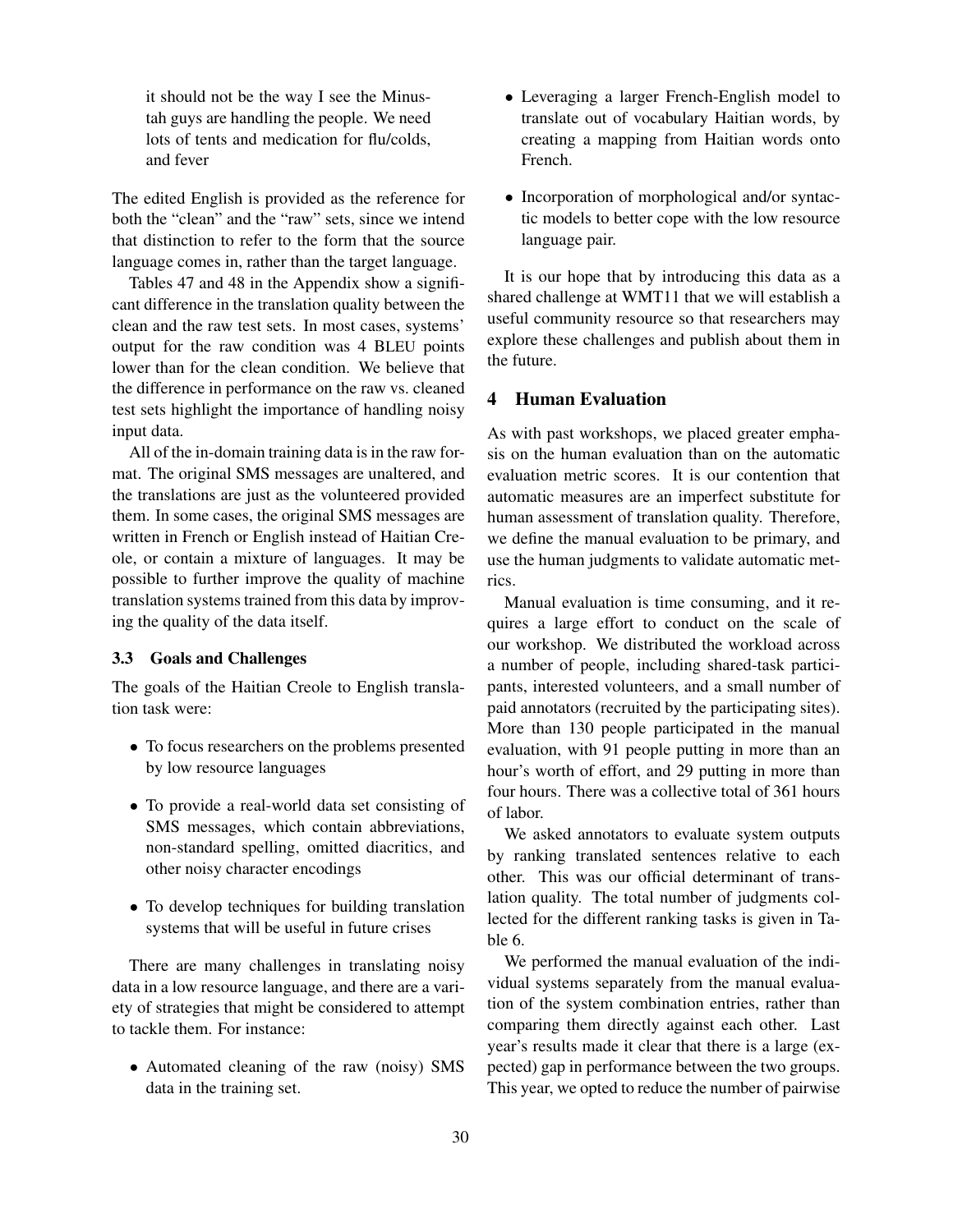comparisons with the hope that we would be more likely to find statistically significant differences between the systems in the same groups. To that same end, we also eliminated the editing/acceptability task that was featured in last year's evaluation, instead we had annotators focus solely on the system ranking task.

#### 4.1 Ranking translations of sentences

Ranking translations relative to each other is a reasonably intuitive task. We therefore kept the instructions simple:

*You are shown a source sentence followed by several candidate translations. Your task is to rank the translations from best to worst (ties are allowed).*

Each screen for this task involved judging translations of three consecutive source segments. For each source segment, the annotator was shown the outputs of five submissions, and asked to rank them.

With the exception of a few tasks in the system combination track, there were many more than 5 systems participating in any given task—up to 23 for the English-German individual systems track. Rather than attempting to get a complete ordering over the systems, we instead relied on random selection and a reasonably large sample size to make the comparisons fair.

We use the collected rank labels to assign each system a score that reflects how highly that system was usually ranked by the annotators. The score for some system A reflects how frequently it was judged to be better than or equal to other systems. Specifically, each block in which A appears includes four implicit pairwise comparisons (against the other presented systems). A is rewarded once for each of the four comparisons in which  $A$  wins or ties.  $A$ 's score is the number of such winning (or tying) pairwise comparisons, divided by the total number of pairwise comparisons involving A.

The system scores are reported in Section 5. Appendix A provides detailed tables that contain pairwise head-to-head comparisons between pairs of systems.

# 4.2 Inter- and Intra-annotator agreement in the ranking task

We were interested in determining the inter- and intra-annotator agreement for the ranking task, since a reasonable degree of agreement must exist to support our process as a valid evaluation setup. To ensure we had enough data to measure agreement, we purposely designed the sampling of source segments and translations shown to annotators in a way that ensured some items would be repeated, both within the screens completed by an individual annotator, and across screens completed by different annotators.

We did so by ensuring that 10% of the generated screens are exact repetitions of previously generated screen within the same batch of screens. Furthermore, even within the other 90%, we ensured that a source segment appearing in one screen appears again in two more screens (though with different system outputs). Those two details, intentional repetition of source sentences and intentional repetition of system outputs, ensured we had enough data to compute meaningful inter- and intra-annotator agreement rates.

We measured pairwise agreement among annotators using Cohen's kappa coefficient  $(\kappa)$  (Cohen, 1960), which is defined as

$$
\kappa = \frac{P(A) - P(E)}{1 - P(E)}
$$

where  $P(A)$  is the proportion of times that the annotators agree, and  $P(E)$  is the proportion of time that they would agree by chance. Note that  $\kappa$  is basically a normalized version of  $P(A)$ , one which takes into account how meaningful it is for annotators to agree with each other, by incorporating  $P(E)$ . Note also that  $\kappa$  has a value of at most 1 (and could possibly be negative), with higher rates of agreement resulting in higher  $\kappa$ .

The above definition of  $\kappa$  is actually used by several definitions of agreement measures, which differ in how  $P(A)$  and  $P(E)$  are computed.

We calculate  $P(A)$  by examining all pairs of systems which had been judged by two or more judges, and calculating the proportion of time that they agreed that  $A > B$ ,  $A = B$ , or  $A < B$ . In other words,  $P(A)$  is the empirical, observed rate at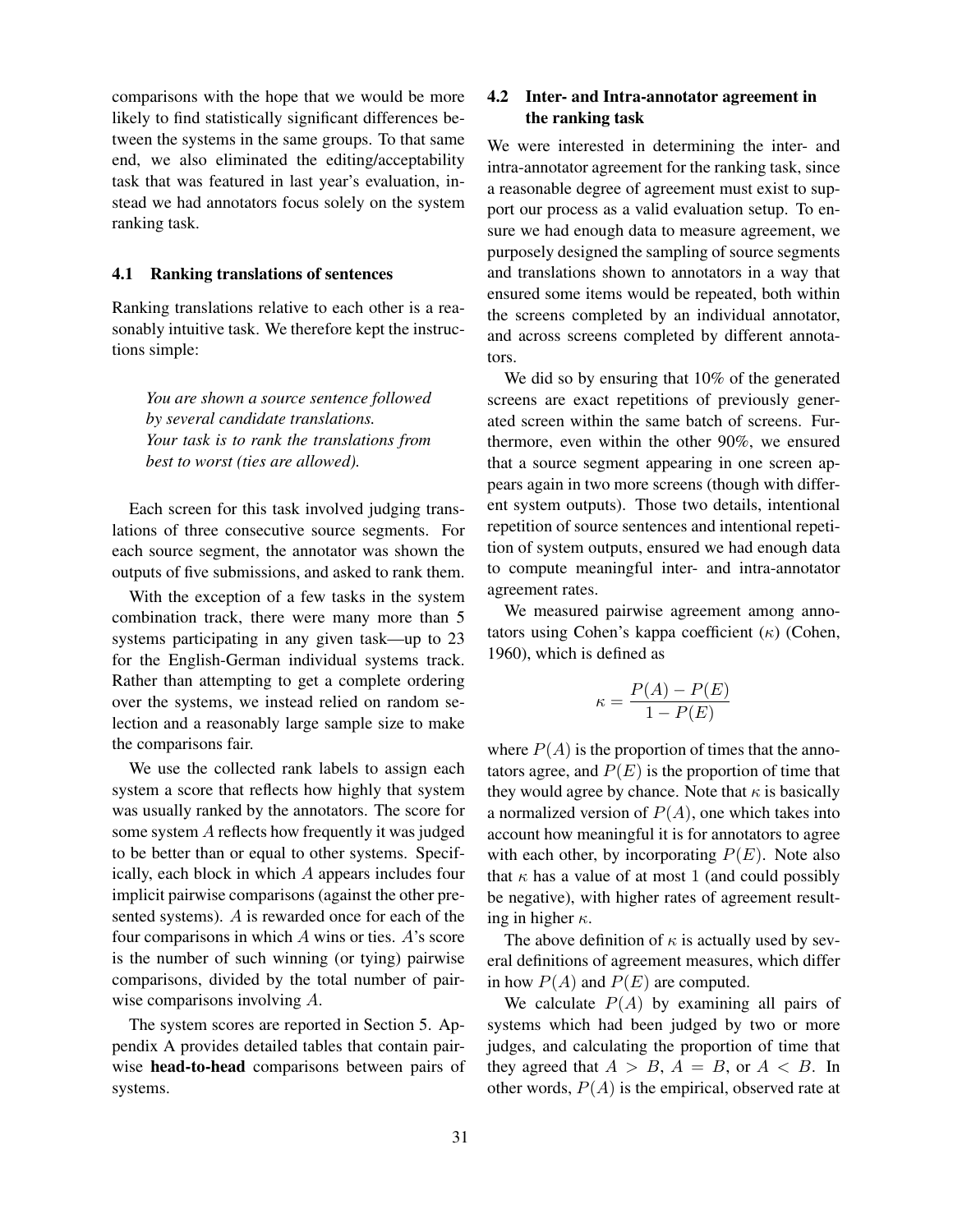|                         |           | <b>Inividual System Track</b> |            |                |        | <b>System Combination Track</b> |
|-------------------------|-----------|-------------------------------|------------|----------------|--------|---------------------------------|
| Language Pair           | # Systems | Label                         | Labels     | # Systems      | Label  | Labels                          |
|                         |           | Count                         | per System |                | Count  | per System                      |
| Czech-English           | 8         | 2,490                         | 276.7      | 4              | 1,305  | 261.0                           |
| English-Czech           | 10        | 8,985                         | 816.8      | $\overline{2}$ | 2,700  | 900.0                           |
| German-English          | 20        | 4,620                         | 220.0      | 8              | 1,950  | 216.7                           |
| English-German          | 22        | 6,540                         | 284.4      | $\overline{4}$ | 2,205  | 441.0                           |
| Spanish-English         | 15        | 2,850                         | 178.1      | 6              | 2,115  | 302.1                           |
| English-Spanish         | 15        | 5,595                         | 349.7      | 4              | 3,000  | 600.0                           |
| French-English          | 18        | 3,540                         | 186.3      | 6              | 1,500  | 214.3                           |
| English-French          | 17        | 4,590                         | 255.0      | $\overline{2}$ | 900    | 300.0                           |
| Haitian (Clean)-English | 9         | 3,360                         | 336.0      | 3              | 1,200  | 300.0                           |
| Haitian (Raw)-English   | 6         | 1,875                         | 267.9      | $\overline{2}$ | 900    | 300.0                           |
| Urdu-English            | 8         | 3,165                         | 351.7      | N/A            | N/A    | N/A                             |
| (tunable metrics task)  |           |                               |            |                |        |                                 |
| <b>Overall</b>          | 148       | 47,610                        | 299.4      | 41             | 17,775 | 348.5                           |

Table 6: A summary of the WMT11 ranking task, showing the number of systems and number of labels collected in each of the individual and system combination tracks. The system count does not include the reference translation, which was included in the evaluation, and so a value under "Labels per System" can be obtained only after adding 1 to the system count, before dividing the label count (e.g. in German-English,  $4,620/21 = 220.0$ ).

which annotators agree, in the context of pairwise comparisons. P(A) is computed similarly for *intra*annotator agreement (i.e. self-consistency), but over pairwise comparisons that were annotated more than once by a *single* annotator.

As for  $P(E)$ , it should capture the probability that two annotators would agree randomly. Therefore:

$$
P(E) = P(A > B)^{2} + P(A = B)^{2} + P(A < B)^{2}
$$

Note that each of the three probabilities in  $P(E)$ 's definition are squared to reflect the fact that we are considering the chance that *two* annotators would agree by chance. Each of these probabilities is computed empirically, by observing how often annotators actually rank two systems as being tied. We note here that this empirical computation is a departure from previous years' analyses, where we had assumed that the three categories are equally likely (yielding  $P(E) = \frac{1}{9} + \frac{1}{9} + \frac{1}{9} = \frac{1}{3}$  $\frac{1}{3}$ ). We believe that this is a more principled approach, which faithfully reflects the motivation of accounting for  $P(E)$  in the first place.<sup>6</sup>

Table 7 gives  $\kappa$  values for inter-annotator and intra-annotator agreement across the various evaluation tasks. These give an indication of how often different judges agree, and how often single judges are consistent for repeated judgments, respectively.

There are some general and expected trends that can be seen in this table. First of all, intra-annotator agreement is higher than inter-annotator agreement. Second, reference translations are noticeably better than other system outputs, which means that annotators have an artificially high level of agreement on pairwise comparisons that include a reference translation. For this reason, we also report the agreement levels when such comparisons are excluded.

The exact interpretation of the kappa coefficient is difficult, but according to Landis and Koch (1977),  $0-0.2$  is slight,  $0.2-0.4$  is fair,  $0.4-0.6$  is moderate,  $0.6 - 0.8$  is substantial, and  $0.8 - 1.0$  is almost perfect. Based on these interpretations, the agreement for sentence-level ranking is moderate to substantial for most tasks.

<sup>&</sup>lt;sup>6</sup>Even if we wanted to assume a "random clicker" model, setting  $P(E) = \frac{1}{3}$  is still not entirely correct. Given that

annotators rank five outputs at once,  $P(A = B) = \frac{1}{5}$ , not  $\frac{1}{3}$ , since there are only five (out of 25) label pairs that satisfy  $A = B$ . Working this back into  $P(E)$ 's definition, we have  $P(A > B) = P(A < B) = \frac{2}{5}$ , and therefore  $P(E) = 0.36$ rather than 0.333.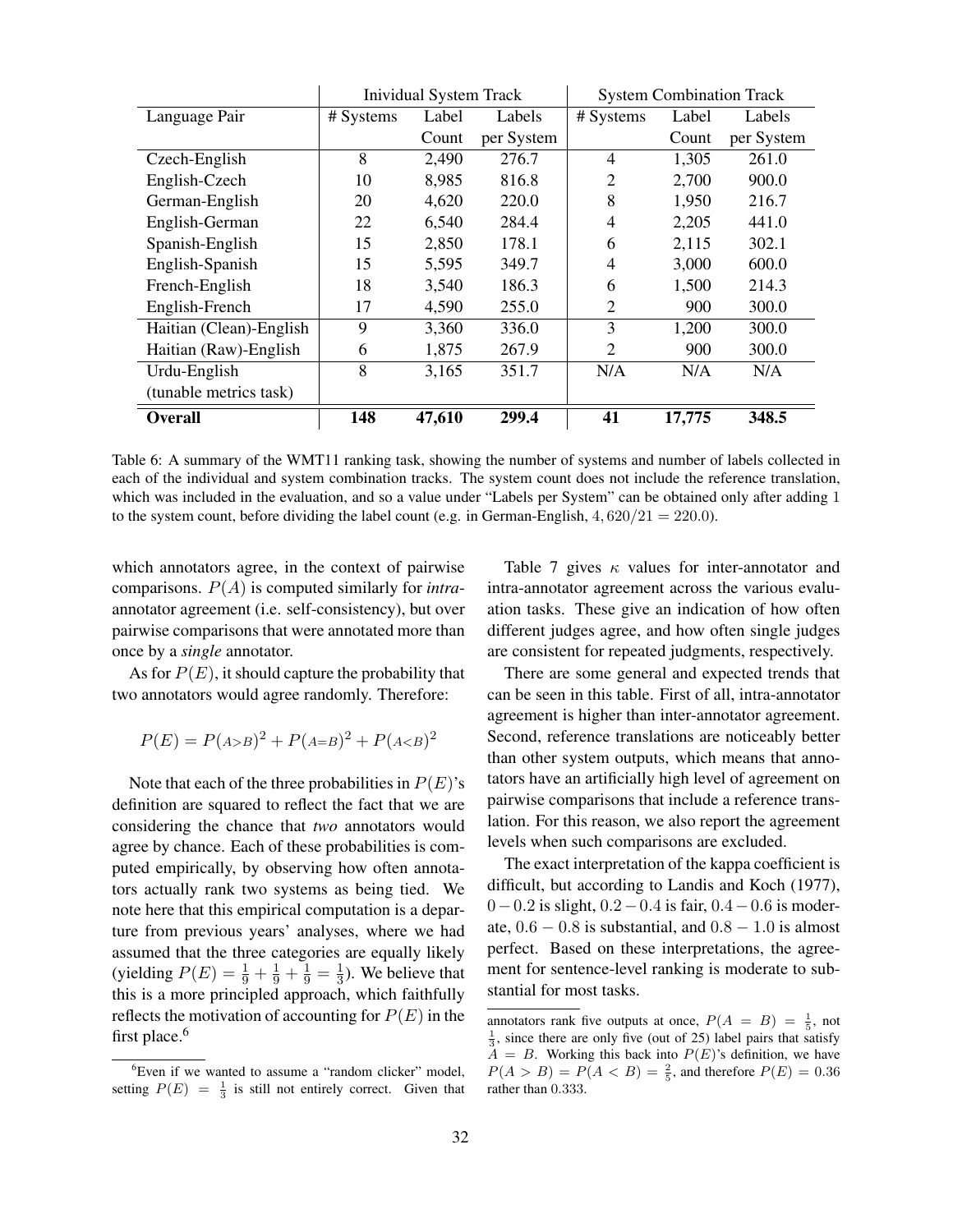|                                         | <b>ALL COMPARISONS</b> |       |          | <b>NO REF COMPARISONS</b> |       |          |
|-----------------------------------------|------------------------|-------|----------|---------------------------|-------|----------|
|                                         | P(A)                   | P(E)  | $\kappa$ | P(A)                      | P(E)  | $\kappa$ |
| European languages, individual systems  | 0.601                  | 0.362 | 0.375    | 0.561                     | 0.355 | 0.320    |
| European languages, system combinations | 0.671                  | 0.335 | 0.505    | 0.598                     | 0.342 | 0.389    |
| Haitian-English, individual systems     | 0.691                  | 0.362 | 0.516    | 0.639                     | 0.350 | 0.446    |
| Haitian-English, system combinations    | 0.761                  | 0.358 | 0.628    | 0.674                     | 0.335 | 0.509    |
| Tunable metrics task (Urdu-English)     | 0.692                  | 0.337 | 0.535    | 0.641                     | 0.363 | 0.437    |
| WMT10 (European languages, all systems) | 0.658                  | 0.374 | 0.454    | 0.626                     | 0.367 | 0.409    |

INTER-ANNOTATOR AGREEMENT (I.E. ACROSS ANNOTATORS)

|                                         | ALL COMPARISONS |       |          | <b>NO REF COMPARISONS</b> |       |          |
|-----------------------------------------|-----------------|-------|----------|---------------------------|-------|----------|
|                                         | P(A)            | P(E)  | $\kappa$ | P(A)                      | P(E)  | $\kappa$ |
| European languages, individual systems  | 0.722           | 0.362 | 0.564    | 0.685                     | 0.355 | 0.512    |
| European languages, system combinations | 0.787           | 0.335 | 0.680    | 0.717                     | 0.342 | 0.571    |
| Haitian-English, individual systems     | 0.763           | 0.362 | 0.628    | 0.700                     | 0.350 | 0.539    |
| Haitian-English, system combinations    | 0.882           | 0.358 | 0.816    | 0.784                     | 0.335 | 0.675    |
| Tunable metrics task (Urdu-English)     | 0.857           | 0.337 | 0.784    | 0.856                     | 0.363 | 0.774    |
| WMT10 (European languages, all systems) | 0.755           | 0.374 | 0.609    | 0.734                     | 0.367 | 0.580    |

INTRA-ANNOTATOR AGREEMENT (I.E. SELF-CONSISTENCY)

Table 7: Inter- and intra-annotator agreement rates, for the various manual evaluation tracks of WMT11. See Tables 49 and 50 below for a detailed breakdown by language pair.

However, one result that is of concern is that agreement rates are noticeably lower for European language pairs, in particular for the individual systems track. When excluding reference comparisons, the inter- and intra-annotator agreement levels are 0.320 and 0.512, respectively. Not only are those numbers lower than for the other tasks, but they are also lower than last year's numbers, which were 0.409 and 0.580.

We investigated this result a bit deeper. Tables 49 and 50 in the Appendix break down the results further, by reporting agreement levels for each language pair. One observation is that the agreement level for some language pairs deviates in a nontrivial amount from the overall agreement rate.

Let us focus on inter-annotator agreement rates in the individual track (excluding reference comparisons), in the top right portion of Table 49. The overall  $\kappa$  is 0.320, but it ranges from 0.264 for German-English, to 0.477 for Spanish-English.

What distinguishes those two language pairs from each other? If we examine the results in Table 8, we see that Spanish-English had two very weak systems, which were likely easy for annotators to agree on comparisons involving them. (This is the converse of annotators agreeing more often on comparisons involving the reference.) English-French is similar in that regard, and it too has a relatively high agreement rate.

On the other hand, the participants in German-English formed a large pool of more closelymatched systems, where the gap separating the bottom system is not as pronounced. So it seems that the low agreement rates are indicative of a more competitive evaluation and more closely-matched systems.

#### 5 Results of the Translation Tasks

We used the results of the manual evaluation to analyze the translation quality of the different systems that were submitted to the workshop. In our analysis, we aimed to address the following questions:

- Which systems produced the best translation quality for each language pair?
- Which of the systems that used only the provided training materials produced the best translation quality?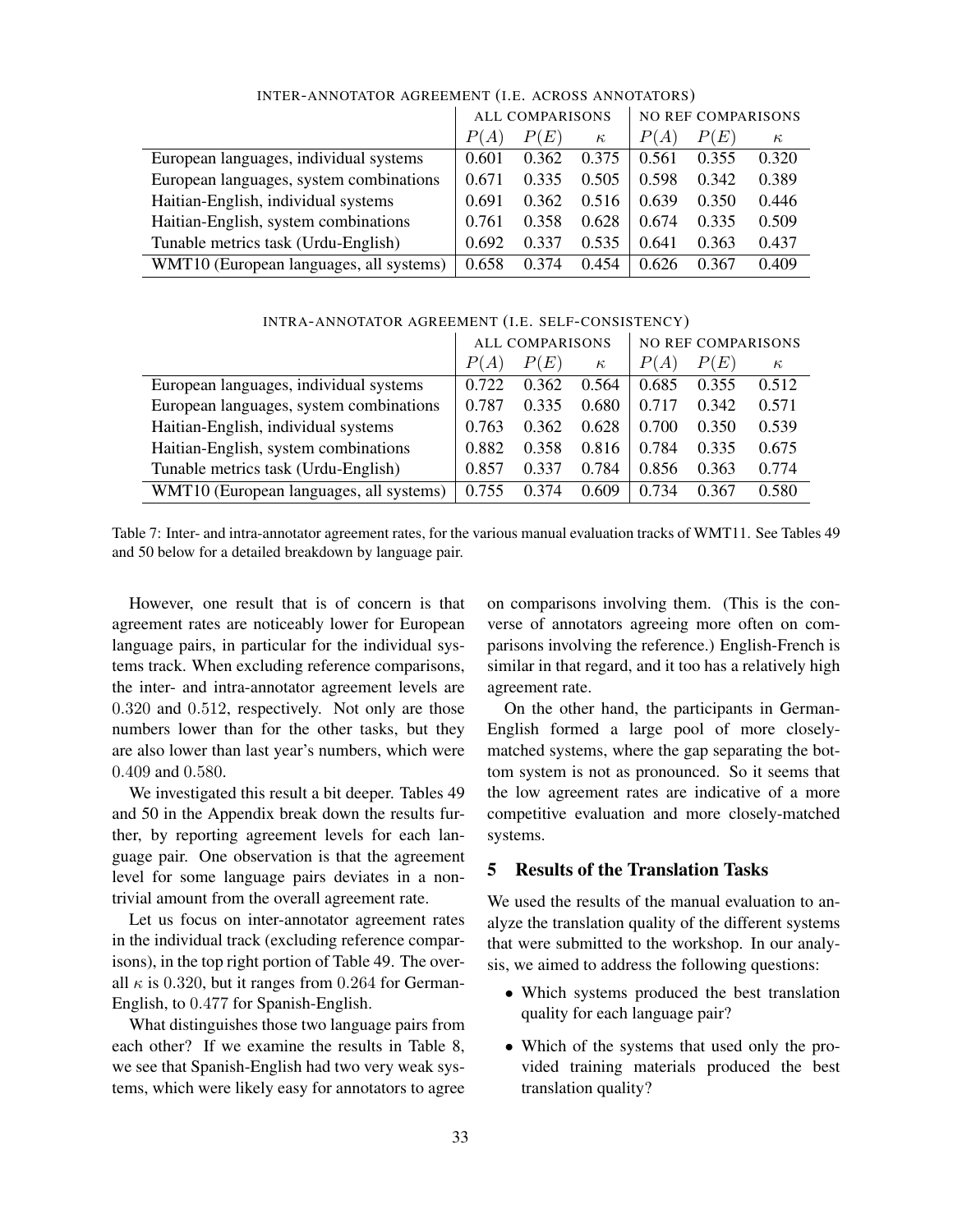| <b>Czech-English</b>         |             |               |               | <b>English-Czech</b>         |             |               | <b>German-English</b>                                 |             |            |
|------------------------------|-------------|---------------|---------------|------------------------------|-------------|---------------|-------------------------------------------------------|-------------|------------|
| 1023-1166 comparisons/system |             |               |               | 3126-3397 comparisons/system |             |               | 741-998 comparisons/system                            |             |            |
| System                       | C?          | $>$ others    |               | System                       | C?          | $>$ others    | System                                                | C?          | $>$ others |
| UEDIN $\bullet\star$         | Y           | 0.69          |               | ONLINE-B ·                   | ${\bf N}$   | 0.65          | ONLINE-B ·                                            | ${\bf N}$   | 0.72       |
| ONLINE- $B \bullet$          | $\mathbf N$ | 0.68          |               | <b>CU-BOJAR</b>              | N           | 0.64          | CMU-DYER $\bullet\star$                               | $Y + G$     | 0.66       |
| <b>CU-BOJAR</b>              | $\mathbf N$ | 0.60          |               | <b>CU-MARECEK ·</b>          | N           | 0.63          | ONLINE-A ·                                            | N           | 0.66       |
| <b>JHU</b>                   | $\mathbf N$ | 0.57          |               | <b>CU-TAMCHYNA</b>           | $\mathbf N$ | 0.62          | RBMT-3                                                | N           | 0.64       |
| <b>UPPSALA</b>               | Y           | 0.57          |               | UEDIN $\star$                | Y           | 0.59          | <b>LINGUATEC</b>                                      | N           | 0.63       |
| <b>SYSTRAN</b>               | $\mathbf N$ | 0.51          |               | CU-POPEL *                   | Y           | 0.58          | RBMT-4                                                | N           | 0.61       |
| <b>CST</b>                   | Y           | 0.47          |               | COMMERCIAL2                  | $\mathbf N$ | 0.51          | $RBMT-1$                                              | N           | 0.60       |
| <b>CU-ZEMAN</b>              | Y           | 0.44          |               | COMMERCIAL1                  | N           | 0.51          | DFKI-XU                                               | N           | 0.60       |
| Spanish-English              |             |               |               | <b>JHU</b>                   | N           | 0.49          | RWTH-WUEBKER $\star$                                  | Y+G         | 0.59       |
| 583-833 comparisons/system   |             |               |               | <b>CU-ZEMAN</b>              | Y           | 0.43          | <b>KIT</b>                                            | $Y + G$     | 0.57       |
|                              |             |               |               | <b>English-Spanish</b>       |             |               | LIU                                                   | Y           | 0.57       |
| System                       | C?          | $\geq$ others |               | 1300-1480 comparisons/system |             |               | <b>LIMSI</b>                                          | $Y + G$     | 0.56       |
| ONLINE-B ·                   | $\mathbf N$ | 0.72          |               |                              |             |               | RBMT-5                                                | $\mathbf N$ | 0.56       |
| ONLINE-A ●                   | $\mathbf N$ | 0.72          |               | System                       | C?          | $>$ others    | <b>UEDIN</b>                                          | Y           | 0.55       |
| $KOC*$                       | Y           | 0.67          |               | ONLINE-B ·                   | ${\bf N}$   | 0.74          | RBMT-2                                                | N           | 0.54       |
| SYSTRAN <sup>o</sup>         | N           | 0.66          |               | ONLINE-A ·                   | N           | 0.72          | <b>CU-ZEMAN</b>                                       | Y           | 0.47       |
| <b>ALACANT</b> $\bullet$     | N           | 0.66          |               | $RBMT-3$                     | N           | 0.71          | <b>UPPSALA</b>                                        | Y           | 0.47       |
| RBMT-1                       | N           | 0.63          |               | PROMT .                      | N           | 0.70          | <b>KOC</b>                                            | Y           | 0.45       |
| RBMT-3                       | N           | 0.61          |               | CEU-UPV $\star$              | Y           | 0.65          | JHU                                                   | $Y + G$     | 0.43       |
| $RBMT-2$                     | N           | 0.60          |               | UEDIN $\star$                | Y           | 0.64          | CST                                                   | Y           | 0.37       |
| RBMT-4                       | N           | 0.60          |               | UPPSALA $\star$              | Y           | 0.61          |                                                       |             |            |
| RBMT-5                       | N           | 0.51          |               | RBMT-4                       | $\mathbf N$ | 0.61          | <b>English-German</b><br>1051-1230 comparisons/system |             |            |
| <b>UEDIN</b>                 | Y           | 0.51          |               | RBMT-1                       | N           | 0.60          |                                                       |             |            |
| <b>UPM</b>                   | Y           | 0.50          |               | <b>UOW</b>                   | Y           | 0.59          | System                                                | C?          | $>$ others |
| UFAL-UM                      | Y           | 0.47          |               | RBMT-2                       | N           | 0.57          | $RBMT-3$                                              | ${\bf N}$   | 0.73       |
| <b>HYDERABAD</b>             | Y           | 0.17          |               | KOC                          | Y           | 0.56          | ONLINE- $B$ $\bullet$                                 | $\mathbf N$ | 0.73       |
| <b>CU-ZEMAN</b>              | Y           | 0.16          |               | $RBMT-5$                     | N           | 0.54          | $RBMT-1$                                              | N           | 0.70       |
| <b>French-English</b>        |             |               |               | <b>CU-ZEMAN</b>              | Y           | 0.49          | <b>DFKI-FEDERMANN ·</b>                               | N           | 0.68       |
| 608-883 comparisons/system   |             |               |               | <b>UPM</b>                   | Y           | 0.34          | DFKI-XU                                               | N           | 0.67       |
| System                       |             | C?            | $\geq$ others | <b>English-French</b>        |             |               | $RBMT-4$                                              | N           | 0.66       |
| ONLINE-A ·                   |             | ${\bf N}$     | 0.66          | 868-1121 comparisons/system  |             |               | $RBMT-2$                                              | $\mathbf N$ | 0.66       |
| LIMSI $\bullet\star$         |             | $Y + G$       | 0.66          | System                       | C?          | $\geq$ others | ONLINE- $A$ $\bullet$                                 | N           | 0.65       |
| ONLINE-B $\bullet$           |             | N             | 0.66          | LIMSI <sup>●*</sup>          | $Y + G$     | 0.73          | LIMSI $\star$                                         | $Y + G$     | 0.65       |
| LIA-LIG                      |             | Y             | 0.64          | ONLINE-B $\bullet$           | N           | 0.70          | $KIT$ *                                               | Y           | 0.64       |
| KIT •*                       |             | $Y + G$       | 0.64          | KIT $\bullet\star$           | Y+G         | 0.69          | <b>UEDIN</b>                                          | Y           | 0.60       |
| <b>LIUM</b>                  |             | Y+G           | 0.63          | RWTH-HUCK                    | Y+G         | 0.65          | LIU                                                   | Y           | 0.59       |
| CMU-DENKOWSKI $\star$        |             | Y             | 0.62          | LIUM                         | $Y + G$     | 0.64          | RBMT-5                                                | N           | 0.58       |
| JHU                          |             | $Y + G$       | 0.61          | $RBMT-1$                     | ${\bf N}$   | 0.61          | RWTH-FREITAG                                          | Y           | 0.56       |
| RWTH-HUCK                    |             | $Y + G$       | 0.58          | ONLINE-A                     | ${\bf N}$   | 0.60          | COPENHAGEN $\star$                                    | Y           | 0.56       |
| $RBMT-1$ $\bullet$           |             | $\mathbf N$   | 0.58          | <b>UEDIN</b>                 | Y           | 0.58          | JHU                                                   | Y           | 0.54       |
| CMU-HANNEMAN                 |             | $Y + G$       | 0.58          | RBMT-3                       | ${\bf N}$   | 0.58          | KOC                                                   | Y           | 0.53       |
| RBMT-3                       |             | $\mathbf N$   | 0.55          | RBMT-5                       | ${\bf N}$   | 0.55          | <b>UOW</b>                                            | Y           | 0.53       |
| <b>SYSTRAN</b>               |             | ${\bf N}$     | 0.54          | UPPSALA                      | Y           | 0.55          | <b>CU-TAMCHYNA</b>                                    | Y           | 0.50       |
| RBMT-4                       |             | ${\bf N}$     | 0.53          | JHU                          | Y           | 0.55          | <b>UPPSALA</b>                                        | Y           | 0.49       |
| RBMT-2                       |             | ${\bf N}$     | 0.52          | UPPSALA-FBK                  | $\mathbf Y$ | 0.54          | ILLC-UVA                                              | Y           | 0.48       |
| <b>UEDIN</b>                 |             | Y             | 0.50          | RBMT-4                       | ${\bf N}$   | 0.49          | <b>CU-ZEMAN</b>                                       | Y           | 0.38       |
| RBMT-5                       |             | ${\bf N}$     | 0.45          | RBMT-2                       | ${\bf N}$   | 0.46          |                                                       |             |            |
| <b>CU-ZEMAN</b>              |             | Y             | 0.37          | LATL-GENEVA                  | $\mathbf N$ | 0.39          |                                                       |             |            |
|                              |             |               |               | <b>CU-ZEMAN</b>              | Y           | 0.20          |                                                       |             |            |

C? indicates whether system is constrained: trained only using supplied training data, standard monolingual linguistic tools, and, optionally, LDC's English Gigaword. Eentries that used the Gigaword are marked with +G.

• indicates a win: no other system is statistically significantly better at p-level≤0.10 in pairwise comparison.

? indicates a *constrained* win: no other *constrained* system is statistically better.

Table 8: Official results for the WMT11 translation task. Systems are ordered by their ≥others score, reflecting how often their translations won or tied pairwise comparisons. For detailed head-to-head comparisons, see Appendix A. 34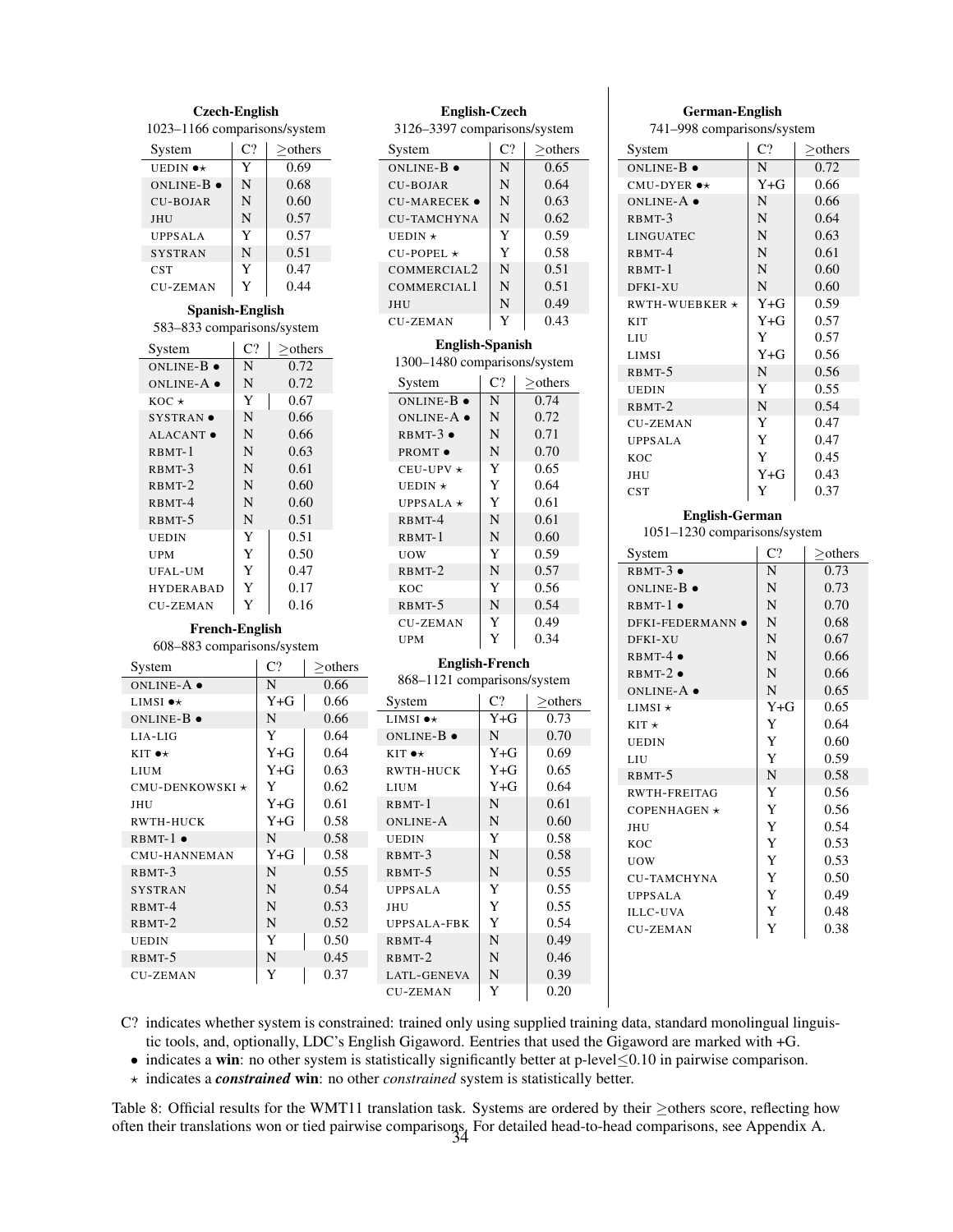#### Czech-English

1036–1042 comparisons/combo

| System               | $>$ others |
|----------------------|------------|
| CMU-HEAFIELD-COMBO . | 0.64       |
| BBN-COMBO $\bullet$  | 0.62       |
| JHU-COMBO            | 0.58       |
| UPV-PRHLT-COMBO      | በ 47       |

#### German-English

811–927 comparisons/combo

| System               | $>$ others |
|----------------------|------------|
| CMU-HEAFIELD-COMBO . | 0.70       |
| RWTH-LEUSCH-COMBO    | 0.65       |
| BBN-COMBO            | 0.61       |
| UZH-COMBO ●          | 0.60       |
| <b>JHU-COMBO</b>     | 0.56       |
| UPV-PRHLT-COMBO      | 0.52       |
| <b>OUAERO-COMBO</b>  | 0.46       |
| KOC-COMBO            | 0.45       |

#### Spanish-English

1132–1249 comparisons/combo

| System               | $>$ others |
|----------------------|------------|
| RWTH-LEUSCH-COMBO .  | 0.71       |
| CMU-HEAFIELD-COMBO . | 0.67       |
| BBN-COMBO ●          | 0.64       |
| UPV-PRHLT-COMBO      | 0.64       |
| JHU-COMBO            | 0.62       |
| KOC-COMBO            | 0.56       |

## French-English

820–916 comparisons/combo

| System                 | $>$ others |
|------------------------|------------|
| $BBN-COMBO$            | 0.67       |
| RWTH-LEUSCH-COMBO .    | 0.63       |
| CMU-HEAFIELD-COMBO     | 0.62       |
| JHU-COMBO $\bullet$    | 0.59       |
| LIUM-COMBO             | 0.53       |
| <b>UPV-PRHLT-COMBO</b> | 0.53       |

#### English-Czech

1788–1792 comparisons/combo

| System                         | $>$ others |
|--------------------------------|------------|
| $CMU-HEAFIELD-COMBO$ $\bullet$ | 0.48       |
| <b>UPV-PRHLT-COMBO</b>         | 0.41       |

#### English-German

1746–1752 comparisons/combo

| System                 | $\geq$ others |
|------------------------|---------------|
| CMU-HEAFIELD-COMBO ●   | 0.61          |
| UZH-COMBO ●            | 0.58          |
| <b>UPV-PRHLT-COMBO</b> | 0.56          |
| KOC-COMBO              | 0.46          |

#### English-Spanish

2360–2378 comparisons/combo

| System               | $\geq$ others |
|----------------------|---------------|
| CMU-HEAFIELD-COMBO . | 0.69          |
| UOW-COMBO            | 0.63          |
| UPV-PRHLT-COMBO      | 0.59          |
| KOC-COMBO            | 0.58          |

## English-French

586–587 comparisons/combo

| System                 | $>$ others |
|------------------------|------------|
| CMU-HEAFIELD-COMBO .   | 0.51       |
| <b>UPV-PRHLT-COMBO</b> | 0.43       |

• indicates a win: no other system combination is statistically significantly better at p-level≤0.10 in pairwise comparison.

Table 9: Official results for the WMT11 system combination task. Systems are ordered by their ≥others score, reflecting how often their translations won or tied pairwise comparisons. For detailed head-to-head comparisons, see Appendix A.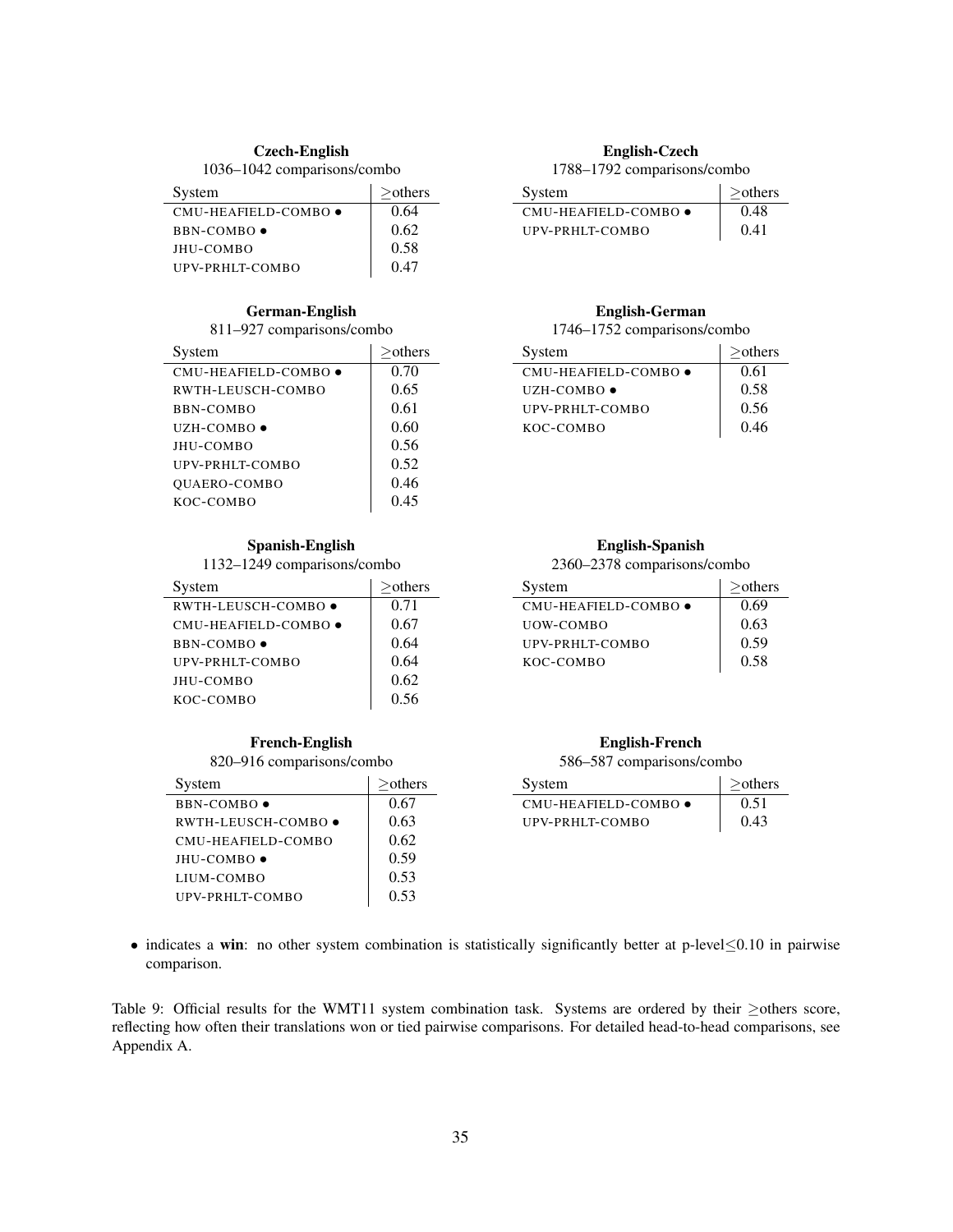| (individual systems)         |            |  |  |  |  |
|------------------------------|------------|--|--|--|--|
| 1256-1435 comparisons/system |            |  |  |  |  |
| System                       | $>$ others |  |  |  |  |
| $BM-I2R$                     | 0.71       |  |  |  |  |
| CMU-DENKOWSKI                | 0.66       |  |  |  |  |
| CMU-HEWAVITHARANA            | 0.64       |  |  |  |  |
| UMD-EIDELMAN                 | 0.63       |  |  |  |  |
| <b>UPPSALA</b>               | 0.57       |  |  |  |  |
| LHI                          | 0.55       |  |  |  |  |
| UMD-HU                       | 0.52       |  |  |  |  |
| <b>HYDERABAD</b>             | 0.43       |  |  |  |  |
| KOC.                         | 0.31       |  |  |  |  |
|                              |            |  |  |  |  |

Haitian Creole (Clean)-English

#### Haitian Creole (Raw)-English

| (individual systems)<br>1065-1136 comparisons/system |            |  |  |  |  |
|------------------------------------------------------|------------|--|--|--|--|
| System                                               | $>$ others |  |  |  |  |
| $BM-I2R$ $\bullet$                                   | 0.65       |  |  |  |  |
| CMU-HEWAVITHARANA                                    | 0.60       |  |  |  |  |
| CMU-DENKOWSKI                                        | 0.59       |  |  |  |  |
| LHU                                                  | 0.55       |  |  |  |  |
| UMD-EIDELMAN                                         | 0.52       |  |  |  |  |
| IHU                                                  | 0.41       |  |  |  |  |

## Haitian Creole (Clean)-English (system combinations)

896–898 comparisons/combo

| System                 | $>$ others |
|------------------------|------------|
| CMU-HEAFIELD-COMBO .   | 0.52       |
| <b>UPV-PRHLT-COMBO</b> | 0.48       |
| KOC-COMBO              | 0.38       |

#### Haitian Creole (Raw)-English

(system combinations) 600–600 comparisons/combo

| $000-000$ comparisons/compo |            |  |  |  |  |  |
|-----------------------------|------------|--|--|--|--|--|
| System                      | $>$ others |  |  |  |  |  |
| CMU-HEAFIELD-COMBO          | 0.47       |  |  |  |  |  |
| UPV-PRHLT-COMBO             | 0.43       |  |  |  |  |  |

• indicates a win: no other system is statistically significantly better at p-level≤0.10 in pairwise comparison.

Table 10: Official results for the WMT11 featured translation task (Haitian Creole SMS into English). Systems are ordered by their ≥others score, reflecting how often their translations won or tied pairwise comparisons. For detailed head-to-head comparisons, see Appendix A.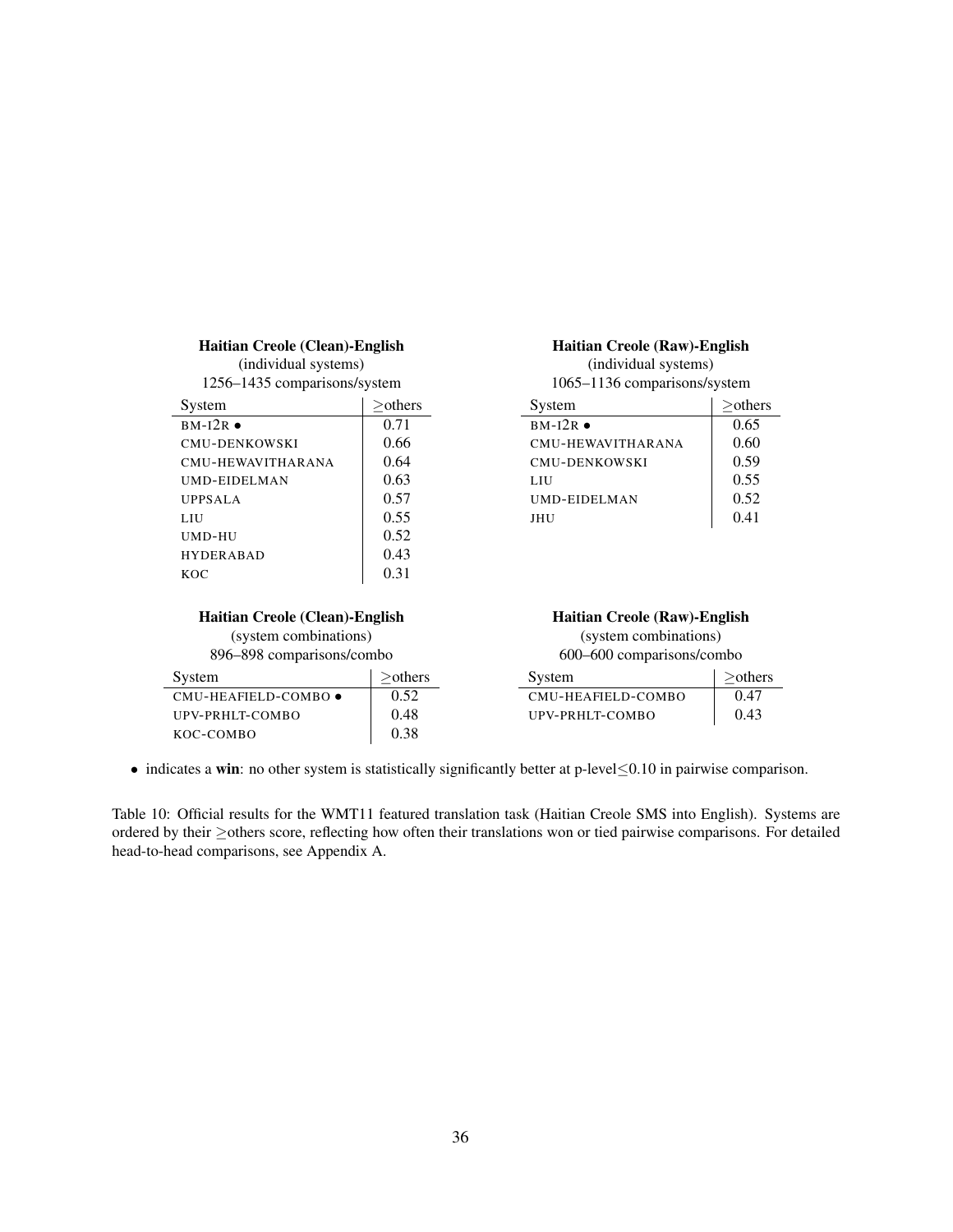Tables 8–10 show the system ranking for each of the translation tasks. For each language pair, we define a system as 'winning' if no other system was found statistically significantly better (using the Sign Test, at  $p \leq 0.10$ ). In some cases, multiple systems are listed as winners, either due to a large number of participants or a low number of judgments per system pair, both of which are factors that make it difficult to achieve statistical significance.

We start by examining the results for the individual system track for the European languages (Table 8). In Spanish↔English and German↔English, unconstrained systems are observed to perform better than constrained systems. In other language pairs, particularly French↔English, constrained systems are found to be able to be on the same level or outperform unconstrained systems. It also seems that making use of the Gigaword corpora is likely to yield better systems, even when translating out of English, as in English-French and English-German. For English-German the rule-based MT systems performed well.

Of the participating teams, there is no individual system clearly outperforming all other systems across the different language pairs. However, one of the crawled systems, ONLINE-B, performs consistently well, being one of the winners in all eight language pairs.

As for the system combination track (Table 9), the CMU-HEAFIELD-COMBO entry performed quite well, being a winner in seven out of eight language pairs. This performance is carried over to the Haitian Creole task, where it again comes out on top (Table 10). In the *individual* track of the Haitian Creole task, BM-I2R is the sole winner in both the 'clean' and 'raw' tracks.

# 6 Evaluation Task

In addition to allowing us to analyze the translation quality of different systems, the data gathered during the manual evaluation is useful for validating automatic evaluation metrics. Our evaluation shared task is similar to the MetricsMATR workshop (Metrics for MAchine TRanslation) that NIST runs (Przybocki et al., 2008; Callison-Burch et al., 2010). Table 11 lists the participants in this task, along with their metrics.

A total of 21 metrics and their variants were submitted to the evaluation task by 9 research groups. We asked metrics developers to score the outputs of the machine translation systems and system combinations at the system-level and at the segmentlevel. The system-level metrics scores are given in the Appendix in Tables 39–48. The main goal of the evaluation shared task is not to score the systems, but instead to validate the use of automatic metrics by measuring how strongly they correlate with human judgments. We used the human judgments collected during the manual evaluation for the translation task and the system combination task to calculate how well metrics correlate at system-level and at the segment-level.

This year the strongest metric was a new metric developed by Columbia and ETS called MTeRater-Plus. MTeRater-Plus is a machine-learning-based metric that use features from ETS's e-rater, an automated essay scoring engine designed to assess writing proficiency (Attali and Burstein, 2006). The features include sentence-level and document-level information. Some examples of the e-rater features include:

- Preposition features that calculate the probability of prepositions appearing in the given context of a sentence (Tetreault and Chodorow, 2008)
- Collocation features that indicate whether the collocations in the document are typical of native use (Futagi et al., 2008).
- A sentence fragment feature that counts the number of ill-formed sentences in a document.
- A feature that counts the number of words with inflection errors
- A feature that counts the the number of article errors in the sentence citeHan2006.

MTeRater uses only the e-rater features, and measures fluency without any need for reference translations. MTeRater-Plus is a meta-metric that incorporates adequacy by combining MTeRater with other MT evaluation metrics and heuristics that take the reference translations into account.

Please refer to the proceedings for papers providing detailed descriptions of all of the metrics.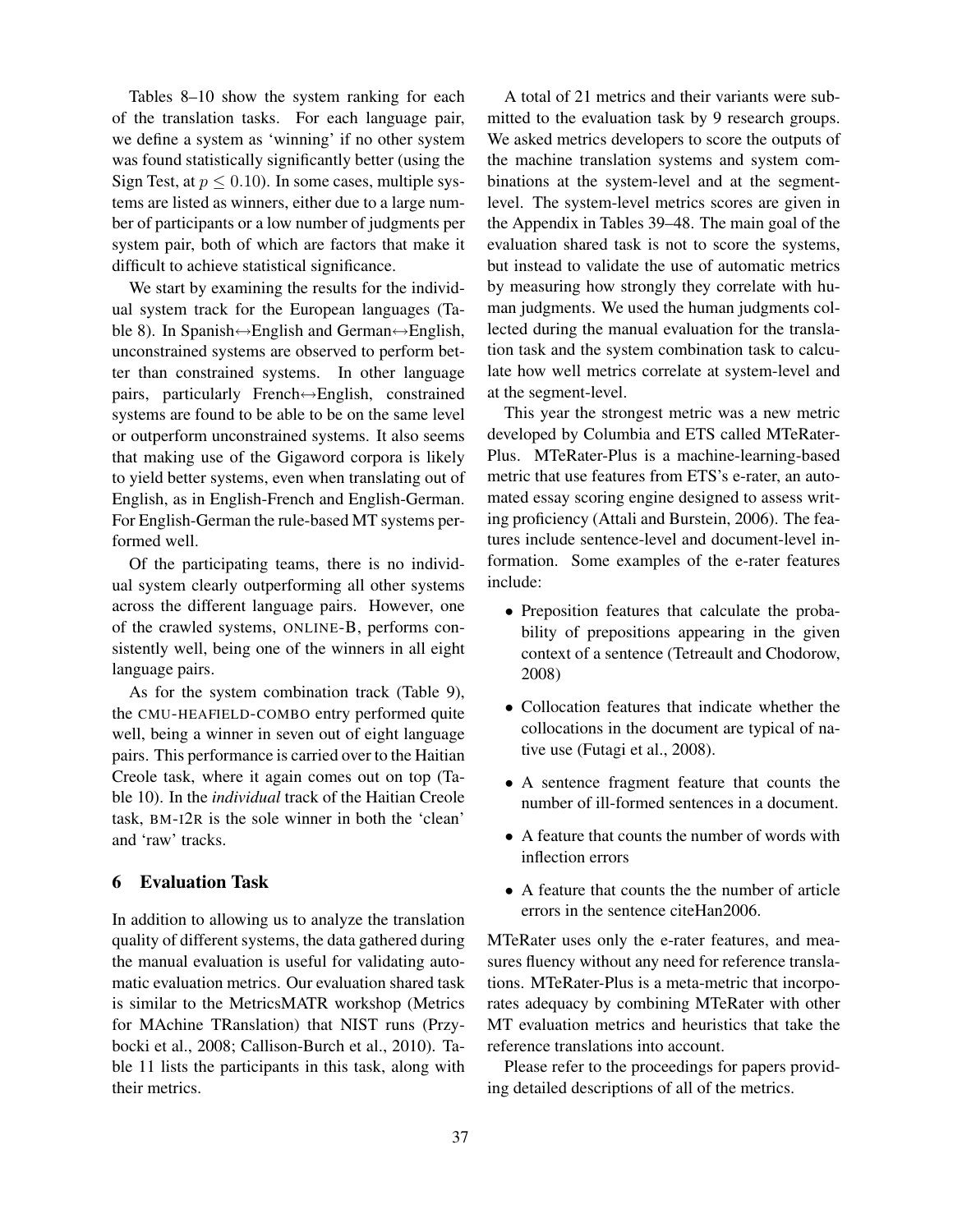| <b>Metric IDs</b>               | Participant                                               |
|---------------------------------|-----------------------------------------------------------|
| AMBER, AMBER-NL, AMBER-IT       | National Research Council Canada (Chen and Kuhn, 2011)    |
| F15, F15G3                      | Koç University (Bicici and Yuret, 2011)                   |
| METEOR-1.3-ADQ, METEOR-1.3-RANK | Carnegie Mellon University (Denkowski and Lavie, 2011a)   |
| MTERATER, MTERATER-PLUS         | Columbia / ETS (Parton et al., 2011)                      |
| MP4IBM1, MPF, WMPF              | DFKI (Popović, 2011; Popović et al., 2011)                |
| <b>PARSECONF</b>                | DFKI (Avramidis et al., 2011)                             |
| ROSE, ROSE-POS                  | The University of Sheffield (Song and Cohn, 2011)         |
| TESLA-B, TESLA-F, TESLA-M       | National University of Singapore (Dahlmeier et al., 2011) |
| <b>TINE</b>                     | University of Wolverhampton (Rios et al., 2011)           |
| <b>BLEU</b>                     | provided baseline (Papineni et al., 2002)                 |
| <b>TER</b>                      | provided baseline (Snover et al., 2006)                   |

Table 11: Participants in the evaluation shared task. For comparison purposes, we include the BLEU and TER metrics as baselines.

|                                                         | 10 SYSTEMS<br>$EN-CL$ - | 22 SYSTEMS<br>$BN-DE$ | SYSTEMS<br>15<br>$\mathbf{I}$<br>EN-ES | SYSTEMS<br>$\overline{17}$<br>$BN$ - $FR$ - | AVERAGE | AVERAGE W/O CZ |
|---------------------------------------------------------|-------------------------|-----------------------|----------------------------------------|---------------------------------------------|---------|----------------|
| System-level correlation for translation out of English |                         |                       |                                        |                                             |         |                |
| TESLA-M                                                 |                         | .90                   | .95                                    | .96                                         |         | .94            |
| TESLA-B                                                 |                         | .81                   | .90                                    | .91                                         |         | .87            |
| MPF                                                     | .72                     | .63                   | .87                                    | .89                                         | .78     | .80            |
| WMPF                                                    | .72                     | .61                   | .87                                    | .89                                         | .77     | .79            |
| MP4IBM1                                                 | $-.76$                  | $-0.91$               | $-.71$                                 | $-.61$                                      | .75     | .74            |
| <b>ROSE</b>                                             | .65                     | .41                   | .90                                    | .86                                         | .71     | .73            |
| <b>BLEU</b>                                             | .65                     | .44                   | .87                                    | .86                                         | .70     | .72            |
| <b>AMBER-TI</b>                                         | .56                     | .54                   | .88                                    | .84                                         | .70     | .75            |
| <b>AMBER</b>                                            | .56                     | .53                   | .87                                    | .84                                         | .70     | .74            |
| <b>AMBER-NL</b>                                         | .56                     | .45                   | .88                                    | .83                                         | .68     | .72            |
| F15G3                                                   | .50                     | .30                   | .89                                    | .84                                         | .63     | .68            |
| $METEOR_{rank}$                                         | .65                     | .30                   | .74                                    | .85                                         | .63     | .63            |
| F15                                                     | .52                     | .19                   | .86                                    | .85                                         | .60     | .63            |
| TER                                                     | $-.50$                  | $-.12$                | $-.81$                                 | $-.84$                                      | .57     | .59            |
| TESLA-F                                                 |                         | .86                   | .80                                    | $-.83$                                      |         | .28            |

Table 12: System-level Spearman's rho correlation of the automatic evaluation metrics with the human judgments for translation out of English, ordered by average absolute value. We did not calculate correlations with the human judgments for the system combinations for the out of English direction, because none of them had more than 4 items.

## 6.1 System-Level Metric Analysis

We measured the correlation of the automatic metrics with the human judgments of translation quality at the system-level using Spearman's rank correlation coefficient  $\rho$ . We converted the raw scores assigned to each system into ranks. We assigned a human ranking to the systems based on the percent of time that their translations were judged to be better than or equal to the translations of any other system in the manual evaluation. The reference was not included as an extra translation.

When there are no ties,  $\rho$  can be calculated using the simplified equation:

$$
\rho = 1 - \frac{6 \sum d_i^2}{n(n^2 - 1)}
$$

where  $d_i$  is the difference between the rank for system<sub>i</sub> and n is the number of systems. The possible values of  $\rho$  range between 1 (where all systems are ranked in the same order) and  $-1$  (where the systems are ranked in the reverse order). Thus an automatic evaluation metric with a higher absolute value for  $\rho$  is making predictions that are more similar to the human judgments than an automatic evaluation metric with a lower absolute  $\rho$ .

The system-level correlations are shown in Table 13 for translations into English, and Table 12 out of English, sorted by average correlation across the language pairs. The highest correlation for each language pair and the highest overall average are bolded. This year, nearly all of the metrics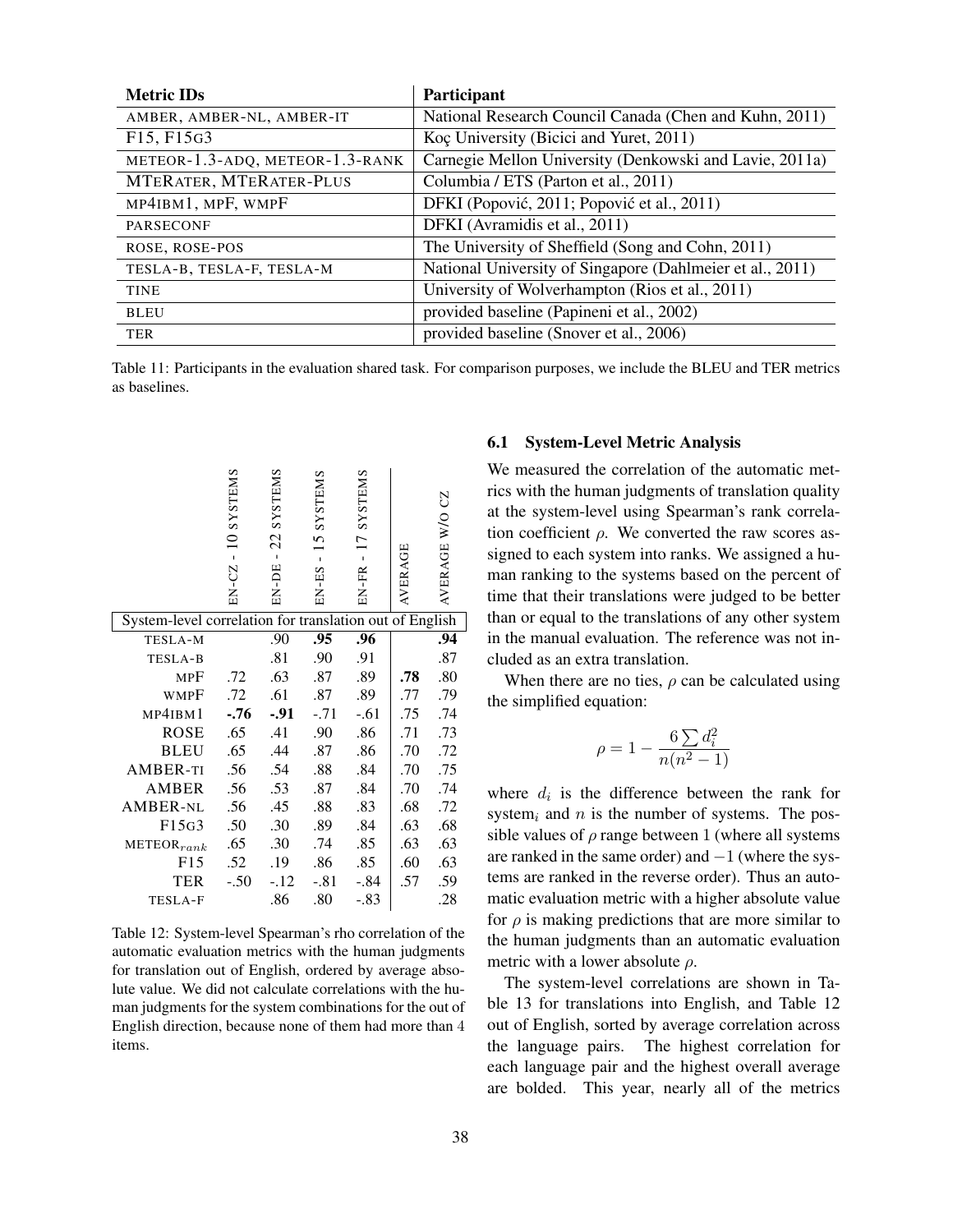|                                                                        | 8 SYSTEMS<br>$\mathbf{I}$<br>$CZ-EN$ | SYSTEMS<br>$\overline{20}$<br>$\mathbf{I}$<br>DE-EN | 8 COMBOS<br>$\mathbf{I}$<br>DE-EN | SYSTEMS<br>15<br>$\mathbf{I}$<br>ES-EN | 6 COMBOS<br>$\mathbf{I}$<br>ES-EN | SYSTEMS<br>$-18$<br>FR-EN | COMBOS<br>$\bullet$<br>$\mathbf{I}$<br>FR-EN | LANGS)<br>(EUROPEAN<br><b>AVERAGE</b> | SYSTEMS<br>$\sigma$<br>$\mathbf{I}$<br>HT-EN (CLEAN) | HT-EN (RAW) - 6 SYSTEMS | AVERAGE (ALL LANGS) |
|------------------------------------------------------------------------|--------------------------------------|-----------------------------------------------------|-----------------------------------|----------------------------------------|-----------------------------------|---------------------------|----------------------------------------------|---------------------------------------|------------------------------------------------------|-------------------------|---------------------|
| System-level correlation for metrics scoring translations into English |                                      |                                                     |                                   |                                        |                                   |                           |                                              |                                       |                                                      |                         |                     |
| <b>MTERATER-PLUS</b>                                                   | $-0.95$                              | $-0.90$                                             | $-0.93$                           | $-91$                                  | $-0.94$                           | $-0.93$                   | $-0.77$                                      | .90                                   | $-.82$                                               | $-0.54$                 | .85                 |
| TINE-SRL-MATCH                                                         | .95                                  | .69                                                 | .95                               | .95                                    | 1.00                              | .87                       | .66                                          | .87                                   |                                                      |                         |                     |
| TESLA-F                                                                | .95                                  | .70                                                 | .98                               | .96                                    | .94                               | .90                       | .60                                          | .86                                   | .93                                                  | .83                     | .87                 |
| TESLA-B                                                                | .98                                  | .88                                                 | .98                               | .91                                    | .94                               | .91                       | .31                                          | .84                                   | .93                                                  | .83                     | .85                 |
| <b>MTERATER</b>                                                        | $-.91$                               | $-.88$                                              | $-.91$                            | $-.88$                                 | $-.89$                            | $-.79$                    | $-.60$                                       | .83                                   | .13                                                  | .77                     | .55                 |
| METEOR-1.3-ADQ                                                         | .93                                  | .68                                                 | .91                               | .91                                    | .83                               | .93                       | .66                                          | .83                                   | .95                                                  | .77                     | .84                 |
| TESLA-M                                                                | .95                                  | .94                                                 | .95                               | .82                                    | .94                               | .87                       | .31                                          | .83                                   | .95                                                  | .83                     | .84                 |
| METEOR-1.3-RANK                                                        | .91                                  | .71                                                 | .91                               | .88                                    | .77                               | .93                       | .66                                          | .82                                   | .95                                                  | .83                     | .84                 |
| <b>AMBER-NL</b>                                                        | .88                                  | .58                                                 | .91                               | .88                                    | .94                               | .94                       | .60                                          | .82                                   |                                                      |                         |                     |
| <b>AMBER-TI</b>                                                        | .88                                  | .63                                                 | .93                               | .85                                    | .83                               | .94                       | .60                                          | .81                                   |                                                      |                         |                     |
| <b>AMBER</b>                                                           | .88                                  | .59                                                 | .91                               | .86                                    | .83                               | .95                       | .60                                          | .80                                   |                                                      |                         |                     |
| MPF                                                                    | .95                                  | .69                                                 | .91                               | .83                                    | .60                               | .87                       | .54                                          | .77                                   | .95                                                  | .77                     | .79                 |
| <b>WMPF</b>                                                            | .95                                  | .66                                                 | .86                               | .83                                    | .60                               | .87                       | .54                                          | .76                                   | .93                                                  | .77                     | .78                 |
| F15                                                                    | .93                                  | .45                                                 | .88                               | .96                                    | .49                               | .87                       | .60                                          | .74                                   |                                                      |                         |                     |
| F15G3                                                                  | .93                                  | .48                                                 | .83                               | .94                                    | .49                               | .88                       | .60                                          | .74                                   |                                                      |                         |                     |
| <b>ROSE</b>                                                            | .88                                  | .59                                                 | .83                               | .92                                    | .60                               | .86                       | .26                                          | .70                                   | .93                                                  | .77                     | .74                 |
| <b>BLEU</b>                                                            | .88                                  | .48                                                 | .83                               | .90                                    | .49                               | .85                       | .43                                          | .69                                   | .90                                                  | .83                     | .73                 |
| <b>TER</b>                                                             | $-.83$                               | $-.33$                                              | $-.64$                            | $-.89$                                 | $-.37$                            | $-.77$                    | $-.89$                                       | .67                                   | $-.93$                                               | $-.83$                  | .72                 |
| MP4IBM1                                                                | $-.91$                               | $-.56$                                              | $-.50$                            | $-.12$                                 | $-.43$                            | $-.08$                    | .14                                          | .35                                   |                                                      |                         |                     |
| DFKI-PARSECONF                                                         |                                      | .31                                                 | .52                               |                                        |                                   |                           |                                              |                                       |                                                      |                         |                     |

Table 13: System-level Spearman's rho correlation of the automatic evaluation metrics with the human judgments for translation into English, ordered by average absolute value for the European languages. We did not calculate correlations with the human judgments for the system combinations for Czech to English and for Haitian Creole to English, because they had too few items  $(\leq 4)$  for reliable statistics.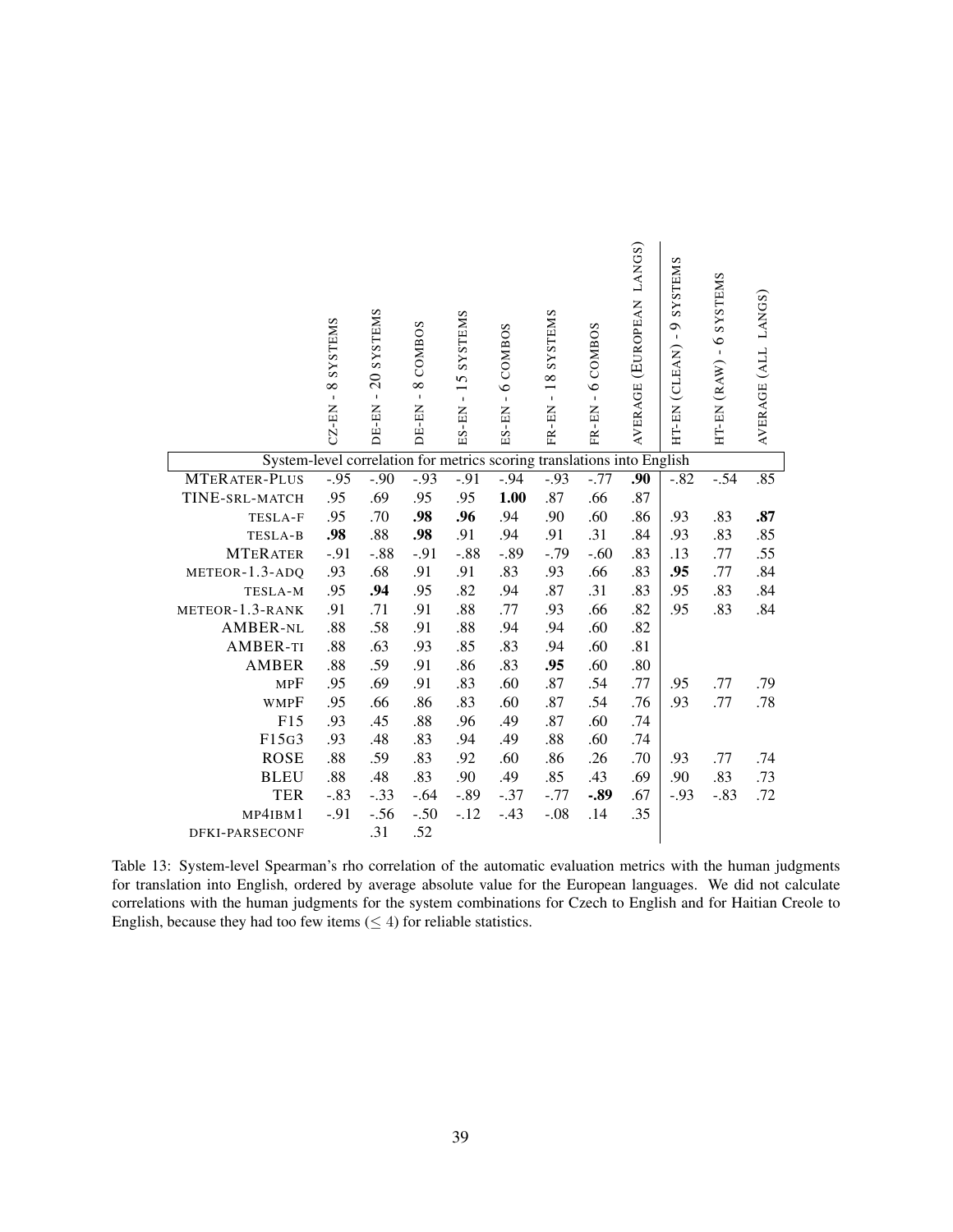| Segment-level correlation for translations into English | FR-EN (6337 PAIRS) | DE-EN (8950 PAIRS) | ES-EN (5974 PAIRS) | CZ-EN (3695 PAIRS) | <b>AVERAGE</b> |              |
|---------------------------------------------------------|--------------------|--------------------|--------------------|--------------------|----------------|--------------|
| <b>MTERATER-PLUS</b>                                    | .30                | .36                | .45                | .36                | .37            |              |
| TESLA-F                                                 | .28                | .24                | .39                | .32                | .31            |              |
| TESLA-B                                                 | .28                | .26                | .36                | .29                | .30            |              |
| METEOR-1.3-RANK                                         | $.23\,$            | .25                | .38                | .28                | .29            |              |
| METEOR-1.3-ADQ                                          | .24                | .25                | .37                | .27                | .28            |              |
| <b>MPF</b>                                              | .25                | .23                | .34                | .28                | .28            |              |
| <b>AMBER-TI</b>                                         | .24                | .26                | .33                | .27                | .28            |              |
| AMBER                                                   | .24                | .25                | .33                | .27                | .27            |              |
| <b>WMPF</b>                                             | .24                | .23                | .34                | .26                | .27            |              |
| <b>AMBER-NL</b>                                         | .24                | .24                | .30                | .27                | .26            |              |
| <b>MTERATER</b>                                         | .19                | .26                | .33                | .24                | .26            |              |
| TESLA-M                                                 | .21                | .23                | .29                | .23                | .24            |              |
| TINE-SRL-MATCH                                          | .20                | .19                | .30                | .24                | .23            |              |
| F15G3                                                   | .17                | .15                | .29                | .21                | .21            | T            |
| F15                                                     | .16                | .14                | .27                | .22                | .20            | a            |
| MP4IBM1                                                 | .15                | .16                | .18                | .12                | .15            | $\mathbf{f}$ |
| DFKI-PARSECONF                                          | n/a                | .24                | n/a                | n/a                |                | Ŀ            |

Table 14: Segment-level Kendall's tau correlation of the automatic evaluation metrics with the human judgments for translation into English, ordered by average correlation.

had stronger correlation with human judgments than BLEU. The metrics that had the strongest correlation this year included two metrics, MTeRater and TINE, as well as metrics that have demonstrated strong correlation in previous years like TESLA and Meteor.

#### 6.2 Segment-Level Metric Analysis

We measured the metrics' segment-level scores with the human rankings using Kendall's tau rank correlation coefficient. The reference was not included as an extra translation.

We calculated Kendall's tau as:

$$
\tau = \frac{\text{num concordant pairs - num discordant pairs}}{\text{total pairs}}
$$

where a concordant pair is a pair of two translations of the same segment in which the ranks calculated from the same human ranking task and from the corresponding metric scores agree; in a discordant pair, they disagree. In order to account for accuracy- vs.

|                                                           | EN-FR (6934 PAIRS) | EN-DE (10732 PAIRS) | EN-ES (8837 PAIRS) | EN-CZ (11651 PAIRS) | AVERAGE |
|-----------------------------------------------------------|--------------------|---------------------|--------------------|---------------------|---------|
| Segment-level correlation for translations out of English |                    |                     |                    |                     |         |
| <b>AMBER-TI</b>                                           | .32                | .22                 | .31                | .21                 | .27     |
| AMBER                                                     | .31                | .21                 | .31                | .22                 | .26     |
| MPF                                                       | .31                | .22                 | .30                | .20                 | .26     |
| wmpF                                                      | .31                | .22                 | .29                | .19                 | .25     |
| <b>AMBER-NL</b>                                           | .30                | .19                 | .29                | .20                 | .25     |
| METEOR-1.3-RANK                                           | .31                | .14                 | .26                | .19                 | .23     |
| F15G3                                                     | .26                | .08                 | .22                | .13                 | .17     |
| F15                                                       | .26                | .07                 | .22                | .12                 | .17     |
| MP4IBM1                                                   | .21                | .13                 | .13                | .06                 | .13     |
| TESLA-B                                                   | .29                | .20                 | .28                | n/a                 |         |
| TESLA-M                                                   | .25                | .18                 | .27                | n/a                 |         |
| TESLA-F                                                   | .30                | .19                 | .26                | n/a                 |         |

Table 15: Segment-level Kendall's tau correlation of the automatic evaluation metrics with the human judgments for translation out of English, ordered by average correlation.

error-based metrics correctly, counts of concordant vs. discordant pairs were calculated specific to these two metric types. The possible values of  $\tau$  range between 1 (where all pairs are concordant) and  $-1$ (where all pairs are discordant). Thus an automatic evaluation metric with a higher value for  $\tau$  is making predictions that are more similar to the human judgments than an automatic evaluation metric with a lower  $\tau$ .

We did not include cases where the human ranking was tied for two systems. As the metrics produce absolute scores, compared to five relative ranks in the human assessment, it would be potentially unfair to the metric to count a slightly different metric score as discordant with a tie in the relative human rankings. A tie in automatic metric rank for two translations was counted as discordant with two corresponding non-tied human judgments.

The correlations are shown in Table 14 for translations into English, and Table 15 out of English, sorted by average correlation across the four language pairs. The highest correlation for each language pair and the highest overall average are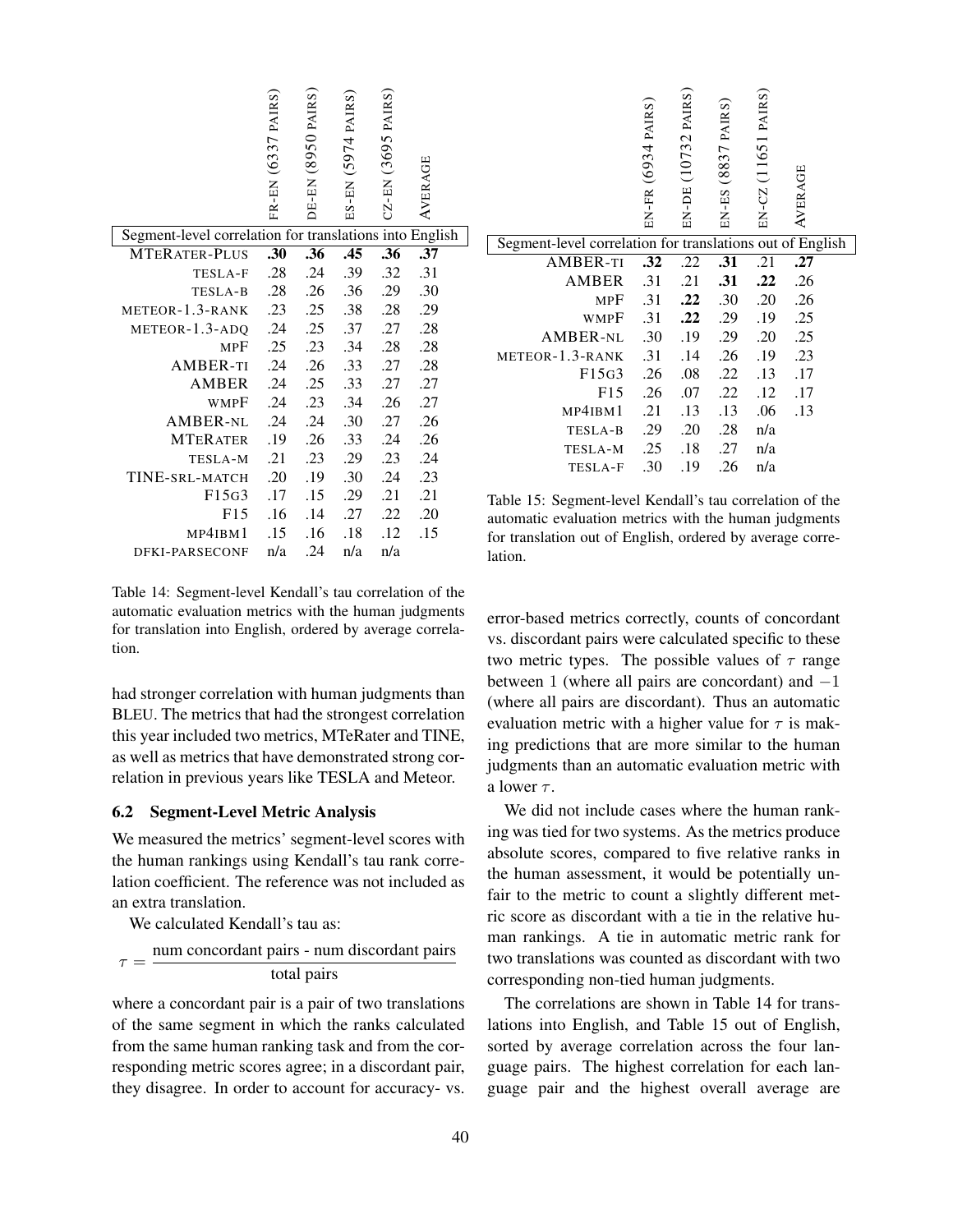| ID                    | Participant                      | <b>Metric Name</b>                            |
|-----------------------|----------------------------------|-----------------------------------------------|
| <b>CMU-METEOR</b>     | Carnegie Mellon University       | METEOR (Denkowski and Lavie, 2011a)           |
| <b>CU-SEMPOS-BLEU</b> | <b>Charles University</b>        | SemPOS/BLEU (Macháček and Bojar, 2011)        |
| NUS-TESLA-F           | National University of Singapore | TESLA-F (Dahlmeier et al., 2011)              |
| <b>RWTH-CDER</b>      | <b>RWTH Aachen</b>               | CDER (Leusch and Ney, 2009)                   |
| SHEFFIELD-ROSE        | The University of Sheffield      | ROSE (single reference) (Song and Cohn, 2011) |
| STANFORD-DCP          | <b>Stanford</b>                  | DCP (based on Liu and Gildea (2005))          |
| <b>BLEU</b>           | provided baseline                | <b>BLEU</b>                                   |
| <b>BLEU-SINGLE</b>    | provided baseline                | BLEU (single reference)                       |

Table 16: Participants in the tunable-metric shared task. For comparison purposes, we included two BLEU-optimized systems in the evaluation as baselines.

bolded. There is a clear winner for the metrics that score translations into English: the MTeRater-Plus metric (Parton et al., 2011) has the highest segment level correlation across the board. For metrics that score translation into other languages, there is not such a clear-cut winner. The AMBER metric variants do well, as do MPF and WMPF.

# 7 Tunable Metrics Task

This year we introduced a new shared task that focuses on using evaluation metrics to tune the parameters of a statistical machine translation system. The intent of this task was to get researchers who develop automatic evaluation metrics for MT to work on the problem of using their metric to optimize the parameters of MT systems. Previous workshops have demonstrated that a number of metrics perform better than BLEU in terms of having stronger correlation with human judgments about the rankings of multiple machine translation systems. However, most MT system developers still optimize the parameters of their systems to BLEU. Here we aim to investigate the question of whether better metrics will result in better quality output when a system is optimized to them.

Because this was the first year that we ran the tunable metrics task, participation was limited to a few groups on an invitation-only basis. Table 16 lists the participants in this task. Metrics developers were invited to integrate their evaluation metric into a MERT optimization routine, which was then used to tune the parameters of a fixed statistical machine translation system. We evaluated whether the system tuned on their metrics produced higher-quality

output than the baseline system that was tuned to BLEU, as is typically done. In order to evaluate whether the quality was better, we conducted a manual evaluation, in the same fashion that we evaluate the different MT systems submitted to the shared translation task.

We provide the participants with a fixed MT system for Urdu-English, along with a small parallel set to be used for tuning. Specifically, we provide developers with the following components:

- Decoder the Joshua decoder was used in this pilot.
- Decoder configuration file a Joshua configuration file that ensures all systems use the same search parameters.
- Translation model an Urdu-to-English translation model, with syntax-based SCFG rules (Baker et al., 2010).
- Language model a large 5-gram language model trained on the English Gigaword corpus
- Development set a development set, with 4 English reference sets, to be used to optimize the system parameters.
- Test set a test set consisting of 883 Urdu sentences, to be translated by the tuned system (no references provided).
- Optimization routine we provide an implementation of minimum error rate training that allows new metrics to be easily integrated as the objective function.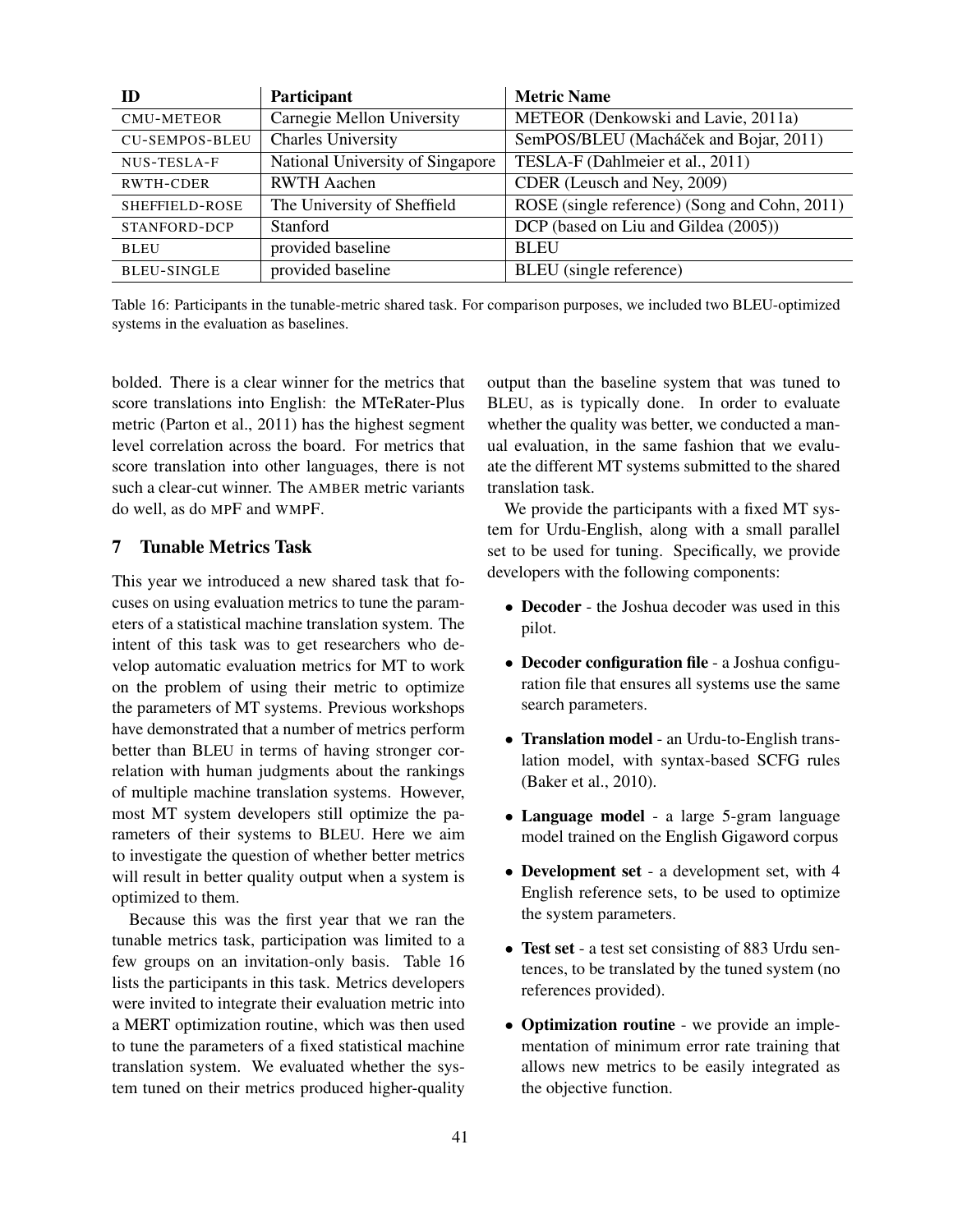| 1324–1484 comparisons/system |            |              |  |  |  |
|------------------------------|------------|--------------|--|--|--|
| System                       | $>$ others | $\gt$ others |  |  |  |
| BLEU $\bullet$               | 0.79       | 0.28         |  |  |  |
| <b>BLEU-SINGLE</b> $\bullet$ | 0.77       | 0.27         |  |  |  |
| CMU-METEOR .                 | 0.76       | 0.27         |  |  |  |
| RWTH-CDER                    | 0.76       | 0.26         |  |  |  |
| CU-SEMPOS-BLEU ●             | 0.74       | 0.29         |  |  |  |
| $STANFORM-DCP$ $\bullet$     | 0.73       | 0.27         |  |  |  |
| NUS-TESLA-F                  | 0.68       | 0.28         |  |  |  |
| SHEFFIELD-ROSE               | 0.05       |              |  |  |  |

Tunable Metrics Task

• indicates a win: no other system combination is statistically significantly better at p-level≤0.10 in pairwise comparison.

Table 17: Official results for the WMT11 tunable-metric task. Systems are ordered by their ≥others score, reflecting how often their translations won or tied pairwise comparisons. The  $>$  column reflects how often a system strictly won a pairwise comparison.

We provided the metrics developers with Omar Zaidan's Z-MERT software (Zaidan, 2009), which implements Och (2003)'s minimum error rate training procedure. Z-MERT is designed to be modular with respect to the objective function, and allows BLEU to be easily replaced with other automatic evaluation metrics. Metric developers incorporated their metrics into Z-MERT by subclassing the EvaluationMetric.java abstract class. They ran Z-MERT on the dev set with the provided decoder/models, and created a weight vector for the system parameters.

Each team produced a distinct final weight vector, which was used to produce English translations of sentences in the test set. The different translations produced by tuning the system to different metrics were then evaluated using the manual evaluation pipeline.<sup>7</sup>

#### 7.1 Results of the Tunable Metrics Task

The results of the evaluation are in Table 18. The scores show that the entries were quite close to each other, with the notable exception of the SHEFFIELD-ROSE-tuned system, which produced overly-long

|                       | <b>REF</b>       | BLEU             | <b>BLEU-SINGLE</b> | CMU-METEOR       | CU-SEMPOS-BLEU   | NUS-TESLA-F      | RWTH-CDER        | SHEFFIELD-ROSE   | STANFORD-DCP     |
|-----------------------|------------------|------------------|--------------------|------------------|------------------|------------------|------------------|------------------|------------------|
| <b>REF</b>            |                  | $.15^{\ddagger}$ | $.11^{\ddagger}$   | $.13^{\ddagger}$ | $.09^{\ddagger}$ | $.09^{\ddagger}$ | $.10^{\ddagger}$ | $.00^{+}$        | $.11^{\ddagger}$ |
| <b>BLEU</b>           | $.78^{\ddagger}$ |                  | .15                | .11              | .20              | $.19^{\dagger}$  | $.13*$           | $.01^{\ddagger}$ | .14              |
| <b>BLEU-SINGLE</b>    | $.82^{\ddagger}$ | .20              |                    | .11              | .16              | .21              | .11              | $.00^{\ddagger}$ | .20              |
| <b>CMU-METEOR</b>     | $.84^{\ddagger}$ | .09              | .15                |                  | .21              | .20              | .19              | $.00^{+}$        | .19              |
| <b>CU-SEMPOS-BLEU</b> | $.82^{\ddagger}$ | .23              | .21                | .21              |                  | $.12^{\ddagger}$ | .18              | $.00^{\ddagger}$ | .21              |
| NUS-TESLA-F           | $.80^{\ddagger}$ | $.32^+$          | .31                | .28              | $.28^{\ddagger}$ |                  | .31              | $.00^{\ddagger}$ | .28              |
| <b>RWTH-CDER</b>      | .79‡             | $.22*$           | .16                | .16              | .22              | .23              |                  | $.00^{\ddagger}$ | .15              |
| SHEFFIELD-ROSE        | .98‡             | $.93^{\ddagger}$ | $.93^{\ddagger}$   | $.96^{\ddagger}$ | $.95^{\ddagger}$ | $.95^{\ddagger}$ | $.93^{\ddagger}$ |                  | .94‡             |
| STANFORD-DCP          | $.82^{\ddagger}$ | .17              | .18                | .26              | .27              | .28              | .15              | $.00^{\ddagger}$ |                  |
| $>$ others            | .83              | .28              | .27                | .27              | .29              | .28              | .26              | .00              | .27              |
| $\gt =$ others        | .90              | .79              | .77                | .76              | .74              | .68              | .76              | .05              | .73              |
|                       |                  |                  |                    |                  |                  |                  |                  |                  |                  |

Table 18: Head to head comparisons for the tunable metrics task. The numbers indicate how often the system in the column was judged to be better than the system in the row. The difference between 100 and the sum of the corresponding cells is the percent of time that the two systems were judged to be equal.

and erroneous output (possibly due to an implementation issue). This is also evident from the fact that 38% of pairwise comparisons indicated a tie between the two systems, with the tie rate increasing to a full 47% when excluding comparisons involving the reference. This is a very high tie rate – the corresponding figure in, say, European language pairs (individual systems) is only 21%.

What makes the different entries appear even more closely-matched is that the ranking changes significantly when ordering systems by their >others score rather than the ≥others score (i.e. when rewarding only wins, and not rewarding ties). NUS-TESLA-F goes from being a bottom entry to being a top entry, with CU-SEMPOS-BLEU also benefiting, changing from the middle to the top rank.

Either way, we see that a BLEU -tuned system is performing just as well as systems tuned to the other metrics. This might be an indication that some work remains to be done before a move away from BLEU-tuning is fully justified. On the other hand, the close results might be an artifact of the language pair choice. Urdu-English translation is still a relatively difficult problem, and MT outputs are still of a relatively low quality. It might be the case that human annotators are simply not very good at distin-

<sup>&</sup>lt;sup>7</sup>We also recased and detokenized each system's output, to ensure the outputs are more readable and easier to evaluate.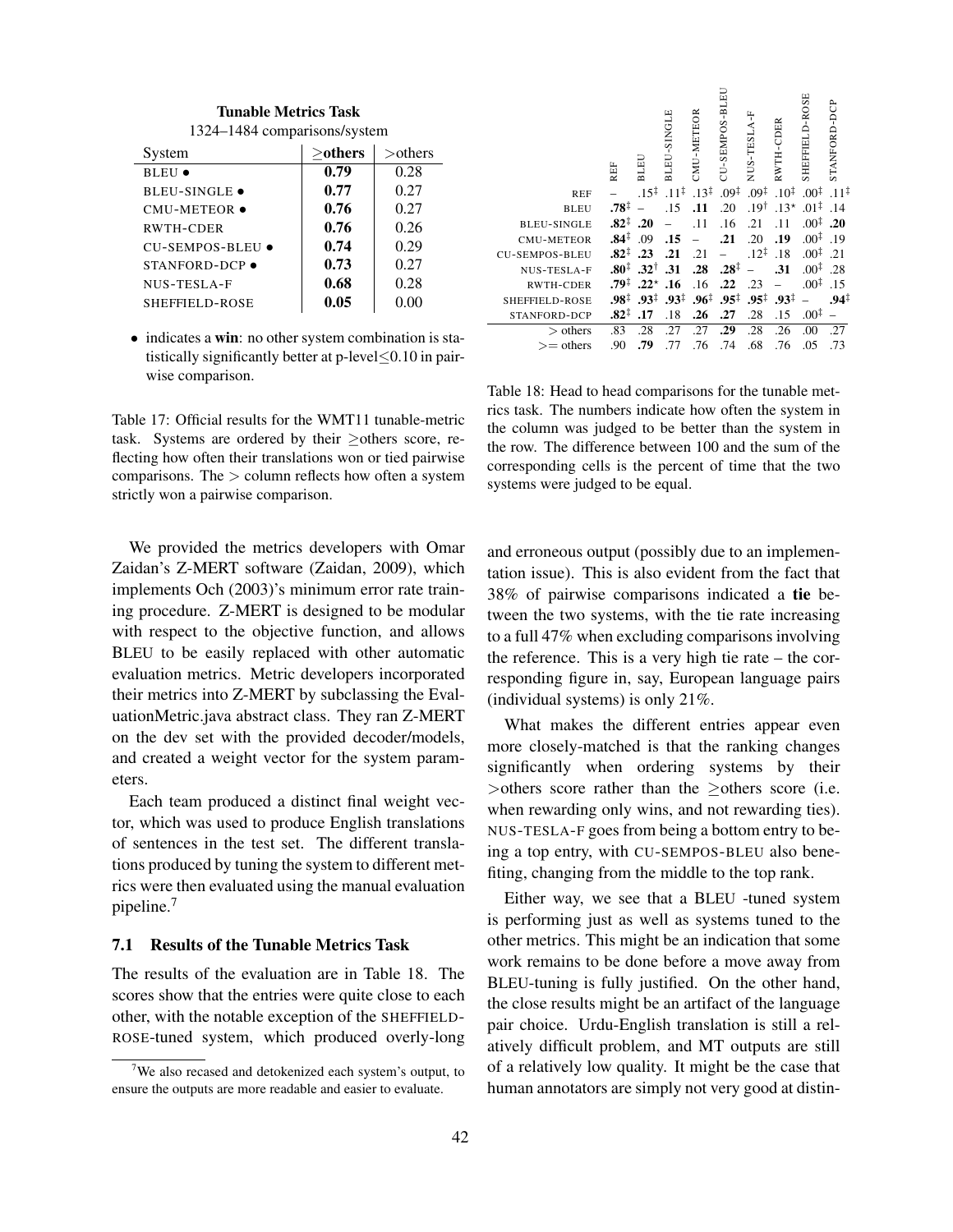guishing one bad translation from another bad translation, especially at such a fine-grained level.

It is worth noting that the designers of the TESLA family replicated the setup of this tunable metric task for three European language pairs, and found that human judges *did* perceive a difference in quality between a TESLA-tuned system and a BLEU -tuned system (Liu et al., 2011).

# 7.2 Anticipated Changes Next Year

This year's effort was a pilot of the task, so we intentionally limited the task to some degree, to make it easier to iron out the details. Possible changes for next year include:

- More language pairs / translations into languages other than English. This year we focus on Urdu-English because the language pair requires a lot of reordering, and our syntactic model has more parameters to optimize than the standard Hiero and phrase-based models.
- Provide some human judgments about the model's output, so that people can experiment with regression models.
- Include a single reference track along with the multiple reference track. Some metrics may be better at dealing with the (more common) case of there being only a single reference translation available for every source sentence.
- Allow for experimentation with the MIRA optimization routine instead of MERT. MIRA can scale to a greater number of features, but requires that metrics be decomposable.

## 8 Summary

As in previous editions of this workshop we carried out an extensive manual and automatic evaluation of machine translation performance for translating from European languages into English, and vice versa.

The number of participants grew slightly compared to previous editions of the WMT workshop, with 36 groups from 27 institutions participating in the translation task of WMT11, 10 groups from 10 institutions participating in the system combination task, and 10 groups from 8 institutions participating in the featured translation task (Haitian Creole SMS into English).

This year was also the first time that we included a language pair (Haitian-English) with non-European source language and with very limited resources for the source language side. Also the genre of the Haitian-English task differed from previous WMT tasks as the Haitian-English translations are SMS messages.

WMT11 also introduced a new shared task focusing on evaluation metrics to tune the parameters of a statistical machine translation system in which 6 groups have participated.

As in previous years, all data sets generated by this workshop, including the human judgments, system translations and automatic scores, are publicly available for other researchers to analyze.<sup>8</sup>

# Acknowledgments

This work was supported in parts by the Euro-MatrixPlus project funded by the European Commission (7th Framework Programme), the GALE program of the US Defense Advanced Research Projects Agency, Contract No. HR0011-06-C-0022, the US National Science Foundation under grant IIS-0713448, and the CoSyne project FP7-ICT-4- 248531 funded by the European Commission. The views and findings are the authors' alone. A big thank you to Ondřej Bojar, Simon Carter, Christian Federmann, Will Lewis, Rob Munro and Hervé Saint-Amand, and to the shared task participants.

#### References

- Vera Aleksic and Gregor Thurmair. 2011. Personal Translator at WMT2011. In *Proceedings of the Sixth Workshop on Statistical Machine Translation*.
- Alexandre Allauzen, Hélène Bonneau-Maynard, Hai-Son Le, Aurélien Max, Guillaume Wisniewski, François Yvon, Gilles Adda, Josep Maria Crego, Adrien Lardilleux, Thomas Lavergne, and Artem Sokolov. 2011. LIMSI @ WMT11. In *Proceedings of the Sixth Workshop on Statistical Machine Translation*.
- Yigal Attali and Jill Burstein. 2006. Automated essay scoring with e-rater v.2.0. *Journal of Technology, Learning, and Assessment*, 4(3):159–174.
- Eleftherios Avramidis, Maja Popovic, David Vilar, and ´ Aljoscha Burchardt. 2011. Evaluate with confidence

<sup>8</sup> http://statmt.org/wmt11/results.html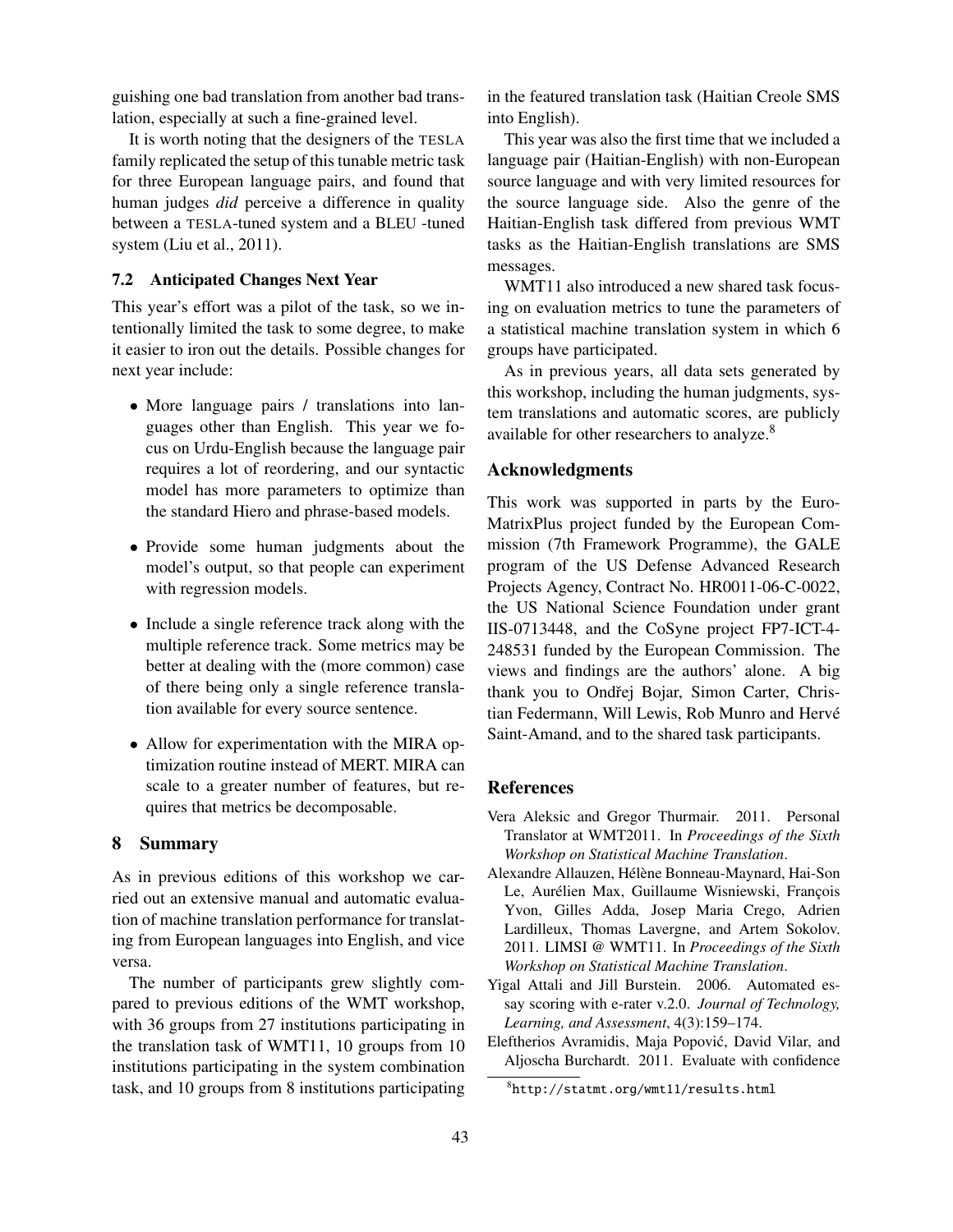estimation: Machine ranking of translation outputs using grammatical features. In *Proceedings of the Sixth Workshop on Statistical Machine Translation*.

Wilker Aziz, Miguel Rios, and Lucia Specia. 2011. Shallow semantic trees for SMT. In *Proceedings of the Sixth Workshop on Statistical Machine Translation*.

- Kathryn Baker, Michael Bloodgood, Chris Callison-Burch, Bonnie Dorr, Scott Miller, Christine Piatko, Nathaniel W. Filardo, and Lori Levin. 2010. Semantically-informed syntactic machine translation: A tree-grafting approach. In *Proceedings of AMTA*.
- Loïc Barrault. 2011. MANY improvements for WMT'11. In *Proceedings of the Sixth Workshop on Statistical Machine Translation*.
- Ergun Bicici and Deniz Yuret. 2011. RegMT system for machine translation, system combination, and evaluation. In *Proceedings of the Sixth Workshop on Statistical Machine Translation*.
- Ondřej Bojar and Aleš Tamchyna. 2011. Improving translation model by monolingual data. In *Proceedings of the Sixth Workshop on Statistical Machine Translation*.
- Chris Callison-Burch, Cameron Fordyce, Philipp Koehn, Christof Monz, and Josh Schroeder. 2007. (Meta-) evaluation of machine translation. In *Proceedings of the Second Workshop on Statistical Machine Translation (WMT07)*, Prague, Czech Republic.
- Chris Callison-Burch, Cameron Fordyce, Philipp Koehn, Christof Monz, and Josh Schroeder. 2008. Further meta-evaluation of machine translation. In *Proceedings of the Third Workshop on Statistical Machine Translation (WMT08)*, Colmbus, Ohio.
- Chris Callison-Burch, Philipp Koehn, Christof Monz, and Josh Schroeder. 2009. Findings of the 2009 workshop on statistical machine translation. In *Proceedings of the Fourth Workshop on Statistical Machine Translation (WMT09)*, Athens, Greece.
- Chris Callison-Burch, Philipp Koehn, Christof Monz, Kay Peterson, Mark Przybocki, and Omar F. Zaidan. 2010. Findings of the 2010 joint workshop on statistical machine translation and metrics for machine translation. In *Proceedings of the Fourth Workshop on Statistical Machine Translation (WMT10)*, Uppsala, Sweden.
- Boxing Chen and Roland Kuhn. 2011. Amber: A modified bleu, enhanced ranking metric. In *Proceedings of the Sixth Workshop on Statistical Machine Translation*.
- Jacob Cohen. 1960. A coefficient of agreement for nominal scales. *Educational and Psychological Measurment*, 20(1):37–46.
- Antonio M. Corbí-Bellot, Mikel L. Forcada, Sergio Ortiz-Rojas, Juan Antonio Pérez-Ortiz, Gema Ramírez-Sánchez, Felipe Sánchez-Martínez, Iñaki Alegria,

Aingeru Mayor, and Kepa Sarasola. 2005. An opensource shallow-transfer machine translation engine for the romance languages of Spain. In *Proceedings of the European Association for Machine Translation*, pages 79–86.

- Marta R. Costa-jussà and Rafael E. Banchs. 2011. The BM-I2R Haitian-Créole-to-English translation system description for the WMT 2011 evaluation campaign. In *Proceedings of the Sixth Workshop on Statistical Machine Translation*.
- Daniel Dahlmeier, Chang Liu, and Hwee Tou Ng. 2011. TESLA at WMT 2011: Translation evaluation and tunable metric. In *Proceedings of the Sixth Workshop on Statistical Machine Translation*.
- Michael Denkowski and Alon Lavie. 2011a. Meteor 1.3: Automatic metric for reliable optimization and evaluation of machine translation systems. In *Proceedings of the Sixth Workshop on Statistical Machine Translation*.
- Michael Denkowski and Alon Lavie. 2011b. METEOR-Tuned Phrase-Based SMT: CMU French-English and Haitian-English Systems for WMT 2011. Technical Report CMU-LTI-11-011, Language Technologies Institute, Carnegie Mellon University.
- Chris Dyer, Kevin Gimpel, Jonathan H. Clark, and Noah A. Smith. 2011. The CMU-ARK German-English translation system. In *Proceedings of the Sixth Workshop on Statistical Machine Translation*.
- Vladimir Eidelman, Kristy Hollingshead, and Philip Resnik. 2011. Noisy SMS machine translation in lowdensity languages. In *Proceedings of the Sixth Workshop on Statistical Machine Translation*.
- Christian Federmann and Sabine Hunsicker. 2011. Stochastic parse tree selection for an existing RBMT system. In *Proceedings of the Sixth Workshop on Statistical Machine Translation*.
- Robert Frederking, Alexander Rudnicky, and Christopher Hogan. 1997. Interactive speech translation in the DIPLOMAT project. In *Proceedings of the ACL-1997 Workshop on Spoken Language Translation*.
- Markus Freitag, Gregor Leusch, Joern Wuebker, Stephan Peitz, Hermann Ney, Teresa Herrmann, Jan Niehues, Alex Waibel, Alexandre Allauzen, Gilles Adda, Josep Maria Crego, Bianka Buschbeck, Tonio Wandmacher, and Jean Senellart. 2011. Joint WMT submission of the QUAERO project. In *Proceedings of the Sixth Workshop on Statistical Machine Translation*.
- Yoko Futagi, Paul Deane, Martin Chodorow, and Joel Tetreault. 2008. A computational approach to detecting collocation errors in the writing of non-native speakers of English. *Computer Assisted Language Learning Journal*.
- Jesús González-Rubio and Francisco Casacuberta. 2011. The UPV-PRHLT combination system for WMT 2011.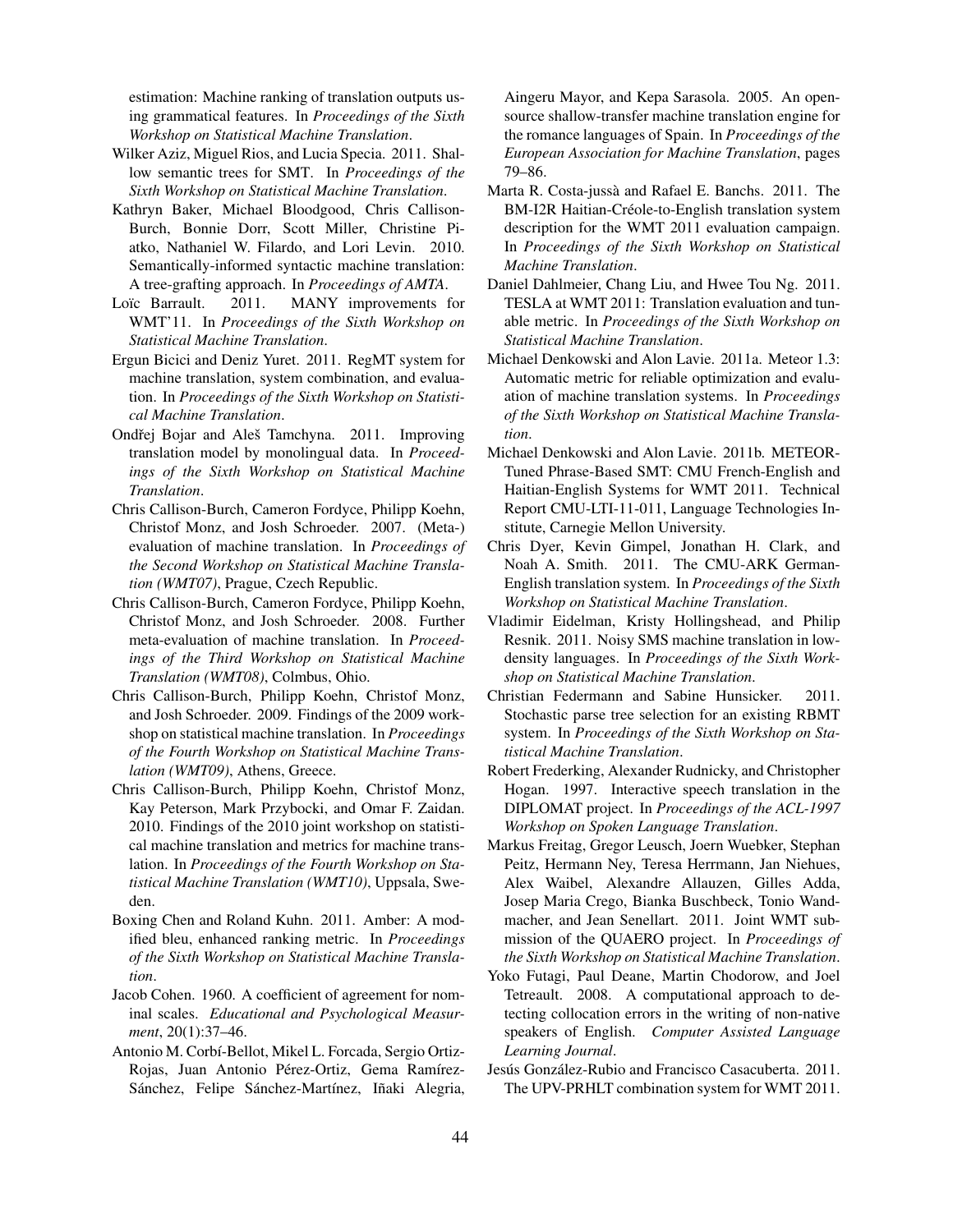In *Proceedings of the Sixth Workshop on Statistical Machine Translation*.

- Greg Hanneman and Alon Lavie. 2011. CMU syntaxbased machine translation at WMT 2011. In *Proceedings of the Sixth Workshop on Statistical Machine Translation*.
- Christian Hardmeier, Jörg Tiedemann, Markus Saers, Marcello Federico, and Mathur Prashant. 2011. The Uppsala-FBK systems at WMT 2011. In *Proceedings of the Sixth Workshop on Statistical Machine Translation*.
- Kenneth Heafield and Alon Lavie. 2011. CMU system combination in WMT 2011. In *Proceedings of the Sixth Workshop on Statistical Machine Translation*.
- Teresa Herrmann, Mohammed Mediani, Jan Niehues, and Alex Waibel. 2011. The Karlsruhe Institute of Technology translation systems for the WMT 2011. In *Proceedings of the Sixth Workshop on Statistical Machine Translation*.
- Sanjika Hewavitharana, Nguyen Bach, Qin Gao, Vamshi Ambati, and Stephan Vogel. 2011. CMU Haitian Creole-English translation system for WMT 2011. In *Proceedings of the Sixth Workshop on Statistical Machine Translation*.
- Maria Holmqvist, Sara Stymne, and Lars Ahrenberg. 2011. Experiments with word alignment, normalization and clause reordering for SMT between English and German. In *Proceedings of the Sixth Workshop on Statistical Machine Translation*.
- Chang Hu, Philip Resnik, Yakov Kronrod, Vladimir Eidelman, Olivia Buzek, and Benjamin B. Bederson. 2011. The value of monolingual crowdsourcing in a real-world translation scenario: Simulation using Haitian Creole emergency SMS messages. In *Proceedings of the Sixth Workshop on Statistical Machine Translation*.
- Matthias Huck, Joern Wuebker, Christoph Schmidt, Markus Freitag, Stephan Peitz, Daniel Stein, Arnaud Dagnelies, Saab Mansour, Gregor Leusch, and Hermann Ney. 2011. The RWTH Aachen machine translation system for WMT 2011. In *Proceedings of the Sixth Workshop on Statistical Machine Translation*.
- Maxim Khalilov and Khalil Sima'an. 2011. ILLC-UvA translation system for EMNLP-WMT 2011. In *Proceedings of the Sixth Workshop on Statistical Machine Translation*.
- Philipp Koehn and Christof Monz. 2006. Manual and automatic evaluation of machine translation between European languages. In *Proceedings of NAACL 2006 Workshop on Statistical Machine Translation*, New York, New York.
- Philipp Koehn, Hieu Hoang, Alexandra Birch, Chris Callison-Burch, Marcello Federico, Nicola Bertoldi,

Brooke Cowan, Wade Shen, Christine Moran, Richard Zens, Chris Dyer, Ondrej Bojar, Alexandra Constantin, and Evan Herbst. 2007. Moses: Open source toolkit for statistical machine translation. In *Proceedings of the ACL-2007 Demo and Poster Sessions*, Prague, Czech Republic.

- Oliver Lacey-Hall. 2011. The guardian's poverty matters blog: How remote teams can help the rapid response to disasters, March.
- J. Richard Landis and Gary G. Koch. 1977. The measurement of observer agreement for categorical data. *Biometrics*, 33:159–174.
- Gregor Leusch and Hermann Ney. 2009. Edit distances with block movements and error rate confidence estimates. *Machine Translation*, 23:129–140.
- Gregor Leusch, Markus Freitag, and Hermann Ney. 2011. The RWTH system combination system for WMT 2011. In *Proceedings of the Sixth Workshop on Statistical Machine Translation*.
- William Lewis, Robert Munro, and Stephan Vogel. 2011. Crisis MT: Developing a cookbook for MT in crisis situations. In *Proceedings of the Sixth Workshop on Statistical Machine Translation*.
- William D. Lewis. 2010. Haitian Creole: How to build and ship an MT engine from scratch in 4 days, 17hours, & 30 minutes. In *Proceedings of EAMT 2010*.
- Zhifei Li, Chris Callison-Burch, Chris Dyer, Juri Ganitkevitch, Ann Irvine, Sanjeev Khudanpur, Lane Schwartz, Wren Thornton, Ziyuan Wang, Jonathan Weese, and Omar Zaidan. 2010. Joshua 2.0: A toolkit for parsing-based machine translation with syntax, semirings, discriminative training and other goodies. In *Proceedings of the Joint Fifth Workshop on Statistical Machine Translation and MetricsMATR*, Uppsala, Sweden, July.
- Ding Liu and Daniel Gildea. 2005. Syntactic features for evaluation of machine translation. In *Proceedings of the ACL Workshop on Intrinsic and Extrinsic Evaluation Measures for Machine Translation and/or Summarization*, pages 25–32.
- Chang Liu, Daniel Dahlmeier, and Hwee Tou Ng. 2011. Better evaluation metrics lead to better machine translation. In *Proceedings of EMNLP*.
- Verónica López-Ludeña and Rubén San-Segundo. 2011. UPM system for the translation task. In *Proceedings of the Sixth Workshop on Statistical Machine Translation*.
- Matouš Macháček and Ondřej Bojar. 2011. Approximating a deep-syntactic metric for MT evaluation and tuning. In *Proceedings of the Sixth Workshop on Statistical Machine Translation*.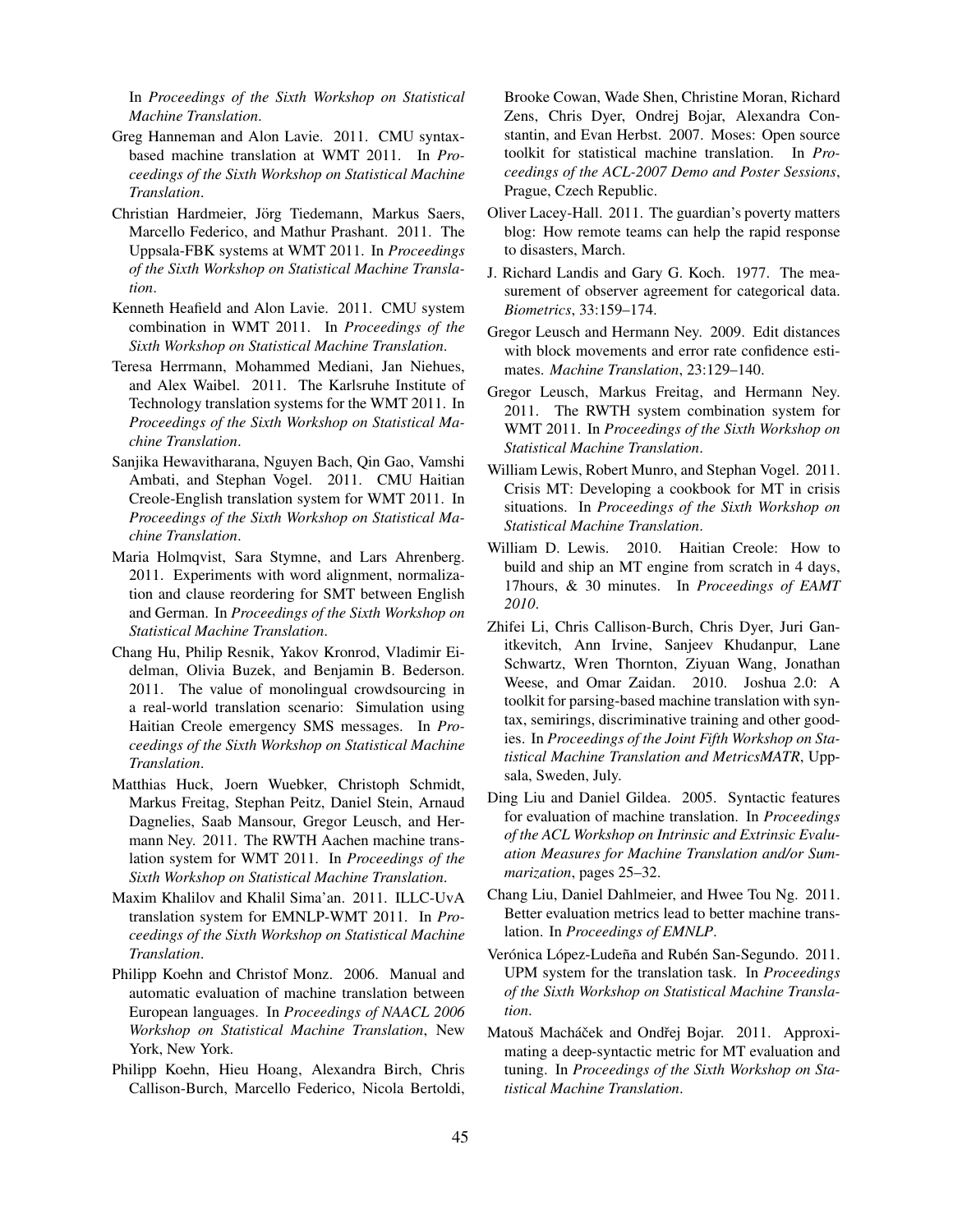- David Mareček, Rudolf Rosa, Petra Galuščáková, and Ondřej Bojar. 2011. Two-step translation with grammatical post-processing. In *Proceedings of the Sixth Workshop on Statistical Machine Translation*.
- Robert Munro. 2010. Crowdsourced translation for emergency response in Haiti: the global collaboration of local knowledge. In *Proceedings of the AMTA Workshop on Collaborative Crowdsourcing for Translation*.
- Douglas W. Oard and Franz Josef Och. 2003. Rapidresponse machine translation for unexpected languages. In *Proceedings of MT Summit IX*.
- Douglas W. Oard. 2003. The surprise language exercises. *ACM Transactions on Asian Language Information Processing*, 2(2):79–84.
- Franz Josef Och. 2003. Minimum error rate training for statistical machine translation. In *Proceedings of the 41st Annual Meeting of the Association for Computational Linguistics (ACL-2003)*, Sapporo, Japan.
- Kishore Papineni, Salim Roukos, Todd Ward, and Wei-Jing Zhu. 2002. Bleu: A method for automatic evaluation of machine translation. In *Proceedings of the 40th Annual Meeting of the Association for Computational Linguistics (ACL-2002)*, Philadelphia, Pennsylvania.
- Kristen Parton, Joel Tetreault, Nitin Madnani, and Martin Chodorow. 2011. E-rating machine translation. In *Proceedings of the Sixth Workshop on Statistical Machine Translation*.
- Martin Popel, David Mareček, Nathan Green, and Zdenêk Żabokrtský. 2011. Influence of parser choice on dependency-based MT. In *Proceedings of the Sixth Workshop on Statistical Machine Translation*.
- Maja Popovic, David Vilar, Eleftherios Avramidis, and ´ Aljoscha Burchardt. 2011. Evaluation without references: IBM1 scores as evaluation metrics. In *Proceedings of the Sixth Workshop on Statistical Machine Translation*.
- Maja Popović. 2011. Morphemes and POS tags for ngram based evaluation metrics. In *Proceedings of the Sixth Workshop on Statistical Machine Translation*.
- Marion Potet, Raphaël Rubino, Benjamin Lecouteux, Stéphane Huet, Laurent Besacier, Hervé Blanchon, and Fabrice Lefèvre. 2011. The LIGA (LIG/LIA) machine translation system for WMT 2011. In *Proceedings of the Sixth Workshop on Statistical Machine Translation*.
- Mark Przybocki, Kay Peterson, and Sebastian Bronsart. 2008. Official results of the NIST 2008 "Metrics for MAchine TRanslation" challenge (Metrics-MATR08). In *AMTA-2008 workshop on Metrics for Machine Translation*, Honolulu, Hawaii.
- Miguel Rios, Wilker Aziz, and Lucia Specia. 2011. TINE: A metric to assess MT adequacy. In *Pro-*

*ceedings of the Sixth Workshop on Statistical Machine Translation*.

- Christian Rishøj and Anders Søgaard. 2011. Factored translation with unsupervised word clusters. In *Proceedings of the Sixth Workshop on Statistical Machine Translation*.
- Antti-Veikko Rosti, Bing Zhang, Spyros Matsoukas, and Richard Schwartz. 2011. Expected BLEU training for graphs: BBN system description for WMT11 system combination task. In *Proceedings of the Sixth Workshop on Statistical Machine Translation*.
- Víctor M. Sánchez-Cartagena, Felipe Sánchez-Martínez, and Juan Antonio Pérez-Ortiz. 2011. The Universitat d'Alacant hybrid machine translation system for WMT 2011. In *Proceedings of the Sixth Workshop on Statistical Machine Translation*.
- Holger Schwenk, Patrik Lambert, Loïc Barrault, Christophe Servan, Sadaf Abdul-Rauf, Haithem Afli, and Kashif Shah. 2011. LIUM's SMT machine translation systems for WMT 2011. In *Proceedings of the Sixth Workshop on Statistical Machine Translation*.
- Rico Sennrich. 2011. The UZH system combination system for WMT 2011. In *Proceedings of the Sixth Workshop on Statistical Machine Translation*.
- Matthew Snover, Bonnie Dorr, Richard Schwartz, Linnea Micciulla, and John Makhoul. 2006. A study of translation edit rate with targeted human annotation. In *Proceedings of the 7th Biennial Conference of the Association for Machine Translation in the Americas (AMTA-2006)*, Cambridge, Massachusetts.
- Xingyi Song and Trevor Cohn. 2011. Regression and ranking based optimisation for sentence level MT evaluation. In *Proceedings of the Sixth Workshop on Statistical Machine Translation*.
- Lucia Specia, Dhwaj Raj, and Marco Turchi. 2010. Machine translation evaluation versus quality estimation. *Machine Translation*, 24(1):39–50.
- Sara Stymne. 2011. Spell checking techniques for replacement of unknown words and data cleaning for Haitian Creole SMS translation. In *Proceedings of the Sixth Workshop on Statistical Machine Translation*.
- Joel Tetreault and Martin Chodorow. 2008. The ups and downs of preposition error detection. In *Proceedings of COLING*, Manchester, UK.
- Jonathan Weese, Juri Ganitkevitch, Chris Callison-Burch, Matt Post, and Adam Lopez. 2011. Joshua 3.0: Syntax-based machine translation with the Thrax grammar extractor. In *Proceedings of the Sixth Workshop on Statistical Machine Translation*.
- Eric Wehrli, Luka Nerima, and Yves Scherrer. 2009. Deep linguistic multilingual translation and bilingual dictionaries. In *Proceedings of the Fourth Workshop on Statistical Machine Translation*, pages 90–94.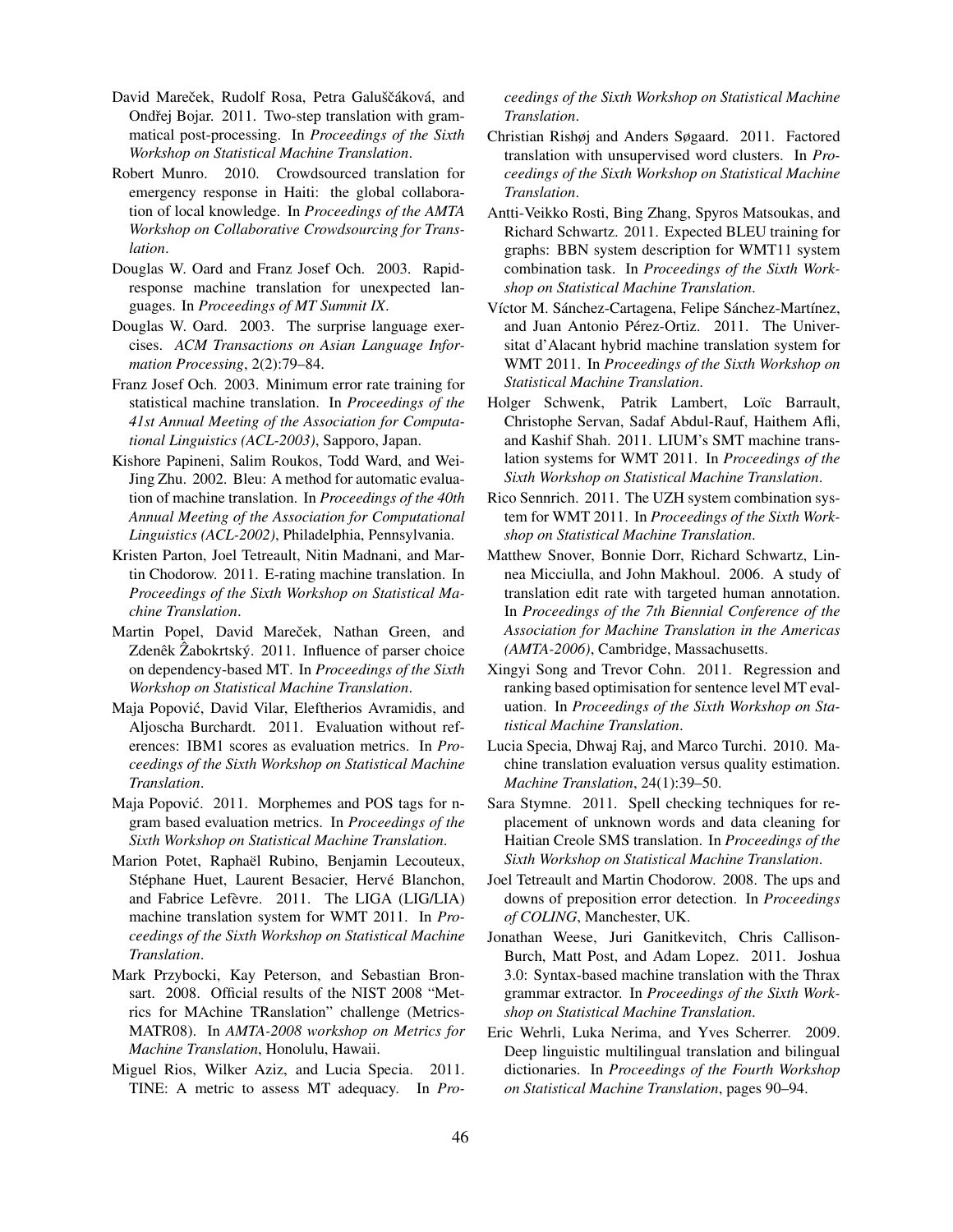- Daguang Xu, Yuan Cao, and Damianos Karakos. 2011a. Description of the JHU system combination scheme for WMT 2011. In *Proceedings of the Sixth Workshop on Statistical Machine Translation*.
- Jia Xu, Hans Uszkoreit, Casey Kennington, David Vilar, and Xiaojun Zhang. 2011b. DFKI hybrid machine translation system for WMT 2011 - on the integration of SMT and RBMT. In *Proceedings of the Sixth Workshop on Statistical Machine Translation*.
- Omar F. Zaidan. 2009. Z-MERT: A fully configurable open source tool for minimum error rate training of machine translation systems. *The Prague Bulletin of Mathematical Linguistics*, 91:79–88.
- Francisco Zamora-Martinez and Maria Jose Castro-Bleda. 2011. CEU-UPV English-Spanish system for WMT11. In *Proceedings of the Sixth Workshop on Statistical Machine Translation*.
- Daniel Zeman. 2011. Hierarchical phrase-based MT at the Charles University for the WMT 2011 shared task. In *Proceedings of the Sixth Workshop on Statistical Machine Translation*.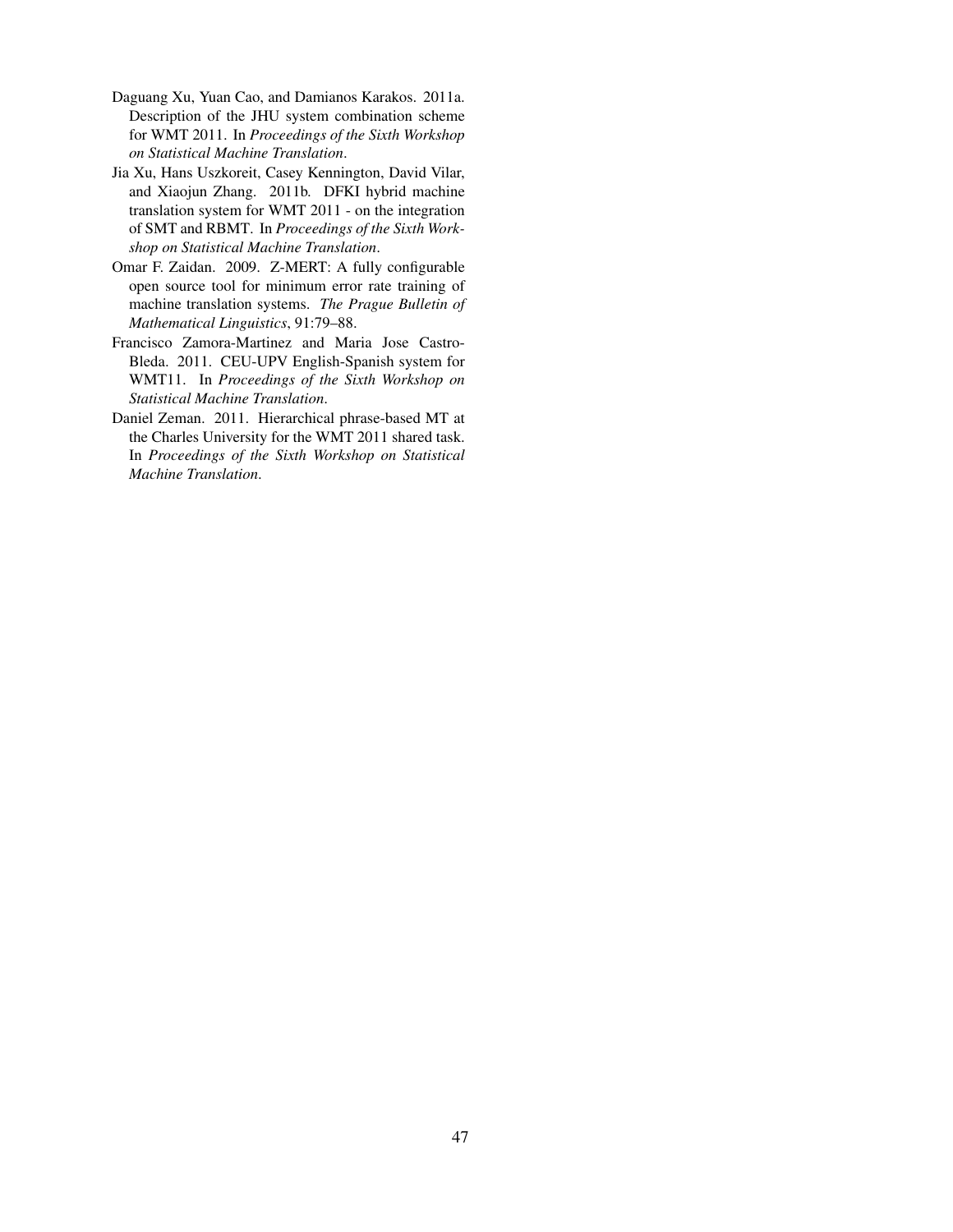## A Pairwise System Comparisons by Human Judges

Tables 19–38 show pairwise comparisons between systems for each language pair. The numbers in each of the tables' cells indicate the percentage of times that the system in that column was judged to be better than the system in that row. Bolding indicates the winner of the two systems. The difference between 100 and the sum of the complementary cells is the percent of time that the two systems were judged to be equal.

Because there were so many systems and data conditions the significance of each pairwise comparison needs to be quantified. We applied the Sign Test to measure which comparisons indicate genuine differences (rather than differences that are attributable to chance). In the following tables  $\star$  indicates statistical significance at  $p \le 0.10$ ,  $\dagger$  indicates statistical significance at  $p \le 0.05$ , and  $\dagger$  indicates statistical significance at  $p \leq 0.01$ , according to the Sign Test.

# B Automatic Scores

Tables 39–48 give the automatic scores for each of the systems.

# C Meta-evaluation

Tables 49 and 50 give a detailed breakdown of intra- and inter-annotator agreement rates for all of manual evaluation tracks of WMT11, broken down by language pair.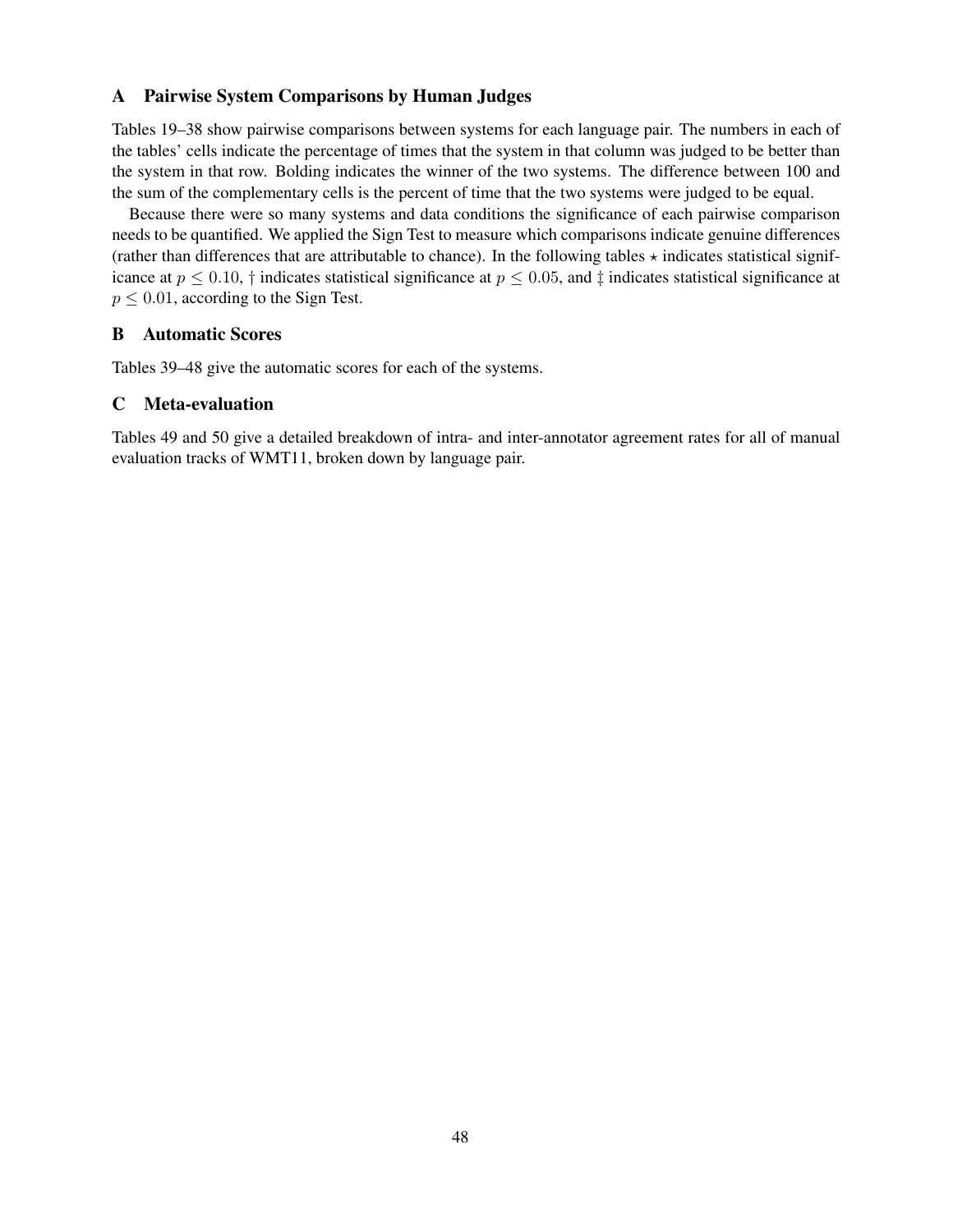|                 | <b>REF</b>       | CST<br>$.02^{\ddagger}$ | CU-BOJAR<br>$.04^{\ddagger}$ | CU-ZEMAN<br>$.01^{\ddagger}$           | Ξ<br>$.04^{\ddagger}$                                | ≏<br>٠<br><b>SNLINE</b><br>$.04^{\ddagger}$ | <b>SYSTRAN</b><br>$.04^{\ddagger}$                    | NIGEL<br>$.05^{\ddagger}$                                                           | <b>ALASPPEL</b><br>$.04^{\ddagger}$ |
|-----------------|------------------|-------------------------|------------------------------|----------------------------------------|------------------------------------------------------|---------------------------------------------|-------------------------------------------------------|-------------------------------------------------------------------------------------|-------------------------------------|
| <b>REF</b>      |                  |                         |                              |                                        |                                                      |                                             |                                                       |                                                                                     |                                     |
| <b>CST</b>      | .88‡             |                         | .49‡                         | .36                                    | $.49^{\dagger}$                                      | $.59^{\ddagger}$                            | .41                                                   | $.58^{\ddagger}$ .44 <sup>†</sup>                                                   |                                     |
| <b>CU-BOJAR</b> | $.91^{\ddagger}$ | $.27^{\ddagger}$        |                              | $.27^{\ddagger}$                       | .30 <sub>2</sub>                                     |                                             | $.48^{\ddagger}$ .28 <sup><math>\ddagger</math></sup> | $.41^{\dagger}$ .41                                                                 |                                     |
| CU-ZEMAN        | $.94^{\ddagger}$ | $-31$                   | $.49^{\ddagger}$             | $\equiv$                               |                                                      |                                             |                                                       | $.47^{\ddagger}$ $.67^{\ddagger}$ $.47^{\dagger}$ $.64^{\ddagger}$ $.49^{\ddagger}$ |                                     |
| JHU             | $.89^{\ddagger}$ | $.29^{\dagger}$         | .39                          | $.28^{\ddagger}$ –                     |                                                      | $.47^{\ddagger}$ .36                        |                                                       | $.41^{\dagger}$ .36                                                                 |                                     |
| ONLINE-B        | $.84^{\ddagger}$ | $.20^{+}$               |                              |                                        | $.27^{\ddagger}$ $.19^{\ddagger}$ $.28^{\ddagger}$ - |                                             | $.24^{\ddagger}$ .30                                  |                                                                                     | $.27^{\ddagger}$                    |
| <b>SYSTRAN</b>  | $.91^{\ddagger}$ | $-31$                   |                              | $.49^{\ddagger}$ $.30^{\dagger}$ $.39$ |                                                      | $.59^{\ddagger}$                            | $\overline{a}$                                        | $.56^{\ddagger}$                                                                    | .37                                 |
| <b>UEDIN</b>    | .89‡             | $.16^{\ddagger}$        | $.25^{\dagger}$              | $.16^{\ddagger}$                       | $.27^{\dagger}$                                      | .36                                         | $23^{\ddagger}$                                       |                                                                                     | $.25^{\dagger}$                     |
| <b>UPPSALA</b>  | $.84^{\ddagger}$ | $.28^{\dagger}$         | .40                          | $.24^{\ddagger}$                       | .37                                                  | $.49^{\ddagger}$                            | .38                                                   | $.45^{\dagger}$                                                                     |                                     |
| $>$ others      | .89              | .23                     | .36                          | .23                                    | .33                                                  | .46                                         | .31                                                   | .43                                                                                 | .33                                 |
| $\gt =$ others  | .96              | .47                     | .60                          | .44                                    | .57                                                  | .68                                         | .51                                                   | .69                                                                                 | .57                                 |
|                 |                  |                         |                              |                                        |                                                      |                                             |                                                       |                                                                                     |                                     |

Table 19: Ranking scores for entries in the Czech-English task (individual system track).

|                    | REF              | COMMERCIAL-1                                                                                          | ೆ<br>COMMERCIAL  | CU-BOJAR         | CU-MARECEK                                            | CU-POPEL         | CU-TAMCHYNA                                        | CU-ZEMAN                                              | JНU                                                                           | ONLINE-B                                           | UEDIN                                                 |
|--------------------|------------------|-------------------------------------------------------------------------------------------------------|------------------|------------------|-------------------------------------------------------|------------------|----------------------------------------------------|-------------------------------------------------------|-------------------------------------------------------------------------------|----------------------------------------------------|-------------------------------------------------------|
| <b>REF</b>         |                  | $.05^{\ddagger}$                                                                                      | $.04^{\ddagger}$ | $.04^{\ddagger}$ | $.04^{\ddagger}$                                      | $.05^{\ddagger}$ |                                                    | $.05^{\ddagger}$ .04 <sup><math>\ddagger</math></sup> | $.03^{\ddagger}$                                                              | $.04^{\ddagger}$                                   | $.04^{\ddagger}$                                      |
| COMMERCIAL-1       | $.91^{\ddagger}$ |                                                                                                       | .36              | $.53^{\ddagger}$ | $.50^{\ddagger}$ .47 <sup><math>\ddagger</math></sup> |                  |                                                    |                                                       | $.44^{\star}$ $.33^{\dagger}$ $.33^{\dagger}$ $.55^{\dagger}$ $.45^{\dagger}$ |                                                    |                                                       |
| COMMERCIAL-2       | $.87^{\ddagger}$ | .42                                                                                                   |                  | $.52^{\ddagger}$ | $.47^{\star}$                                         | $.47^{\ddagger}$ | $.50^{\ddagger}$ .30 <sup>‡</sup>                  |                                                       | .40                                                                           | $.50^{\ddagger}$                                   | .43                                                   |
| <b>CU-BOJAR</b>    | $.89^{\ddagger}$ | $.31^{\ddagger}$                                                                                      | $.31^{\ddagger}$ | $\overline{a}$   | .29                                                   | .41              | $.21^{\dagger}$                                    | $.19^{\ddagger}$                                      | $.27^{\ddagger}$                                                              | $.42^{\star}$ .31 <sup>*</sup>                     |                                                       |
| <b>CU-MARECEK</b>  | $.88^{\ddagger}$ | $.31^{\ddagger}$                                                                                      | $.37^{\star}$    | .27              | $\overline{a}$                                        | $.35^{\dagger}$  | .28                                                | $.21^{\ddagger}$                                      | $.30^{\ddagger}$ .39                                                          |                                                    | $.28^{\dagger}$                                       |
| <b>CU-POPEL</b>    | $.85^{\ddagger}$ | $.33^{\ddagger}$ .29 <sup><math>\ddagger</math></sup>                                                 |                  | .43              | $.45^{\dagger}$                                       | $\equiv$         | .41                                                |                                                       | $.27^{\ddagger}$ $.31^{\ddagger}$ $.50^{\ddagger}$                            |                                                    | .39                                                   |
| <b>CU-TAMCHYNA</b> | $.87^{\ddagger}$ | $.34^*$ $.35^{\ddagger}$ $.30^{\dagger}$                                                              |                  |                  | .32                                                   | .40              | $\overline{a}$                                     |                                                       | $.22^{\ddagger}$ $.25^{\ddagger}$ $.45^{\ddagger}$                            |                                                    | .32                                                   |
| <b>CU-ZEMAN</b>    | $.91^{\ddagger}$ | $.47^{\ddagger}$ $.52^{\ddagger}$ $.56^{\ddagger}$ $.56^{\ddagger}$ $.55^{\ddagger}$ $.55^{\ddagger}$ |                  |                  |                                                       |                  |                                                    | $ \,$                                                 |                                                                               | $.44^{\ddagger}$ $.64^{\ddagger}$ $.54^{\ddagger}$ |                                                       |
| JHU                | $.91^{\ddagger}$ | $.43^{\dagger}$                                                                                       | .41              |                  | $.50^{\ddagger}$ .47 <sup><math>\ddagger</math></sup> |                  | $.51^{\ddagger}$ $.51^{\ddagger}$ $.31^{\ddagger}$ |                                                       | $\equiv$                                                                      |                                                    | $.52^{\ddagger}$ .48 <sup><math>\ddagger</math></sup> |
| ONLINE-B           | $.86^{\ddagger}$ | $.27^{\ddagger}$                                                                                      | $.32^{\ddagger}$ | $.33*$ .39       |                                                       | $.33^{\ddagger}$ | $.29^{\ddagger}$                                   | $.18^{\ddagger}$ .23 <sup>‡</sup>                     |                                                                               |                                                    | $.31^{\ddagger}$                                      |
| <b>UEDIN</b>       | $.85^{\ddagger}$ | $.34^{\dagger}$                                                                                       | .40              | $.40^{\star}$    | $.37^+$                                               | .42              | .36                                                | $.24^{\ddagger}$                                      | $.25^{\ddagger}$                                                              | $.44^{\ddagger}$                                   |                                                       |
| $>$ others         | .88              | .33                                                                                                   | .34              | .39              | .39                                                   | .40              | .36                                                | .23                                                   | .28                                                                           | .44                                                | .35                                                   |
| $\geq$ others      | .96              | .51                                                                                                   | .51              | .64              | .63                                                   | .58              | .62                                                | .43                                                   | .49                                                                           | .65                                                | .59                                                   |

Table 20: Ranking scores for entries in the English-Czech task (individual system track).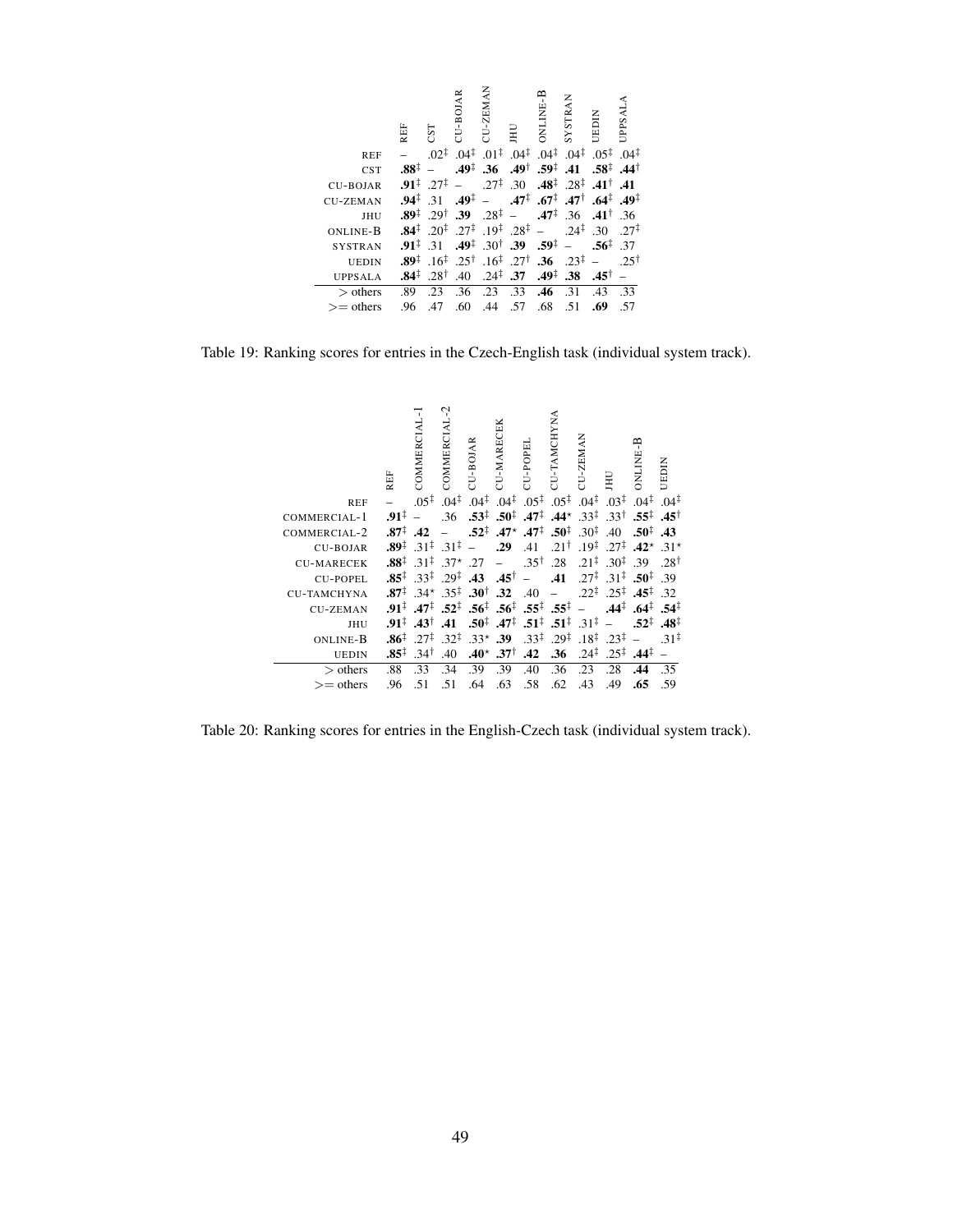|                     | REF              | CMU-DYER                                                              | <b>TSC</b>                                                                                                  | CU-ZEMAN                                              | JFKI-X                            | IНU                          | KIT                                                                 | KOC                      | <b>LIMSI</b>                          | LINGUATEC            | LIU                                                                                                                                                      | ⋖<br>-SNLINE             | ONLINE-B                                                                      | RBMT-            | RBMT-2           | RBMT-3                                             | RBMT-4                         | RBMT-5           | RWTH-WUEBKER                                                                                                                                                                                                                 | UEDIN                                                               | <b>UPPSALA</b>   |
|---------------------|------------------|-----------------------------------------------------------------------|-------------------------------------------------------------------------------------------------------------|-------------------------------------------------------|-----------------------------------|------------------------------|---------------------------------------------------------------------|--------------------------|---------------------------------------|----------------------|----------------------------------------------------------------------------------------------------------------------------------------------------------|--------------------------|-------------------------------------------------------------------------------|------------------|------------------|----------------------------------------------------|--------------------------------|------------------|------------------------------------------------------------------------------------------------------------------------------------------------------------------------------------------------------------------------------|---------------------------------------------------------------------|------------------|
| <b>REF</b>          |                  | $.05^{\ddagger}$                                                      | $.02^{\ddagger}$                                                                                            |                                                       | $.03^{\ddagger}$ $.04^{\ddagger}$ |                              |                                                                     |                          |                                       |                      | $.00^{\ddagger}$ $.08^{\ddagger}$ $.04^{\ddagger}$ $.00^{\ddagger}$ $.07^{\ddagger}$ $.05^{\ddagger}$ $.07^{\ddagger}$ $.14^{\ddagger}$ $.02^{\ddagger}$ |                          |                                                                               |                  |                  | $.08^{\ddagger}$ $.00^{\ddagger}$ $.06^{\ddagger}$ |                                |                  |                                                                                                                                                                                                                              | $.08^{\ddagger}$ $.02^{\ddagger}$ $.10^{\ddagger}$ $.08^{\ddagger}$ |                  |
| <b>CMU-DYER</b>     | $.95^{\ddagger}$ |                                                                       | $.18^{\ddagger}$                                                                                            | $.17^{\ddagger}$                                      | 33                                |                              | $.26^{\star}$ $.22^{\ddagger}$ $.12^{\ddagger}$ $.29^{\star}$ $.43$ |                          |                                       |                      | $.23*$                                                                                                                                                   | .43                      | .54                                                                           | .32              | $.20^{\dagger}$  | .40                                                | .43                            | .48              | .31                                                                                                                                                                                                                          | $.19^{\dagger}$                                                     | $.18^{\ddagger}$ |
| <b>CST</b>          |                  | $.96^{\ddagger}$ .74 <sup>‡</sup>                                     |                                                                                                             | .42                                                   | $.62^{\ddagger}$                  | .35                          |                                                                     |                          |                                       |                      |                                                                                                                                                          |                          |                                                                               |                  |                  |                                                    |                                |                  | $.68^{\ddagger}$ .44 <sup>‡</sup> .47 <sup>*</sup> .78 <sup>‡</sup> .57 <sup>±</sup> .77 <sup>±</sup> .73 <sup>‡</sup> .81 <sup>‡</sup> .70 <sup>±</sup> .74 <sup>±</sup> .67 <sup>±</sup> .53 <sup>*</sup> .65 <sup>‡</sup> | .47                                                                 | .51              |
| <b>CU-ZEMAN</b>     | $.97^{\ddagger}$ | $.67^{\ddagger}$                                                      | 22                                                                                                          |                                                       | $.56^{\dagger}$                   | $.26^{\dagger}$              | .41                                                                 |                          |                                       |                      | .22* .48 .60 <sup>‡</sup> .60 <sup>‡</sup> .62 <sup>‡</sup> .57 <sup>†</sup> .57 <sup>†</sup> .60 <sup>†</sup> .62 <sup>±</sup> .53 <sup>*</sup>         |                          |                                                                               |                  |                  |                                                    |                                |                  | .40                                                                                                                                                                                                                          | .44                                                                 | .48              |
| DFKI-XU             | $.94^{\ddagger}$ | .44                                                                   | $.06^{\ddagger}$                                                                                            | $.24^{\dagger}$                                       | $\equiv$                          | $.10^{\ddagger}$             | .26                                                                 |                          | $.17^{\ddagger}$ .49 <sup>†</sup> .47 |                      | $.21^*$ .42                                                                                                                                              |                          | .45                                                                           | .52              | .42              | .45                                                | .51                            | .39              | .40                                                                                                                                                                                                                          | .48                                                                 | .29              |
| JHU                 |                  | $1.00^{\ddagger}$ .61* .33                                            |                                                                                                             |                                                       | $.55^{\dagger}$ .64 <sup>‡</sup>  | $\overline{\phantom{a}}$     | $.59^{\dagger}$                                                     | .45                      | $.51^*$ .59                           |                      | $.52^{\star}$ $.68^{\ddagger}$ $.63^{\dagger}$ $.62^{\ddagger}$ $.64^{\dagger}$ $.65^{\ddagger}$ $.58^{\dagger}$                                         |                          |                                                                               |                  |                  |                                                    |                                | .46              | $.61^{\ddagger}$                                                                                                                                                                                                             | .44                                                                 | .38              |
| <b>KIT</b>          |                  | $.87^{\ddagger}$ $.65^{\ddagger}$ 12 <sup><math>\ddagger</math></sup> |                                                                                                             | .21                                                   | .44                               | $.23^{\dagger}$              | $\!-$                                                               | .34                      | .40                                   | .54                  | $.30$ $.43$                                                                                                                                              |                          | $.57^{\dagger}$ .44                                                           |                  | .43              | .47                                                | .50                            | .53              | .40                                                                                                                                                                                                                          | .28                                                                 | $.17^{\ddagger}$ |
| <b>KOC</b>          |                  |                                                                       | $.96^{\ddagger}$ .64 <sup><math>\ddagger</math></sup> .09 <sup><math>\ddagger</math></sup> .49 <sup>*</sup> |                                                       | $.66^{\ddagger}$ .36              |                              | .43                                                                 | $\overline{\phantom{a}}$ | .43                                   |                      | $.69^{\ddagger}$ $.57^{\dagger}$ $.69^{\ddagger}$ $.63^{\ddagger}$ $.62^{\dagger}$                                                                       |                          |                                                                               |                  | .41              | $.63^{\ddagger}$                                   | .59                            | $.52^{\star}$    | .51                                                                                                                                                                                                                          | $.59*$                                                              | .40              |
| LIMSI               | $.96^{\ddagger}$ |                                                                       | $.54^*$ .24 <sup>*</sup> .30                                                                                |                                                       | $.22^{\dagger}$                   | $.25*$                       | .38                                                                 | .27                      | $\overline{a}$                        |                      | $.63^{\dagger}$ .52                                                                                                                                      | .43                      | $.55^{\dagger}$                                                               | .43              | .43              | $.59^{\dagger}$                                    | .47                            | .40              | .41                                                                                                                                                                                                                          | .32                                                                 | .44              |
| <b>LINGUATEC</b>    | $.91^+$          | .45                                                                   | $13^{\ddagger}$ $.24^{\ddagger}$                                                                            |                                                       | .38                               | .32                          | .34                                                                 |                          | $.18^{\ddagger}$ .27 <sup>†</sup>     | $\overline{a}$       | $.26^{\dagger}$                                                                                                                                          | .45                      | $.62^{\dagger}$ .46                                                           |                  | $.20^{\ddagger}$ | .49                                                | .53                            | .36              | .41                                                                                                                                                                                                                          | $.32*$                                                              | $.29^{\dagger}$  |
| LIU                 |                  | $.89^{\ddagger}$ $.49^{\star}$ $.14^{\ddagger}$                       |                                                                                                             | .29                                                   |                                   | $.54^*$ .25 <sup>*</sup> .48 |                                                                     | $.24^{\dagger}$ .31      |                                       | $.64^{\dagger}$      | $\overline{a}$                                                                                                                                           | .47                      | $.61^{\dagger}$                                                               | .52              | .46              | .48                                                | .50                            | $.23^{\ddagger}$ | .48                                                                                                                                                                                                                          | .37                                                                 | .36              |
| <b>ONLINE-A</b>     | $.88^{\ddagger}$ | .47                                                                   | $.12^{\ddagger}$                                                                                            | $.25^{\ddagger}$                                      | .42                               | $.18^{\ddagger}$             | .41                                                                 | $.19^{1}$ .39            |                                       | .39                  | .30                                                                                                                                                      | $\overline{\phantom{0}}$ | .32                                                                           | $.26^{\dagger}$  | .28              | .46                                                | .36                            | .35              | .42                                                                                                                                                                                                                          | $.19^{\ddagger}$                                                    | $.27^{\ddagger}$ |
| <b>ONLINE-B</b>     | $.78^{\ddagger}$ | .38                                                                   | $.16^{\ddagger}$                                                                                            | $.23^{\ddagger}$                                      | .33                               | $.28^{\dagger}$              | $.26^{\dagger}$                                                     |                          | $.16^{\ddagger}$ .26 <sup>†</sup>     | $.29^{\dagger}$      | $.22^{\dagger}$                                                                                                                                          | .38                      | $\overline{\phantom{a}}$                                                      | $.23^{\ddagger}$ | $.23^{\dagger}$  |                                                    | $.29^{\star}$ .29 <sup>*</sup> | $.22^{\ddagger}$ | .27                                                                                                                                                                                                                          | $.22^{\dagger}$                                                     | $.18^{\ddagger}$ |
| $RBMT-1$            | $.96^{\ddagger}$ | .42                                                                   | $.09^{\ddagger}$                                                                                            | $.18^{\ddagger}$                                      | .35                               | $.21^{\ddagger}$             | .51                                                                 | $.23^{\dagger}$          | .43                                   | .41                  | .38                                                                                                                                                      |                          | $.56^{\dagger}$ $.62^{\ddagger}$ –                                            |                  | .31              | .46                                                | .39                            | .13              | .48                                                                                                                                                                                                                          | .50                                                                 | $.30*$           |
| RBMT-2              |                  | $.86^{\ddagger}$ .54 <sup>†</sup>                                     | $.15^{\ddagger}$                                                                                            | $.28^{\dagger}$                                       | .48                               | $.29^{\dagger}$              | .43                                                                 |                          | .41 .39                               | $.55^{\ddagger}$ .44 |                                                                                                                                                          | .51                      | $.64^{\dagger}$ .43                                                           |                  |                  | $.55^{\star}$                                      | .47                            | $.54*$           | .44                                                                                                                                                                                                                          | .41                                                                 | $.29*$           |
| RBMT-3              | $.92^{\ddagger}$ | .42                                                                   | $.11^{\ddagger}$                                                                                            | .27 <sup>†</sup>                                      | .32                               | $.23^{\ddagger}$             | .47                                                                 |                          | $.18^{\ddagger}$ .19 <sup>†</sup>     | .34                  | .38                                                                                                                                                      | .49                      | $.55^*$ .38                                                                   |                  | $.26^{*}$ –      |                                                    | .36                            | $.29*$           | .34                                                                                                                                                                                                                          | .33                                                                 | $.28^{\dagger}$  |
| RBMT-4              | $.88^{\ddagger}$ | .36                                                                   |                                                                                                             | $.19^{\ddagger}$ .24 <sup><math>\ddagger</math></sup> | .38                               | $.29^{\dagger}$              | .43                                                                 | .38                      | .45                                   | .32                  | .37                                                                                                                                                      | .44                      | $.56^*$ .33                                                                   |                  | .34              | .45                                                | $\overline{\phantom{a}}$       | .35              | $.29*$                                                                                                                                                                                                                       | .51                                                                 | $.24^{\dagger}$  |
| RBMT-5              | $.92^{\ddagger}$ | .45                                                                   |                                                                                                             | $.27^*$ .27*                                          | .45                               | .32                          | .37                                                                 | $.27*$                   | .47                                   | .47                  | $.61^{\ddagger}$ .55                                                                                                                                     |                          | $.67^{\ddagger}$ .26                                                          |                  | $.24*$           | $.53*$                                             | .46                            |                  | .45                                                                                                                                                                                                                          | .47                                                                 | .39              |
| <b>RWTH-WUEBKER</b> | $.93^{\ddagger}$ | .50                                                                   | $.23^{\ddagger}$                                                                                            | .26                                                   | .33                               | $.20^{\ddagger}$             | .24                                                                 | .36                      | .41                                   | .44                  | .39                                                                                                                                                      | .47                      | $.55$ .44                                                                     |                  | .38              | .53                                                | $.56*$                         | .45              |                                                                                                                                                                                                                              | .21                                                                 | .39              |
| <b>UEDIN</b>        | $.88^{\ddagger}$ | .59†                                                                  | .24                                                                                                         | .28                                                   | .28                               | .33                          | .50                                                                 | $.24*$ .45               |                                       | $.65^*$ .40          |                                                                                                                                                          | $.67^{\ddagger}$         | $.62^{\dagger}$ .34                                                           |                  | .39              | .52                                                | .41                            | .36              | .43                                                                                                                                                                                                                          |                                                                     | .48              |
| <b>UPPSALA</b>      | $.92^{\ddagger}$ | $.64^{\ddagger}$                                                      | .27                                                                                                         | .29                                                   | .39                               | .44                          | $.58^{\ddagger}$                                                    | .32                      | .41                                   |                      | $.66^{\dagger}$ .53                                                                                                                                      |                          | $.68^{\ddagger}$ $.69^{\ddagger}$ $.59^{\star}$ $.59^{\star}$ $.58^{\dagger}$ |                  |                  |                                                    | $.61^{\dagger}$                | .54              | .36                                                                                                                                                                                                                          | .31                                                                 | $\equiv$         |
| $>$ others          | .92              | .50                                                                   | .17                                                                                                         | .28                                                   | .40                               | .26                          | .40                                                                 | .26                      | .38                                   | .51                  | .40                                                                                                                                                      | .51                      | .57                                                                           | .43              | .38              | .49                                                | .47                            | .39              | .41                                                                                                                                                                                                                          | .36                                                                 | .32              |
| $\geq$ others       | .95              | .66                                                                   | .37                                                                                                         | .47                                                   | .60                               | .43                          | .57                                                                 | .45                      | .56                                   | .63                  | .57                                                                                                                                                      | .66                      | .72                                                                           | .60              | .54              | .64                                                | .61                            | .56              | .59                                                                                                                                                                                                                          | .55                                                                 | .47              |

Table 21: Ranking scores for entries in the German-English task (individual system track).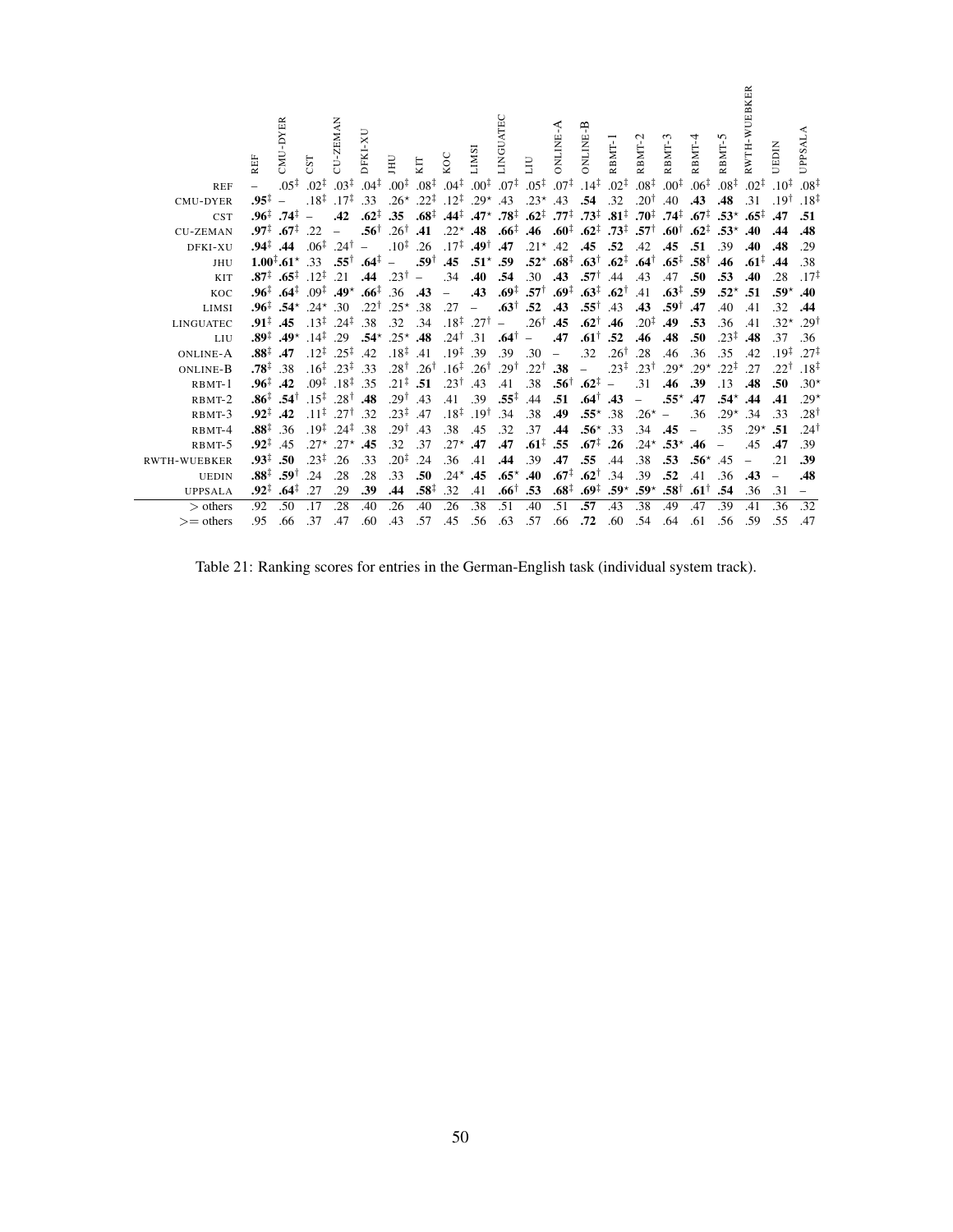|                     | REF              | COPENHAGEN        | CU-TAMCHYNA         | CU-ZEMAN         | DFKI-FEDERMANN   | DFKI-XU          | ILLC-UVA         | JHU                      | KIT              | KOC              | <b>LIMS</b>      | ПП               | ONLINE-                  | ONLINE-B         | RBMT-            | RBMT-2                   | RBMT-            | RBMT-4           | RBMT-5           | RWTH-FREITAG     | UEDIN            | <b>MOD</b>       | <b>UPPSALA</b>           |
|---------------------|------------------|-------------------|---------------------|------------------|------------------|------------------|------------------|--------------------------|------------------|------------------|------------------|------------------|--------------------------|------------------|------------------|--------------------------|------------------|------------------|------------------|------------------|------------------|------------------|--------------------------|
| <b>REF</b>          |                  | $.08^{\ddagger}$  | $.06^{\ddagger}$    | $.00^{\ddagger}$ | $.13^{\ddagger}$ | $.02^{\ddagger}$ | $.05^{\ddagger}$ | $.05^{\ddagger}$         | $.02^{\ddagger}$ | $.02^{\ddagger}$ | $.16^{\ddagger}$ | $.06^{\ddagger}$ | $.11^{\ddagger}$         | $.07^{\ddagger}$ | $.14^{\ddagger}$ | $.14^{\ddagger}$         | $.19^{\ddagger}$ | $.11^{\ddagger}$ | $.11^{\ddagger}$ | $.16^{\ddagger}$ | $.07^{\ddagger}$ | $.07^{\ddagger}$ | $.08^{\ddagger}$         |
| COPENHAGEN          | $.85^{\ddagger}$ |                   | .31                 | $.09^{\ddagger}$ | $.60^{\ddagger}$ | .39              | .25              | .32                      | .41              | .27              | .36              | .34              | $.49^{\dagger}$          | $.61^{\ddagger}$ | $.56^{\ddagger}$ | $.61^{\ddagger}$         | $.64^{\ddagger}$ | .64 <sup>†</sup> | .60              | .26              | .49              | .30              | .16                      |
| <b>CU-TAMCHYNA</b>  | $.92^{\ddagger}$ | .37               |                     | $.13^{\dagger}$  | $.61^{\ddagger}$ | 18أ.             | .30              | .38                      | $.58^{\dagger}$  | .33              | .39              | $.41*$           | $.55^{\dagger}$          | $.57^{\ddagger}$ | $.72^{\ddagger}$ | $.69^{\ddagger}$         | $.81^{\ddagger}$ | .49              | .59†             | .47              | .39              | .40              | .43                      |
| <b>CU-ZEMAN</b>     |                  | $1.00^{1}.60^{1}$ | $.41^{\dagger}$     |                  | .76‡             | $.78^{\ddagger}$ | $.51^{\dagger}$  | $.47*$                   | .64‡             | $.53^{\ddagger}$ | $.66^{\ddagger}$ | $.49*$           | .77‡                     | $.68^{\ddagger}$ | $.69^{\ddagger}$ | $.64^{\ddagger}$         | $.70^{\ddagger}$ | $.64^{\ddagger}$ | $.72^{\ddagger}$ | $.55^{\ddagger}$ | .47              | .44              | .50                      |
| DFKI-FEDERMANN      | $.72^{\ddagger}$ | $.19^{\ddagger}$  | $.17^{\ddagger}$    | $.16^{\ddagger}$ |                  | .39              | $.25^{\ddagger}$ | .38                      | .38              | $.24^{\ddagger}$ | .32              | .29              | .35                      | .40              | .43              | .33                      | .39              | .19              | $.33*$           | .221             | .31              | .11‡             | .30                      |
| DFKI-XU             | .84‡             | .31               | $.21^{\dagger}$     | $.08^{\ddagger}$ | .37              |                  | $.25^{\dagger}$  | .32                      | .34              | $.12^{\ddagger}$ | .37              | .30              | .35                      | .47              | $.54*$           | .30                      | $.51*$           | .43              | .37              | $.20^{\dagger}$  | $.22^{\dagger}$  | $.25^{\dagger}$  | $.14^{\ddagger}$         |
| <b>ILLC-UVA</b>     | $.90^{\ddagger}$ | .39               | .37                 | $.25^{\dagger}$  | $.63^{\ddagger}$ | $.50^{\dagger}$  |                  | $.41*$                   | $.58^{\ddagger}$ | .35              | $.56^{\ddagger}$ | .38              | $.55^{\dagger}$          | $.63^{\ddagger}$ | $.61^{\ddagger}$ | $.63^{\ddagger}$         | $.71^{\ddagger}$ | $.75^{\ddagger}$ | $.62^{\dagger}$  | .33              | $.56^{\ddagger}$ | .38              | .41                      |
| JHU                 | $.91^{\ddagger}$ | .45               | .27                 | $.27^{\star}$    | .41              | .40              | $.20^{\star}$    | $\overline{\phantom{0}}$ | .37              | .27              | .43              | $.50^{\ddagger}$ | $.58^{\dagger}$          | $.59^{\ddagger}$ | .43              | .55†                     | $.72^{\ddagger}$ | .50              | .50              | $.50*$           | .47              | .46              | $.22^{\dagger}$          |
| KIT                 | $.87^{\ddagger}$ | .24               | $.23^{\dagger}$     | $.17^{\ddagger}$ | .41              | .43              | $.26^{\ddagger}$ | .37                      |                  | $.16^{\ddagger}$ | .51              | $.27^{\dagger}$  | .37                      | $.45^{\star}$    | .47              | .39                      | $.58^{\dagger}$  | .53              | .47              | $.23^{\ddagger}$ | .24              | $.21^{\ddagger}$ | $.17^{\ddagger}$         |
| KOC                 | .95‡             | .35               | .35                 | $.13^{\ddagger}$ | $.61^{\ddagger}$ | $.65^{\ddagger}$ | .38              | .42                      | $.57^{\ddagger}$ |                  | $.47*$           | .33              | $.47*$                   | $.62^{\ddagger}$ | $.61^{\dagger}$  | $.53^{\dagger}$          | $.64^{\ddagger}$ | .63 <sup>†</sup> | .45              | .20              | .38              | .37              | $.18^{\dagger}$          |
| LIMSI               | $.77^{\ddagger}$ | .31               | .26                 | .11‡             | .48              | .35              | $.18^{\ddagger}$ | .30                      | .33              | $.23*$           |                  | .36              | .39                      | $.50^{\dagger}$  | .52              | .47                      | .48              | .39              | .42              | $.18^{\ddagger}$ | $.22^{\dagger}$  | .28              | $.14^{\ddagger}$         |
| LIU                 | .84‡             | .32               | $.20*$              | $.25*$           | .51              | .38              | .26              | $.21^{\ddagger}$         | $.51^{\dagger}$  | .35              | .39              |                  | .51                      | $.49*$           | $.63^{\dagger}$  | $.52*$                   | .56              | $.48^{\star}$    | .56              | .29              | .38              | .25              | .25                      |
| <b>ONLINE-A</b>     | .75‡             | $.21^{\dagger}$   | .24 <sup>†</sup>    | $.09^{\ddagger}$ | .48              | .41              | .22†             | $.30^{\dagger}$          | .37              | $.25*$           | .37              | .37              | $\overline{\phantom{m}}$ | .46              | .37              | .41                      | .47              | .33              | .44              | $.27*$           | .28              | $.22^{\ddagger}$ | $.16^{\ddagger}$         |
| ONLINE-B            | .91‡             | $.17^{\ddagger}$  | $.15^{+}$           | $.13^{\ddagger}$ | .44              | .22              | $.17^{\ddagger}$ | $.16^{\ddagger}$         | $.20*$           | $.15^{\ddagger}$ | $.24^{\dagger}$  | $.25*$           | .27                      |                  | .43              | .35                      | .48              | .33              | $.17^{\ddagger}$ | $.17^{\ddagger}$ | .26              | $.12^{\ddagger}$ | $.20^{+}$                |
| RBMT-1              | .80‡             | $.23^{\ddagger}$  | $-11^{\frac{1}{4}}$ | $.20^{\ddagger}$ | .37              | $.28*$           | $.18^{\ddagger}$ | .29                      | .38              | $.25^{\dagger}$  | .36              | $.30^{\dagger}$  | .41                      | .38              |                  | .34                      | .45              | .36              | $.02^{\ddagger}$ | $.17^{\ddagger}$ | $.17^{\ddagger}$ | $.28*$           | $.24^{\dagger}$          |
| RBMT-2              | .80‡             | $.20^{\ddagger}$  | $.10^{\ddagger}$    | $.16^{\ddagger}$ | .43              | .38              | $.20^{\ddagger}$ | $.27^{\dagger}$          | .45              | $.22^{\dagger}$  | .36              | $.30^{\star}$    | .38                      | .51              | .43              | $\overline{\phantom{0}}$ | .48              | .40              | .42              | $.31*$           | $.28*$           | $.16^{\ddagger}$ | $.25^{\ddagger}$         |
| RBMT-3              | $.65^{\ddagger}$ | $.18^{\ddagger}$  | $.14^{\ddagger}$    | $.15^{\ddagger}$ | .37              | $.29*$           | $.17^{\ddagger}$ | $.22^{\ddagger}$         | $.25^{\dagger}$  | $.20^{\ddagger}$ | .27              | .33              | .33                      | .29              | .30              | .31                      |                  | .34              | $.16^{\ddagger}$ | $.24^{\dagger}$  | .35              | $.20^{\ddagger}$ | $.11^{\ddagger}$         |
| RBMT-4              | .80‡             | $.21^{\ddagger}$  | .28                 | $.22^{\ddagger}$ | .19              | .26              | $.09^{\ddagger}$ | .32                      | .29              | $.27^{\ddagger}$ | .39              | $.27*$           | .43                      | .44              | .38              | .38                      | .45              |                  | .42              | $.29*$           | .36              | $.27^{\ddagger}$ | $.31*$                   |
| $RBMT-5$            | .88‡             | .35               | $.31^{\dagger}$     | $15^{\ddagger}$  | $.54*$           | .51              | $.26^{\dagger}$  | .34                      | .36              | .36              | .44              | .35              | .44                      | $.59^{\ddagger}$ | $.37^{\ddagger}$ | .33                      | $.62^{\ddagger}$ | .38              |                  | .29              | .45              | .38              | .30                      |
| <b>RWTH-FREITAG</b> | $.80^{\ddagger}$ | .31               | .27                 | $.17^{\ddagger}$ | $.62^{\dagger}$  | $.55^{\dagger}$  | .19              | $.25*$                   | $.56^{\ddagger}$ | .30              | .49‡             | .41              | $.53*$                   | $.59^{\ddagger}$ | $.56^{\ddagger}$ | $.53*$                   | $.62^+$          | $.57*$           | .45              |                  | .36              | .38              | .24                      |
| <b>UEDIN</b>        | $.82^{\ddagger}$ | .27               | .27                 | .27              | .46              | $.47^{\dagger}$  | $.17^{\ddagger}$ | .28                      | .36              | .33              | أ48.             | .27              | .47                      | .43              | $.75^{\ddagger}$ | $.55^{\star}$            | .52              | .50              | .43              | .21              |                  | .35              | .27                      |
| <b>UOW</b>          | $.86^{\ddagger}$ | .39               | .21                 | .23              | $.74^{\ddagger}$ | $.53^{\dagger}$  | .36              | .38                      | $.64^{\ddagger}$ | .20              | .38              | .41              | .74‡                     | $.61^{\ddagger}$ | $.56^{\star}$    | $.64^{\ddagger}$         | $.57^{\ddagger}$ | $.65^{\ddagger}$ | .38              | .26              | .41              |                  | .31                      |
| <b>UPPSALA</b>      | .79‡             | .32               | .35                 | .29              | .54              | $.57^{\ddagger}$ | .34              | $.51^{\dagger}$          | $.51^{\ddagger}$ | $.45^{\dagger}$  | $.53^{\ddagger}$ | .43              | $.73^{\ddagger}$         | $.70^{\ddagger}$ | $.55^{\dagger}$  | $.64^{\ddagger}$         | $.77^{\ddagger}$ | $.57*$           | .55              | .43              | .33              | .41              | $\overline{\phantom{0}}$ |
| $>$ others          | .84              | .29               | .24                 | .17              | .48              | .42              | .24              | $\overline{.31}$         | .42              | $\overline{.27}$ | .40              | .34              | .46                      | .51              | .51              | .47                      | .56              | .46              | .41              | .29              | .34              | .29              | .25                      |
| $\geq$ others       | .91              | .56               | .50                 | .38              | .68              | .67              | .48              | .54                      | .64              | .53              | .65              | .59              | .65                      | .730.70          |                  | .66                      | .732 .66         |                  | .58              | .56              | .60              | .53              | .49                      |

Table 22: Ranking scores for entries in the English-German task (individual system track).

|                  | REF              | <b>ALACANT</b>   | CU-ZEMAN         | HYDERABAD            | KOC                                                                                                                             | ⋖<br>ONLINE              | ۾<br>ONLINE                                        | RBMT-1           | $\mathbf{\Omega}$<br>RBMT-                            | RBMT-3                   | RBMT-4                   | RBMT-5                   | <b>STRAN</b><br>SS                                                                         | UEDIN            | UFAL-UM                                               | Md                                                    |
|------------------|------------------|------------------|------------------|----------------------|---------------------------------------------------------------------------------------------------------------------------------|--------------------------|----------------------------------------------------|------------------|-------------------------------------------------------|--------------------------|--------------------------|--------------------------|--------------------------------------------------------------------------------------------|------------------|-------------------------------------------------------|-------------------------------------------------------|
| <b>REF</b>       |                  | $.03^{\ddagger}$ | $.02^{\ddagger}$ | $.00^{\ddagger}$     | $.02^{\ddagger}$                                                                                                                | $.03^{\ddagger}$         | $.12^{\ddagger}$                                   |                  | $.15^{\ddagger}$ .04 <sup><math>\ddagger</math></sup> | $.07^{\ddagger}$         | $.05^{\ddagger}$         | $.02^{\ddagger}$         | $.03^{\ddagger}$                                                                           | $.03^{\ddagger}$ | $.03^{\ddagger}$                                      | $.07^{\ddagger}$                                      |
| <b>ALACANT</b>   | .86 <sup>‡</sup> |                  | $.07^{\ddagger}$ | $.08^{\ddagger}$     | .30                                                                                                                             | .52                      | .31                                                | $.27*$           | $.29*$                                                | .54                      | .49                      | $.32*$                   | .51                                                                                        | $.27^{\dagger}$  | $.26^{\dagger}$                                       | $.26*$                                                |
| <b>CU-ZEMAN</b>  | $.98^{\ddagger}$ | $.89^{\ddagger}$ |                  | .48                  | $.84^{\ddagger}$                                                                                                                | $.85^{\ddagger}$         | $.94^{\ddagger}$ $.90^{\ddagger}$ $.83^{\ddagger}$ |                  |                                                       | $.87^{\ddagger}$         |                          |                          | $.85^{\ddagger}$ .78 <sup><math>\ddagger</math></sup> .97 <sup><math>\ddagger</math></sup> | $.79^{\ddagger}$ | $.79^{\ddagger}$ .91 <sup><math>\ddagger</math></sup> |                                                       |
| <b>HYDERABAD</b> | $.98^{\ddagger}$ | $.86^{\ddagger}$ | .27              |                      | $.88^{\ddagger}$                                                                                                                | $.95^{\ddagger}$         | $.92^{\ddagger}$                                   | $.85^{\ddagger}$ | $.96^{\ddagger}$                                      | $.74^{\ddagger}$         | $.82^{\ddagger}$         | $.80^{\ddagger}$         | $.88^{\ddagger}$                                                                           | $.91^{\ddagger}$ | $.80^{1}$ $.86^{1}$                                   |                                                       |
| KOC              | $.93^{\ddagger}$ | .48              | $.06^{\ddagger}$ | $.06^{\ddagger}$ –   |                                                                                                                                 | .28                      | .39                                                | .40              | .34                                                   | .44                      | .38                      |                          | $.26^{\dagger}$ .59 <sup>†</sup>                                                           | $.22^{\ddagger}$ | $.20^{\ddagger}$ .18 <sup><math>\ddagger</math></sup> |                                                       |
| <b>ONLINE-A</b>  | $.90^{\ddagger}$ | .28              | $.02^{\ddagger}$ | $.02^{\ddagger}$ .48 |                                                                                                                                 | $\overline{\phantom{0}}$ | .32                                                | .34              | .34                                                   | $.26*$ .34               |                          | $.19^{\ddagger}$         | .35                                                                                        | $.20^{\ddagger}$ | $.11^{\ddagger}$ .20 <sup>‡</sup>                     |                                                       |
| ONLINE-B         | $.79^{\ddagger}$ | .33              | $.04^{\ddagger}$ | $.00^{\ddagger}$     | .47                                                                                                                             | .30                      | $ \,$                                              | $.24^{\dagger}$  | $.31^{\star}$                                         | $.31^{\star}$            | $.27^{\dagger}$          | $.25^{\ddagger}$         | .33                                                                                        | $.27^{\dagger}$  |                                                       | $.21^{\ddagger}$ .07 <sup><math>\ddagger</math></sup> |
| RBMT-1           | $.81^{\ddagger}$ | $.52^{\star}$    | $.05^{\ddagger}$ | $.11^{\ddagger}$     | .50                                                                                                                             | .57                      | $.62^{\dagger}$                                    | $\overline{a}$   | .50                                                   | .36                      | .34                      | .17                      | .40                                                                                        | .39              | $.34 \t .30*$                                         |                                                       |
| RBMT-2           | $.96^{\ddagger}$ | $.61^{\star}$    | $.09^{\ddagger}$ | $.04^{\ddagger}$ .52 |                                                                                                                                 | .47                      | $.59^*$ .37                                        |                  | $-$                                                   | .39                      | .46                      | .27                      | $.58^{\dagger}$                                                                            | $.29^{\dagger}$  | $.24^{\dagger}$ .45                                   |                                                       |
| RBMT-3           | $.88^{\ddagger}$ | .31              | $.09^{\ddagger}$ | $.13^{\ddagger}$     | .44                                                                                                                             | $.56^{\star}$            | $.60^*$ .53                                        |                  | .37                                                   | $\overline{\phantom{0}}$ | .47                      | $.14^{\ddagger}$         | .52                                                                                        | .40              | $.23^{\dagger}$                                       | .31                                                   |
| RBMT-4           | $.90^{\ddagger}$ | .38              | $.08^{\ddagger}$ | $.16^{\ddagger}$     | .50                                                                                                                             | .53                      | $.60^+$                                            | .41              | .43                                                   | .38                      | $\overline{\phantom{a}}$ | .43                      | .52                                                                                        | $.33*$           | $.18^{\ddagger}$ .22 <sup><math>\ddagger</math></sup> |                                                       |
| RBMT-5           | $.94^{\ddagger}$ | $.61*$           | $.06^{\ddagger}$ | $.10^{\ddagger}$     | $.54^{\dagger}$                                                                                                                 | $.70^{\ddagger}$         | $.63^{\ddagger}$                                   | .37              | .45                                                   | $.59^{\ddagger}$         | .41                      | $\overline{\phantom{0}}$ | $.66^{\ddagger}$                                                                           | .42              | .50                                                   | .43                                                   |
| <b>SYSTRAN</b>   | $.92^{\ddagger}$ | .33              | $.02^{\ddagger}$ | $.10^{\ddagger}$     | $.25^{\dagger}$                                                                                                                 | .53                      | .53                                                | .42              | $.30^{\dagger}$                                       | .36                      | .38                      | $.27^{\ddagger}$         |                                                                                            | $.21^{\ddagger}$ | .41                                                   | $.24^{\ddagger}$                                      |
| <b>UEDIN</b>     | $.95^{\ddagger}$ | $.63^{\dagger}$  | $.13^{\ddagger}$ |                      | $0.02^{\ddagger}$ .63 <sup><math>\ddagger</math></sup> .67 <sup><math>\ddagger</math></sup> .59 <sup><math>\dagger</math></sup> |                          |                                                    | .47              | $.61^{\dagger}$                                       | .53                      | $.59*$                   | .42                      | $.53^{\ddagger}$                                                                           |                  | $.32^{\dagger}$                                       | .45                                                   |
| UFAL-UM          | $.94^{\ddagger}$ | $.63^{\dagger}$  | $.10^{\ddagger}$ | $.11^{\ddagger}$     | $.56^{\ddagger}$                                                                                                                | $.70^{\ddagger}$         | $.74^{\ddagger}$ .51                               |                  | $.61^{\dagger}$                                       | $.59^{\dagger}$          | $.74^{\ddagger}$         | .36                      | .47                                                                                        | $.61^{\dagger}$  |                                                       | .44                                                   |
| <b>UPM</b>       | $.85^{\ddagger}$ | $.54*$           | $.02^{\ddagger}$ | $.03^{\ddagger}$     | $.62^{\ddagger}$                                                                                                                | $.61^{\ddagger}$         | $.81^{\ddagger}$                                   | $.59*$           | .45                                                   | .55                      | $.68^{\ddagger}$         | .40                      | $.60^{\ddagger}$                                                                           | .42              | .38                                                   | $\overline{a}$                                        |
| $>$ others       | .91              | .51              | .07              | .10                  | .52                                                                                                                             | .56                      | .59                                                | .48              | .48                                                   | .47                      | .48                      | .35                      | .54                                                                                        | .39              | .34                                                   | .36                                                   |
| $\geq$ others    | .96              | .66              | .16              | .17                  | .67                                                                                                                             |                          | .723.723                                           | .63              | .60                                                   | .61                      | .60                      | .51                      | .66                                                                                        | .51              | .47                                                   | .50                                                   |

Table 23: Ranking scores for entries in the Spanish-English task (individual system track).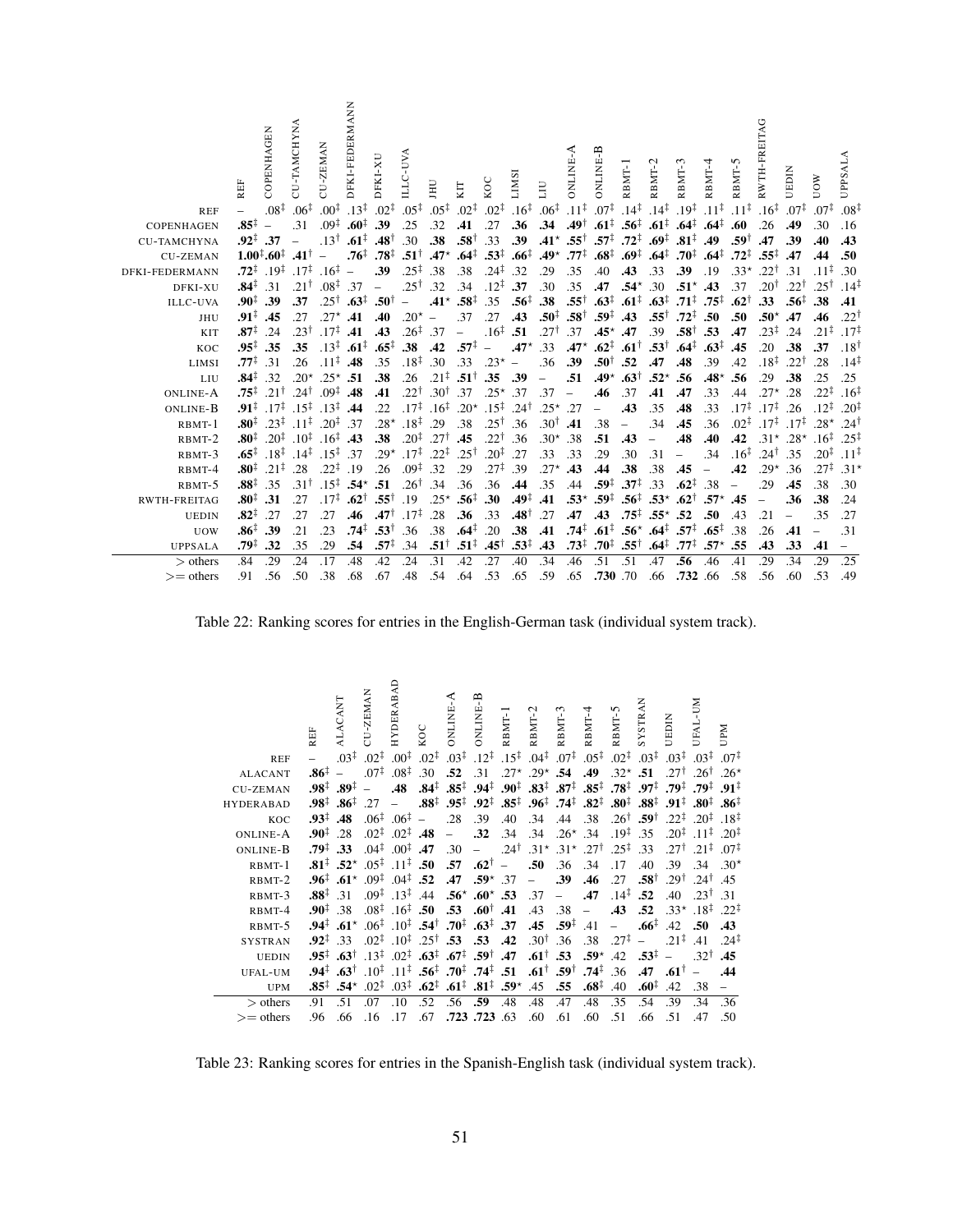|                 | REF              | CEU-UPV          | CU-ZEMAN         | KOC              | ⋖<br><b>SNLINE</b> | ONLINE-B                                              | PROMT                                                               | RBMT-                | RBMT-                                                 | RBMT-3                                                | RBMT-4                                            | RBMT-5                   | UEDIN                                                                                      | VOV              | Md                                                    | UPPSALA                                               |
|-----------------|------------------|------------------|------------------|------------------|--------------------|-------------------------------------------------------|---------------------------------------------------------------------|----------------------|-------------------------------------------------------|-------------------------------------------------------|---------------------------------------------------|--------------------------|--------------------------------------------------------------------------------------------|------------------|-------------------------------------------------------|-------------------------------------------------------|
| <b>REF</b>      |                  | $.06^{\ddagger}$ | $.03^{\ddagger}$ | $.09^{\ddagger}$ | $.09^{\ddagger}$   | $.09^{\ddagger}$                                      | $.05^{\ddagger}$                                                    | $.03^{\ddagger}$     | $.06^{\ddagger}$                                      | $.04^{\ddagger}$                                      | $.08^{\ddagger}$                                  | $.02^{\ddagger}$         | $.08^{\ddagger}$                                                                           | $.02^{\ddagger}$ | $.03^{\ddagger}$                                      | $.04^{\ddagger}$                                      |
| CEU-UPV         | $.84^{\ddagger}$ |                  | $.21^{\ddagger}$ | $.20^{\dagger}$  | .43                | .36                                                   | .42                                                                 | .37                  | $.34*$                                                | $.50^{\dagger}$                                       | .31                                               | .34                      | .32                                                                                        | .21 <sup>†</sup> | $.13^{\ddagger}$                                      | 22.                                                   |
| <b>CU-ZEMAN</b> | $.87^{\ddagger}$ | $.56^{\ddagger}$ |                  | $.38^{\star}$    | $.56^{\ddagger}$   | $.56^{\ddagger}$                                      | $.58^{\ddagger}$                                                    | $.46^*$ .40          |                                                       |                                                       | $.70^{\ddagger}$ $.46^{\star}$ $.49^{\dagger}$    |                          | $.51^{\ddagger}$ $.45^{\ddagger}$                                                          |                  |                                                       | $19^{\ddagger}$ .49 <sup><math>\ddagger</math></sup>  |
| KOC             | $.84^{\ddagger}$ | $.41^{\dagger}$  | $.22*$           | $\frac{1}{2}$    |                    | $.56^{\ddagger}$ .51 <sup><math>\ddagger</math></sup> | $.48^{\dagger}$                                                     | $.54^{\ddagger}$ .39 |                                                       | $.55^{\ddagger}$                                      |                                                   |                          | $.42 \quad .35 \quad .51^{\ddagger} \quad .44$                                             |                  | $.11^{\ddagger}$ .34                                  |                                                       |
| <b>ONLINE-A</b> | $.72^{+}$        | .31              | $.24^{\ddagger}$ | $.15^{\ddagger}$ | $\equiv$           | .36                                                   | .37                                                                 | .28 <sup>†</sup>     | $.23^{\ddagger}$                                      | .35                                                   |                                                   |                          | $.25^{\ddagger}$ $.20^{\ddagger}$ $.29^{\star}$ $.25^{\dagger}$                            |                  |                                                       | $.08^{\ddagger}$ .09 <sup><math>\ddagger</math></sup> |
| ONLINE-B        | $.72^{+}$        | .30              | $.17^{\ddagger}$ | $.18^{\ddagger}$ | .26                |                                                       | .29                                                                 |                      | $.23^{\ddagger}$ .20 <sup><math>\ddagger</math></sup> | .37                                                   |                                                   |                          | $.20^{\ddagger}$ .19 <sup><math>\ddagger</math></sup> .19 <sup><math>\ddagger</math></sup> | $.22^{\ddagger}$ |                                                       | $.02^{\ddagger}$ .23 <sup>*</sup>                     |
| <b>PROMT</b>    | $.76^{\ddagger}$ | .29              | $.21^{\ddagger}$ | $.25^{\dagger}$  | .42                | .43                                                   | $\equiv$                                                            | $.24^{\ddagger}$     | .24                                                   | .19                                                   |                                                   | $.27^*$ .26 <sup>†</sup> | .32                                                                                        | $.25^{\ddagger}$ | $.18^{\ddagger}$ .21 <sup><math>\ddagger</math></sup> |                                                       |
| $RBMT-1$        | $.85^{\ddagger}$ | .37              | $29*$            | $.23^{\ddagger}$ |                    |                                                       | $.51^{\dagger}$ $.54^{\dagger}$ $.48^{\dagger}$ -                   |                      | .35                                                   |                                                       | $.45^{\ddagger}$ $.40^{\dagger}$ $.05^{\ddagger}$ |                          | .47                                                                                        | .39              | $.25^{\ddagger}$ .39                                  |                                                       |
| RBMT-2          | .86 <sup>‡</sup> | $.50^{\star}$    | .35              | .38              | $.51^{\ddagger}$   | $.48^{\ddagger}$                                      | .35                                                                 | .39                  | $\equiv$                                              | $.41^{\dagger}$                                       | .34                                               | .36                      | .45                                                                                        | .36              | $.23^{\ddagger}$ .41                                  |                                                       |
| RBMT-3          | .86 <sup>‡</sup> | $.26^{\dagger}$  | $.18^{\ddagger}$ | $.22^{\ddagger}$ | .40                | .35                                                   | .19                                                                 |                      | $.20^{\ddagger}$ .22 <sup>†</sup>                     | $\sim$                                                | $.25^{\dagger}$                                   |                          | $.23^{\ddagger}$ .24 <sup><math>\ddagger</math></sup>                                      | .33              |                                                       | $.10^{1}$ $.22^{1}$                                   |
| RBMT-4          | $.80^{\ddagger}$ | .45              | $.29*$           | .34              | $.53^{\ddagger}$   | $.51^{\ddagger}$                                      | $.43\star$                                                          | $.21^{\dagger}$      | .38                                                   | $.43^{\dagger}$                                       | $\equiv$                                          | $.24^{\ddagger}$         | .34                                                                                        | .30              |                                                       | $.20^{1}$ $.45^{*}$                                   |
| RBMT-5          | $.96^{\ddagger}$ | .43              | .29 <sup>†</sup> | .42              |                    |                                                       | $.57^{\ddagger}$ $.61^{\ddagger}$ $.46^{\dagger}$                   | $.22^{\ddagger}$     | .38                                                   | $.49^{\ddagger}$ .47 <sup><math>\ddagger</math></sup> |                                                   | $\overline{a}$           | .50                                                                                        | .46              | $.27^{\dagger}$ .47                                   |                                                       |
| <b>UEDIN</b>    | $.74^{\ddagger}$ | .28              | $.20^{\ddagger}$ | $.21^{\ddagger}$ |                    | $.46^*$ $.48^{\ddagger}$ $.43$                        |                                                                     | .37                  | .31                                                   | $.49^{\ddagger}$ .45                                  |                                                   | .35                      | $\overline{\phantom{0}}$                                                                   | $.20^{\dagger}$  | $.14^{\ddagger}$ .23                                  |                                                       |
| <b>UOW</b>      | $.90^{\ddagger}$ | $.44^{\dagger}$  | $.18^{\ddagger}$ | .32              |                    |                                                       | $.46^{\dagger}$ .52 <sup>‡</sup> .56 <sup>‡</sup>                   | .39                  | .39                                                   | .44                                                   | .45                                               | .36                      | $.38^{\dagger}$                                                                            |                  | $.10^{1}$ .32                                         |                                                       |
| <b>UPM</b>      | $.93^{\ddagger}$ | $.65^{\ddagger}$ | $.53^{\ddagger}$ | $.67^{\ddagger}$ |                    |                                                       | $.74^{\ddagger}$ $.71^{\ddagger}$ $.69^{\ddagger}$ $.59^{\ddagger}$ |                      | $.51^{\ddagger}$                                      |                                                       | $.74^{\ddagger}$ $.60^{\ddagger}$ $.51^{\dagger}$ |                          | $.64^{\ddagger}$                                                                           | $.68^{\ddagger}$ | $\sim$ $-$                                            | $.62^{\ddagger}$                                      |
| <b>UPPSALA</b>  | $.84^{\ddagger}$ | .36              | $.21^{\ddagger}$ | .32              | $.49^{\ddagger}$   |                                                       | $.42^{\star}$ $.45^{\ddagger}$                                      | .39                  | .35                                                   | $.45^{\dagger}$                                       | $.29*$                                            | .41                      | .35                                                                                        | .30              | $.15^{\ddagger}$ –                                    |                                                       |
| $>$ others      | .83              | .38              | .24              | .30              | .47                | .46                                                   | .41                                                                 | .33                  | .32                                                   | .43                                                   | .35                                               | .29                      | .38                                                                                        | .33              | .14                                                   | .31                                                   |
| $\geq$ others   | .94              | .65              | .49              | .56              | .72                | .74                                                   | .70                                                                 | .60                  | .57                                                   | .71                                                   | .61                                               | .54                      | .64                                                                                        | .59              | .34                                                   | .61                                                   |

Table 24: Ranking scores for entries in the English-Spanish task (individual system track).

|                      | REF              | CMU-DENKOWSKI    | CMU-HANNEMAN     | CU-ZEMAN         | JНU              | KIT              | <b>LIA-LIG</b>   | <b>LIMSI</b>             | <b>NULI</b>      | -SNLINE          | <b>B-BMTMC</b>   | RBMT-1           | RBMT-2           | 3<br>RBMT-       | RBMT-4           | RBMT-5           | RWTH-HUCK                | <b>SYSTRAN</b>   | UEDIN            |
|----------------------|------------------|------------------|------------------|------------------|------------------|------------------|------------------|--------------------------|------------------|------------------|------------------|------------------|------------------|------------------|------------------|------------------|--------------------------|------------------|------------------|
| <b>REF</b>           |                  | $.10^{\ddagger}$ | $.18^{\ddagger}$ | $.06^{\ddagger}$ | $.03^{\ddagger}$ | $.14^{\ddagger}$ | $.15^{\ddagger}$ | $.14^{\ddagger}$         | $.14^{\ddagger}$ | $.12^{\ddagger}$ | $.05^{\ddagger}$ | $.12^{\ddagger}$ | $.09^{\ddagger}$ | $.05^{\ddagger}$ | $.06^{\ddagger}$ | $.05^{\ddagger}$ | $.05^{\ddagger}$         | $.07^{\ddagger}$ | $.02^{\ddagger}$ |
| <b>CMU-DENKOWSKI</b> | .79‡             |                  | .35              | $.12^{\ddagger}$ | .34              | .32              | .41              | .35                      | $.21*$           | $.47*$           | .46              | .49              | .32              | .33              | .36              | .35              | .25                      | .45              | .29              |
| <b>CMU-HANNEMAN</b>  | $.79^{\ddagger}$ | .35              |                  | $.17^{\ddagger}$ | .29              | $.44*$           | .43              | $.52*$                   | .45              | .45              | .49              | .51              | .39              | .44              | .38              | .35              | .35                      | .43              | .37              |
| <b>CU-ZEMAN</b>      | $.94^{\ddagger}$ | $.61^{\ddagger}$ | $.67^{\ddagger}$ |                  | .54†             | $.66^{\ddagger}$ | $.66^{\dagger}$  | $.58^{\dagger}$          | $.60^{\ddagger}$ | $.59^{\dagger}$  | $.88^{\ddagger}$ | $.62^{\ddagger}$ | $.59*$           | $.63^{\ddagger}$ | $.60^{\dagger}$  | .56              | $.68^{\ddagger}$         | $.64^{\dagger}$  | .40              |
| JHU                  | $.82^{\ddagger}$ | 34               | .29              | $.22^{\dagger}$  |                  | .26              | $.54*$           | .40                      | .36              | .43              | .40              | .49              | .42              | .40              | .34              | .35              | .36                      | .47              | $.20^{\dagger}$  |
| <b>KIT</b>           | $.79^{\ddagger}$ | .39              | $.20*$           | $.16^{\ddagger}$ | .40              |                  | $.26*$           | .46                      | .34              | .38              | .52              | .38              | .35              | .39              | .28              | .38              | $.15^{\dagger}$          | .32              | .30              |
| LIA-LIG              | $.75^{\ddagger}$ | .24              | .31              | $.28^{\dagger}$  | $.24*$           | $.59*$           |                  | .49                      | .27              | .40              | .46              | .35              | .26              | $.31*$           | .29              | .32              | .32                      | $.33*$           | .35              |
| LIMSI                | $.86^{\ddagger}$ | .30              | $.25*$           | $.21^{\dagger}$  | .31              | .26              | .26              | $\overline{\phantom{0}}$ | .38              | .40              | .42              | .35              | $.18^{\dagger}$  | .43              | .34              | $.16^{\ddagger}$ | .34                      | .34              | .33              |
| LIUM                 | $.78^{\ddagger}$ | $.45*$           | .33              | $.16^{\ddagger}$ | .38              | .34              | .44              | .40                      |                  | .38              | .30              | .44              | $.26^{\dagger}$  | $.33*$           | .38              | .28              | .29                      | .33              | .28              |
| <b>ONLINE-A</b>      | $.80^{\ddagger}$ | $.23*$           | .21              | $.22^{\dagger}$  | .37              | .35              | .36              | .33                      | .46              |                  | .43              | .35              | $.16^{\ddagger}$ | .33              | $.24^{\dagger}$  | $.20^{\ddagger}$ | .26                      | .34              | $.27^{\dagger}$  |
| <b>ONLINE-B</b>      | $.86^{\ddagger}$ | .37              | .31              | $.04^{\ddagger}$ | .46              | .22              | .36              | .33                      | .43              | .26              |                  | .40              | $.20^{\dagger}$  | $.16^{\ddagger}$ | .44              | $.20^{\ddagger}$ | .41                      | .38              | $.22^{\dagger}$  |
| RBMT-1               | $.87^{\ddagger}$ | .44              | .35              | $.23^{\ddagger}$ | .46              | .44              | .54              | .48                      | .44              | .53              | .54              |                  | .39              | .37              | .33              | $.11^{\dagger}$  | .39                      | $.17^{\dagger}$  | .35              |
| $RBMT-2$             | $.84^{\ddagger}$ | .47              | .37              | $.26*$           | .40              | .50              | .45              | $.52^{\dagger}$          | $.54^{\dagger}$  | $.58^{\ddagger}$ | $.67^{\dagger}$  | .45              |                  | .51              | .35              | $.22^{\dagger}$  | .51                      | .57              | .41              |
| RBMT-3               | .89‡             | .44              | .42              | $.19^{\ddagger}$ | .40              | .43              | $.54*$           | .46                      | $.61*$           | .50              | $.71^{\ddagger}$ | .37              | .32              |                  | .42              | .35              | .42                      | .47              | .40              |
| RBMT-4               | $.85^{\ddagger}$ | .53              | .36              | $.26^{\dagger}$  | .51              | .47              | .55              | .52                      | .46              | $.59^{\dagger}$  | .40              | .43              | .50              | .42              |                  | .34              | .46                      | .44              | .41              |
| $RBMT-5$             | $.93^{\ddagger}$ | .58              | .55              | .33              | .54              | .54              | .59              | $.70^{\ddagger}$         | .56              | $.66^{\ddagger}$ | $.65^{\ddagger}$ | $.36^{\dagger}$  | .54†             | .46              | .37              |                  | .50                      | $.54*$           | .54              |
| <b>RWTH-HUCK</b>     | $.92^{\ddagger}$ | .43              | .38              | $.14^{\ddagger}$ | .36              | .59†             | .41              | .44                      | .29              | .53              | .48              | .46              | .30              | .46              | .32              | .38              | $\overline{\phantom{a}}$ | .37              | $.17^{\dagger}$  |
| <b>SYSTRAN</b>       | $.93^{\ddagger}$ | .39              | .38              | $.24^{\dagger}$  | .44              | .48              | $.60*$           | .50                      | .40              | .55              | .57              | $.45^{\dagger}$  | .36              | .29              | .44              | $.21*$           | .49                      |                  | .36              |
| <b>UEDIN</b>         | $.93^{\ddagger}$ | .48              | .41              | .40              | $.51^{\dagger}$  | .48              | .54              | .49                      | .46              | $.60^{\dagger}$  | $.57^{\dagger}$  | .52              | .37              | .47              | .39              | .39              | $.51^{\dagger}$          | .52              |                  |
| $>$ others           | .85              | .39              | .36              | .21              | .39              | .41              | .46              | .46                      | .41              | .46              | .50              | .41              | .33              | .39              | .35              | .28              | .37                      | .39              | .32              |
| $\geq$ others        | .91              | .62              | .58              | .37              | .61              | .64              | .64              | .661 .63                 |                  | .661.66          |                  | .58              | .52              | .55              | .53              | .45              | .58                      | .54              | .50              |

Table 25: Ranking scores for entries in the French-English task (individual system track).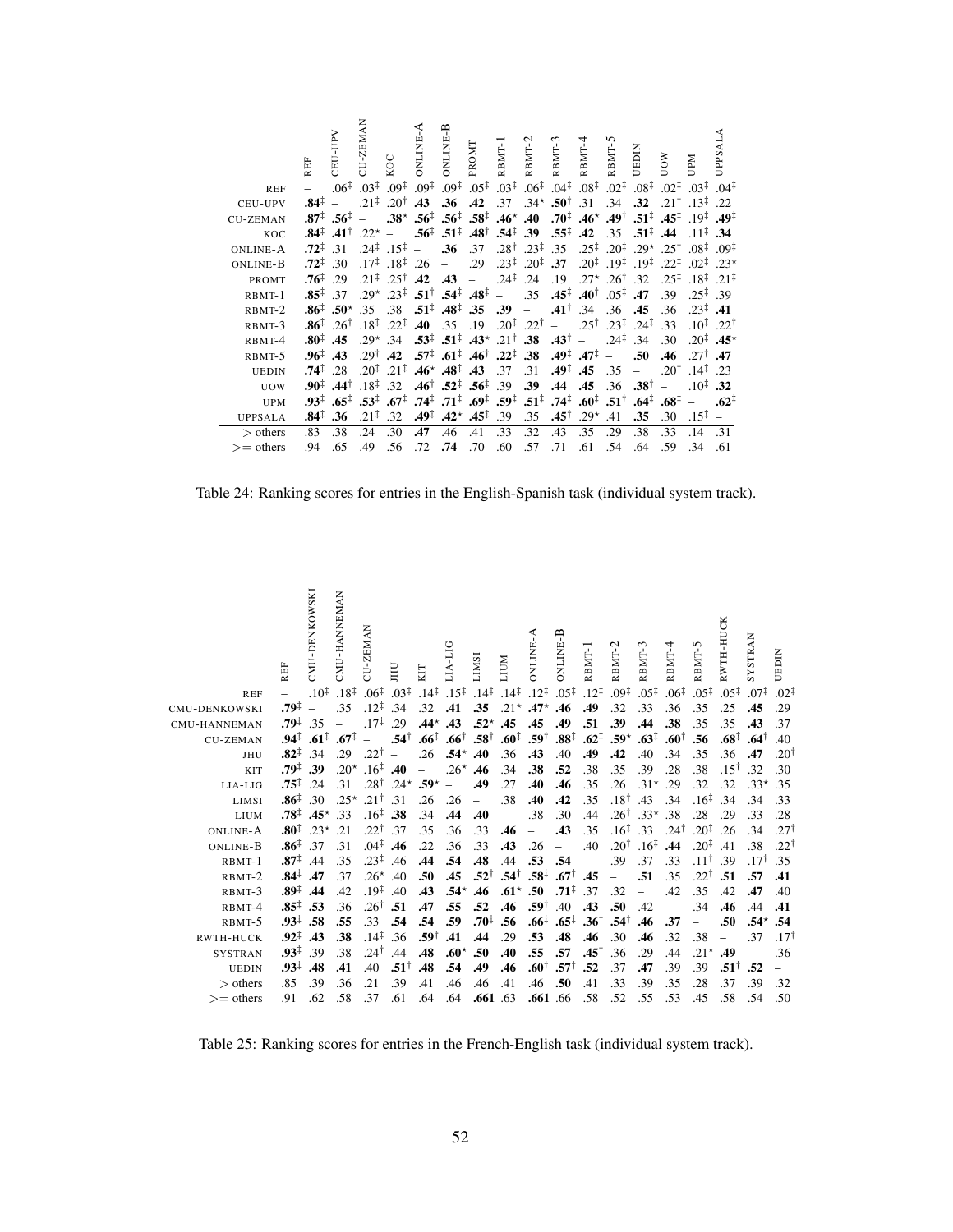|                    |                  |                                                           |                                                                                           |                                                                                                                                                                       | LATL-GENEVA      |                                      |                                                                                                                                                                                                            |                                                       |                                                             |                                   |                                                       |                                   |                                                   |                                   | ă                         |                  |                     | UPPSALA-FBK      |
|--------------------|------------------|-----------------------------------------------------------|-------------------------------------------------------------------------------------------|-----------------------------------------------------------------------------------------------------------------------------------------------------------------------|------------------|--------------------------------------|------------------------------------------------------------------------------------------------------------------------------------------------------------------------------------------------------------|-------------------------------------------------------|-------------------------------------------------------------|-----------------------------------|-------------------------------------------------------|-----------------------------------|---------------------------------------------------|-----------------------------------|---------------------------|------------------|---------------------|------------------|
|                    |                  | CU-ZEMAN                                                  |                                                                                           |                                                                                                                                                                       |                  |                                      |                                                                                                                                                                                                            |                                                       | <b>ONLINE-B</b>                                             |                                   |                                                       |                                   |                                                   |                                   | RWTH-HU                   |                  |                     |                  |
|                    | REF              |                                                           | JНU                                                                                       |                                                                                                                                                                       |                  | <b>LIMSI</b>                         | <b>NULT</b>                                                                                                                                                                                                | <b>SNLINE</b>                                         |                                                             | RBMT-1                            | RBMT-2                                                | RBMT-3                            | RBMT-4                                            | RBMT-5                            |                           | EDIN             | UPPSALA             |                  |
|                    |                  |                                                           |                                                                                           | KЩ                                                                                                                                                                    |                  |                                      |                                                                                                                                                                                                            |                                                       |                                                             |                                   |                                                       |                                   |                                                   |                                   |                           |                  |                     |                  |
| <b>REF</b>         |                  | $.07^{\ddagger}$                                          | $.06^{\ddagger}$                                                                          | $.25^{\ddagger}$                                                                                                                                                      | $.07^{\ddagger}$ | $.13^{\ddagger}$                     |                                                                                                                                                                                                            | $.20^{\ddagger}$ .15 <sup><math>\ddagger</math></sup> |                                                             | $.20^{\ddagger}$ $.10^{\ddagger}$ | $.09^{\ddagger}$ .18 <sup><math>\ddagger</math></sup> |                                   | $.11^{\ddagger}$                                  | $.12^{\ddagger}$                  | $.14^{\ddagger}$          | $.18^{\ddagger}$ | $.16^{\ddagger}$    | $.16^{\ddagger}$ |
| <b>CU-ZEMAN</b>    | $.92^{\ddagger}$ |                                                           | $.83^{\ddagger}$                                                                          | $.86^{\ddagger}$                                                                                                                                                      |                  |                                      | $163^{\dagger}$ , $35^{\dagger}$ , $90^{\dagger}$ , $36^{\dagger}$ , $31^{\dagger}$ , $89^{\dagger}$ , $70^{\dagger}$ , $75^{\dagger}$ , $75^{\dagger}$ , $61^{\dagger}$ , $78^{\dagger}$ , $79^{\dagger}$ |                                                       |                                                             |                                   |                                                       |                                   |                                                   |                                   |                           |                  | $.81^{\ddagger}$    | $.81^{\ddagger}$ |
| JHU                | $.91^{\ddagger}$ | $.07^{\ddagger}$ –                                        |                                                                                           | $.55^{\dagger}$                                                                                                                                                       |                  |                                      | $.30^{\star}$ .60 <sup>‡</sup> .50 <sup>*</sup> .55 <sup>*</sup> .59 <sup>‡</sup>                                                                                                                          |                                                       |                                                             | .45                               | .41                                                   | $.34*$                            | .30 <sup>†</sup>                                  | .50                               | .40                       | .42              | .42                 | .44              |
| <b>KIT</b>         | $.63^{\ddagger}$ |                                                           | $.04^{\ddagger}$ .29 <sup>†</sup> –                                                       |                                                                                                                                                                       | $.18^{\ddagger}$ |                                      | $.47$ $.37$ $.30^*$ $.37$ $.38$                                                                                                                                                                            |                                                       |                                                             |                                   | .30 <sup>†</sup>                                      |                                   | $.37$ $.24^{\ddagger}$ $.34$                      |                                   | .28                       | .34              | $.24^{\dagger}$     | $.13^{\ddagger}$ |
| <b>LATL-GENEVA</b> | .86 <sup>‡</sup> |                                                           |                                                                                           | $.29^{\dagger}$ .54* .73 <sup>‡</sup>                                                                                                                                 | $\sim$           |                                      | $.77^{\ddagger}$ $.67^{\ddagger}$ $.71^{\ddagger}$ $.79^{\ddagger}$ $.55^{\dagger}$                                                                                                                        |                                                       |                                                             |                                   | .39                                                   | $.66^{\ddagger}$                  | $.52$ $.58^{\ddagger}$ $.58^{\ddagger}$ $.51$     |                                   |                           |                  | .52                 | $.58^{\dagger}$  |
| LIMSI              | $.75^{\ddagger}$ |                                                           | $.04^{\ddagger}$ .21 <sup><math>\ddagger</math></sup>                                     | $.29$ $.13^{\ddagger}$ -                                                                                                                                              |                  |                                      |                                                                                                                                                                                                            | $.23^{\star}$ $.28^{\star}$ $.37$                     |                                                             | $.27^{\dagger}$                   |                                                       | $.27^{\ddagger}$ $.24^{\ddagger}$ | $.24^{\ddagger}$ $.21^{\ddagger}$ $.27^{\dagger}$ |                                   |                           | $.28^{\star}$    | $.25^{\dagger}$ .31 |                  |
| LIUM               | $.76^{\ddagger}$ |                                                           | $.04^{\ddagger}$ . 26 <sup>*</sup> . 44                                                   |                                                                                                                                                                       |                  | $.24^{\ddagger}$ .46* -              |                                                                                                                                                                                                            | .33                                                   | .52                                                         | .48                               | $.25^{\ddagger}$ .36                                  |                                   |                                                   | $.25^{\ddagger}$ $.28^{\dagger}$  | .43                       | .40              | .35                 | .32              |
| ONLINE-A           |                  |                                                           |                                                                                           | .78 <sup><math>\ddagger</math></sup> .10 <sup><math>\ddagger</math></sup> .31 <sup>*</sup> .51 <sup>*</sup> .22 <sup><math>\ddagger</math></sup> .51 <sup>*</sup> .46 |                  |                                      |                                                                                                                                                                                                            | $\overline{\phantom{0}}$                              | .44                                                         | .39                               | $.36$ $.41$                                           |                                   | $.30^*$ .41                                       |                                   | .41                       | $.32*$           | .46                 | .33              |
| <b>ONLINE-B</b>    | $.70^{\ddagger}$ |                                                           | $0.06^{\ddagger}$ .27 <sup><math>\ddagger</math></sup> .41                                |                                                                                                                                                                       |                  | $.13^{\ddagger}$ .39 .32             |                                                                                                                                                                                                            | .30                                                   | $\overline{\phantom{0}}$                                    | .47                               | $.22^{\ddagger}$                                      | $.26^{\dagger}$                   |                                                   | $.13^{\ddagger}$ .28 <sup>†</sup> | .32                       | $.26^{\dagger}$  | .33                 | $.27^{\dagger}$  |
| RBMT-1             | $.83^{\ddagger}$ | $.07^{\ddagger}$ .38                                      |                                                                                           | .46                                                                                                                                                                   |                  | $.23^{\dagger}$ .56 <sup>†</sup> .39 |                                                                                                                                                                                                            | .41                                                   | .42                                                         | $\sim$                            | $.17^{\ddagger}$                                      | .34                               | .36                                               | .13                               | .52                       | $.33*$           | .40                 | .40              |
| $RBMT-2$           | $.88^{\ddagger}$ | $.25^{\ddagger}$ .47                                      |                                                                                           | $.59^{\dagger}$                                                                                                                                                       |                  |                                      | $.37$ $.65^{\ddagger}$ $.63^{\ddagger}$ $.51$ $.57^{\ddagger}$ $.54^{\ddagger}$ -                                                                                                                          |                                                       |                                                             |                                   |                                                       | $.58^{\ddagger}$                  |                                                   |                                   | .39 .54* .63 <sup>‡</sup> | $.61^{\dagger}$  | .47                 | .42              |
| RBMT-3             | $.80^{\ddagger}$ |                                                           | $.19^{1}$ .54* .42                                                                        |                                                                                                                                                                       |                  |                                      | $.20^{\ddagger}$ .60 <sup><math>\ddagger</math></sup> .47 .44 .52 <sup>†</sup> .42 .18 <sup>‡</sup> –                                                                                                      |                                                       |                                                             |                                   |                                                       |                                   | $.21^{\dagger}$                                   | .43 <sub>1</sub>                  | .51                       | .55              | .41                 | .39              |
| $RBMT-4$           |                  |                                                           | $.82^{\ddagger}$ .22 <sup><math>\ddagger</math></sup> .54 <sup><math>\dagger</math></sup> | $.63^{\ddagger}$                                                                                                                                                      |                  |                                      | $.33$ $.63^{\ddagger}$ $.64^{\ddagger}$ $.54^{\star}$ $.59^{\ddagger}$ $.41$                                                                                                                               |                                                       |                                                             |                                   | $.44 \quad .46^{\dagger}$                             |                                   | $\overline{\phantom{a}}$                          | .47                               | $.68^{\ddagger}$          | .53              | .42                 | .39              |
| RBMT-5             |                  | $.86^{\ddagger}$ .18 <sup><math>\ddagger</math></sup> .46 |                                                                                           | .53                                                                                                                                                                   |                  |                                      | $.20^{\ddagger}$ .62 <sup><math>\ddagger</math></sup> .56 <sup><math>\dagger</math></sup> .46                                                                                                              |                                                       | $.61^{\dagger}$ .22                                         |                                   | $.33*$ .40                                            |                                   | .34                                               | $\overline{\phantom{a}}$          | .43                       | .52              | .40                 | $.53*$           |
| RWTH-HUCK          | .76‡             | $.08^{\ddagger}$ .33                                      |                                                                                           | .38                                                                                                                                                                   | $.21^{\ddagger}$ | $.60^{\dagger}$ .40                  |                                                                                                                                                                                                            | .38                                                   | $.43 \quad .36$                                             |                                   | $.18^{\ddagger}$ .37                                  |                                   | $.21^{\ddagger}$ .38                              |                                   | $\overline{\phantom{0}}$  | .39              | $.22^{\ddagger}$    | .29              |
| <b>UEDIN</b>       |                  | $.78^{\ddagger}$ .15 <sup><math>\ddagger</math></sup> .37 |                                                                                           | .46                                                                                                                                                                   | .34              | $.49^*$ .38                          |                                                                                                                                                                                                            |                                                       | $.53^{\star}$ $.58^{\dagger}$ $.56^{\star}$ $.33^{\dagger}$ |                                   |                                                       | .35                               | .36                                               | .37                               | .47                       |                  | .38                 | .31              |
| <b>UPPSALA</b>     | $.77^{\ddagger}$ | $.07^{\ddagger}$ .36                                      |                                                                                           | $.53^{\dagger}$                                                                                                                                                       | .36              | $.49^{\dagger}$                      | .46                                                                                                                                                                                                        | .46                                                   | $.56$ .46                                                   |                                   | .38                                                   | .42                               | .39                                               | .55                               | $.57^{+}$                 | .39              |                     | .47              |
| <b>UPPSALA-FBK</b> | $.80^{\ddagger}$ | $.10^{\ddagger}$                                          | .40                                                                                       | $.71^{\ddagger}$                                                                                                                                                      | $.27^{\dagger}$  | .50                                  | .47                                                                                                                                                                                                        | .51                                                   | $.53^{\dagger}$                                             | .42                               | .48                                                   | .41                               | .52                                               | $.29^{\star}$                     | .50                       | .47              | .40                 | $-$              |
| $>$ others         | .80              | .12                                                       | .39                                                                                       | .51                                                                                                                                                                   | .25              | .55                                  | .48                                                                                                                                                                                                        | .45                                                   | .52                                                         | .43                               | .32                                                   | .41                               | .33                                               | .39                               | .46                       | .43              | .39                 | .38              |
| $\geq$ others      | .86              | .20                                                       | .55                                                                                       | .69                                                                                                                                                                   | .39              | .73                                  | .64                                                                                                                                                                                                        | .60                                                   | .70                                                         | .61                               | .46                                                   | .58                               | .49                                               | .55                               | .65                       | .58              | .55                 | .54              |

Table 26: Ranking scores for entries in the English-French task (individual system track).



Table 27: Ranking scores for entries in the Haitian Creole (Clean)-English task (individual system track).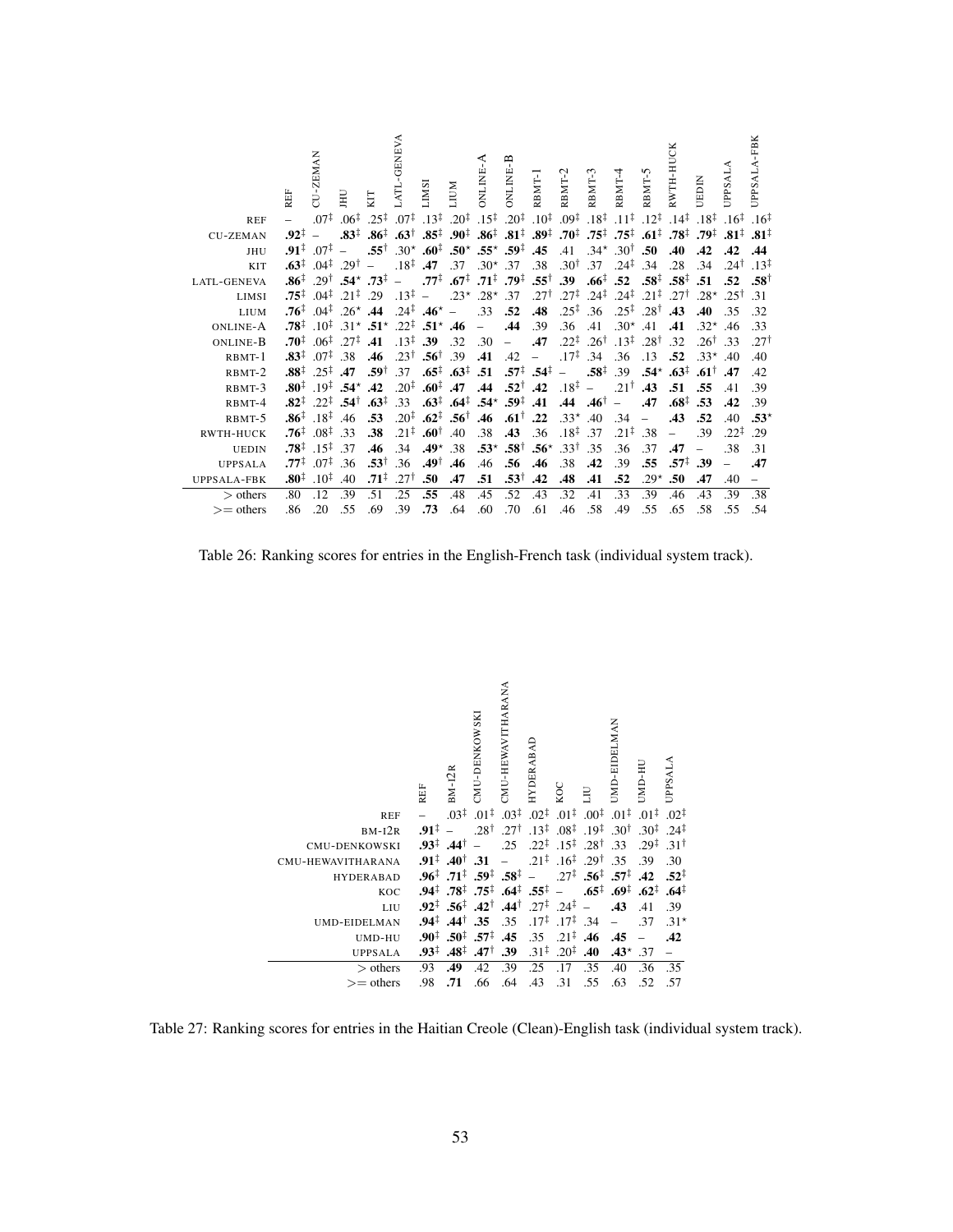

Table 28: Ranking scores for entries in the Haitian Creole (Raw)-English task (individual system track).



Table 29: Ranking scores for entries in the Czech-English task (system combination track).



Table 30: Ranking scores for entries in the English-Czech task (system combination track).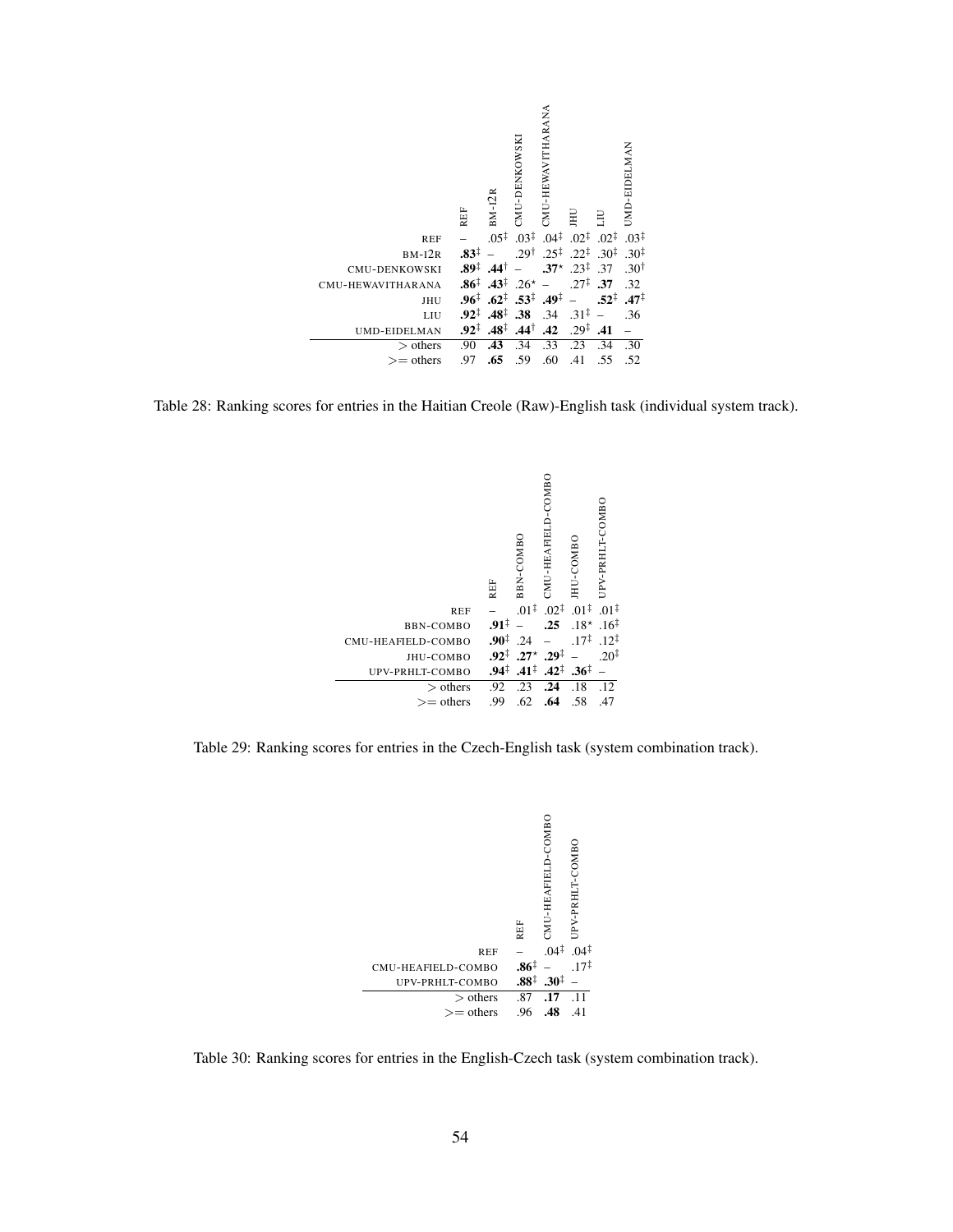|                     | REF              | BBN-COMBO        | CMU-HEAFIELD-COMBO | JHU-COMBO                                 | KOC-COMBO                | QUAERO-COMBO     | RWTH-LEUSCH-COMBO | UPV-PRHLT-COMBO  | UZH-COMBO        |
|---------------------|------------------|------------------|--------------------|-------------------------------------------|--------------------------|------------------|-------------------|------------------|------------------|
| <b>REF</b>          |                  | $.11^{\ddagger}$ | $.09^{\ddagger}$   | $.04^{\ddagger}$                          | $.09^{\ddagger}$         | $.10^{\ddagger}$ | $.14^{\ddagger}$  | $.05^{\ddagger}$ | $.09^{\ddagger}$ |
| BBN-COMBO           | $.79^{\ddagger}$ |                  | $.45^{\ddagger}$   | .32                                       | $.21^{\ddagger}$         | $.28^{\dagger}$  | .39               | $.31*$           | .36              |
| CMU-HEAFIELD-COMBO  | $.84^{\ddagger}$ | $.23^{\ddagger}$ |                    | $.21^{\ddagger}$                          | $.17^{\ddagger}$         | $.19^{\ddagger}$ | $.25*$            | $.19^{\ddagger}$ | .31              |
| JHU-COMBO           | $.85^{\ddagger}$ | .42              | $.55^{\ddagger}$   |                                           | $.25^{\dagger}$          | $.28^{\dagger}$  | $.40^{\dagger}$   | $.28*$           | $.47*$           |
| KOC-COMBO           | $.83^{\ddagger}$ | $.56^{\ddagger}$ | $.62^{\ddagger}$   | $.45^{\dagger}$                           |                          | .41              | $.54^{\ddagger}$  | $.40^{\star}$    | $.51^{\dagger}$  |
| <b>QUAERO-COMBO</b> | $.86^{\ddagger}$ | $.52^{\dagger}$  |                    | $.64^{\ddagger}$ .45 <sup>†</sup>         | .36                      |                  | $.54^{\ddagger}$  | $.49^{\dagger}$  | .48              |
| RWTH-LEUSCH-COMBO   | $.83^{\ddagger}$ | .28              |                    | $.41^*$ .22 <sup>†</sup> .20 <sup>‡</sup> |                          | $.22^{\ddagger}$ |                   | $.22^{\ddagger}$ | .38              |
| UPV-PRHLT-COMBO     | $.85^{\ddagger}$ | $.47^{\star}$    | $.57^{\ddagger}$   |                                           | $.42^*$ .25 <sup>*</sup> | $.26^{\dagger}$  | $.48^{\ddagger}$  |                  | .49†             |
| UZH-COMBO           | $.86^{\ddagger}$ | .34              | .38                | $.31*$                                    | $.29^{\dagger}$          | .32              | .41               | .30 <sup>†</sup> |                  |
| $>$ others          | .84              | .36              | .46                | .30                                       | .22                      | .26              | .39               | .27              | .39              |
| $\gt =$ others      | .91              | .61              | .70                | .56                                       | .45                      | .46              | .65               | .52              | .60              |
|                     |                  |                  |                    |                                           |                          |                  |                   |                  |                  |

Table 31: Ranking scores for entries in the German-English task (system combination track).



Table 32: Ranking scores for entries in the English-German task (system combination track).



Table 33: Ranking scores for entries in the Spanish-English task (system combination track).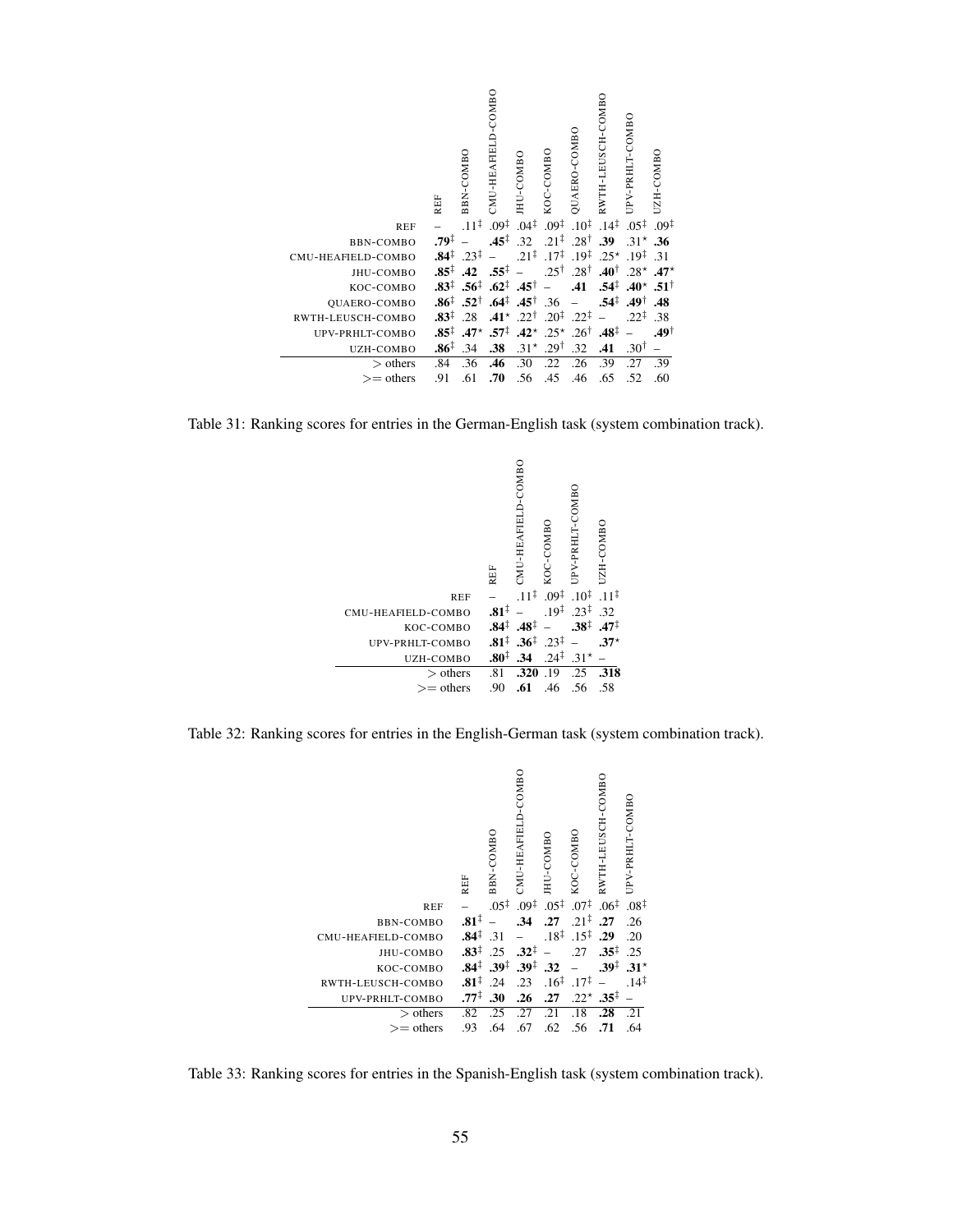|                    | REF              | CMU-HEAFIELD-COMBO                                 | KOC-COMBO        | <b>UOW-COMB</b>                   | JPV-PRHLT-COMBO  |
|--------------------|------------------|----------------------------------------------------|------------------|-----------------------------------|------------------|
| <b>REF</b>         |                  | $.10^{1}$                                          | $.07^{\ddagger}$ | $.09^{\ddagger}$                  | $.08^{\ddagger}$ |
| CMU-HEAFIELD-COMBO | $.70^{\ddagger}$ |                                                    |                  | $.15^{\ddagger}$ $.21^{\ddagger}$ | $.17^{\ddagger}$ |
| KOC-COMBO          | $.76^{\ddagger}$ | $.35^{\ddagger}$                                   |                  | $.36^{\ddagger}$                  | .19              |
| UOW-COMBO          |                  | $.72^{\ddagger}$ $.29^{\ddagger}$ $.22^{\ddagger}$ |                  |                                   | $.25^{\ddagger}$ |
| UPV-PRHLT-COMBO    | $.76^{\ddagger}$ | $.35^{\ddagger}$                                   | .16              | $.35^{\ddagger}$                  |                  |
| $>$ others         | .73              | .27                                                | .15              | .25                               | .17              |
| $\geq$ others      | .91              | .69                                                | .58              | .63                               | .59              |
|                    |                  |                                                    |                  |                                   |                  |

Table 34: Ranking scores for entries in the English-Spanish task (system combination track).



Table 35: Ranking scores for entries in the French-English task (system combination track).



Table 36: Ranking scores for entries in the English-French task (system combination track).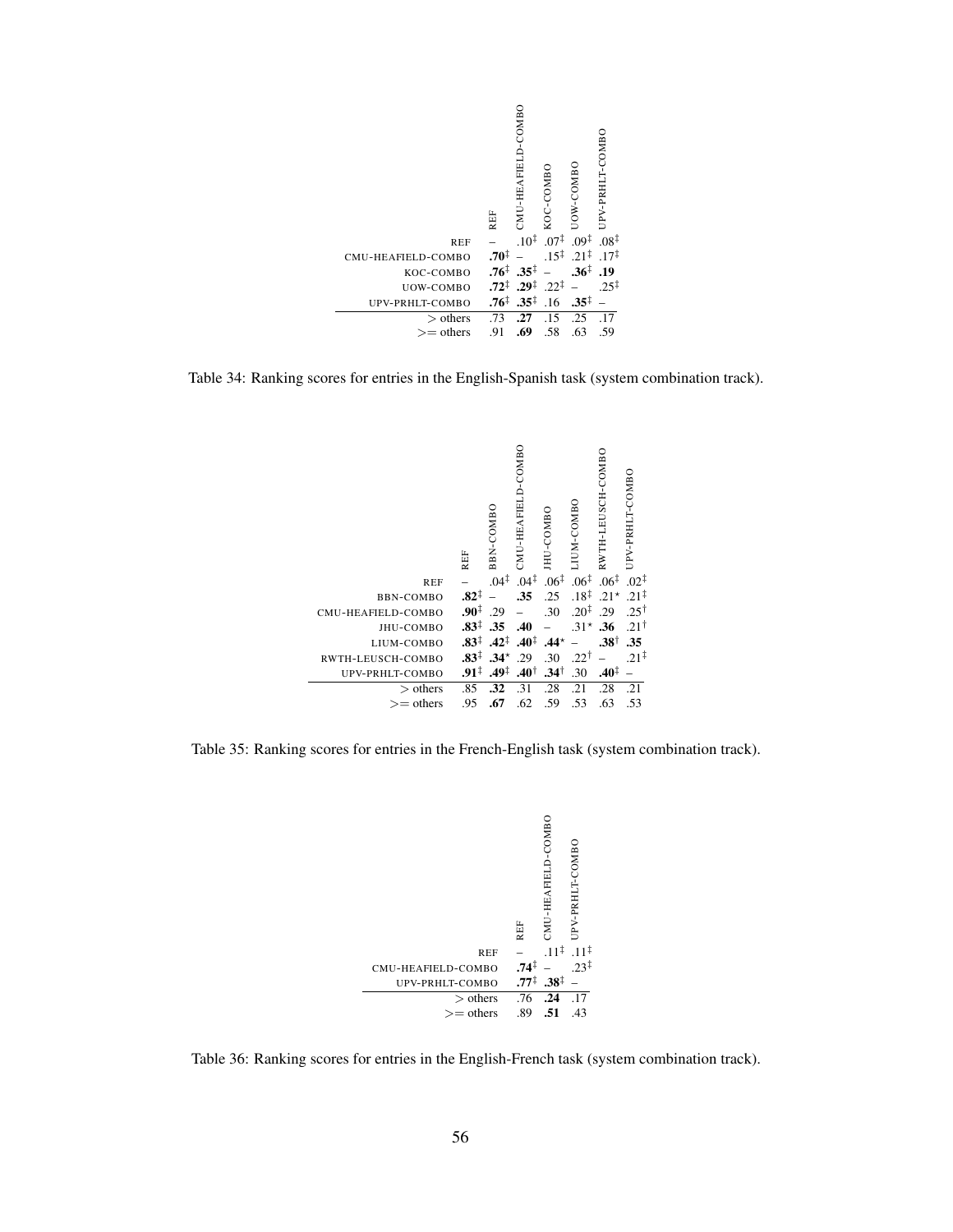

Table 37: Ranking scores for entries in the Haitian Creole (Clean)-English task (system combination track).



Table 38: Ranking scores for entries in the Haitian Creole (Raw)-English task (system combination track).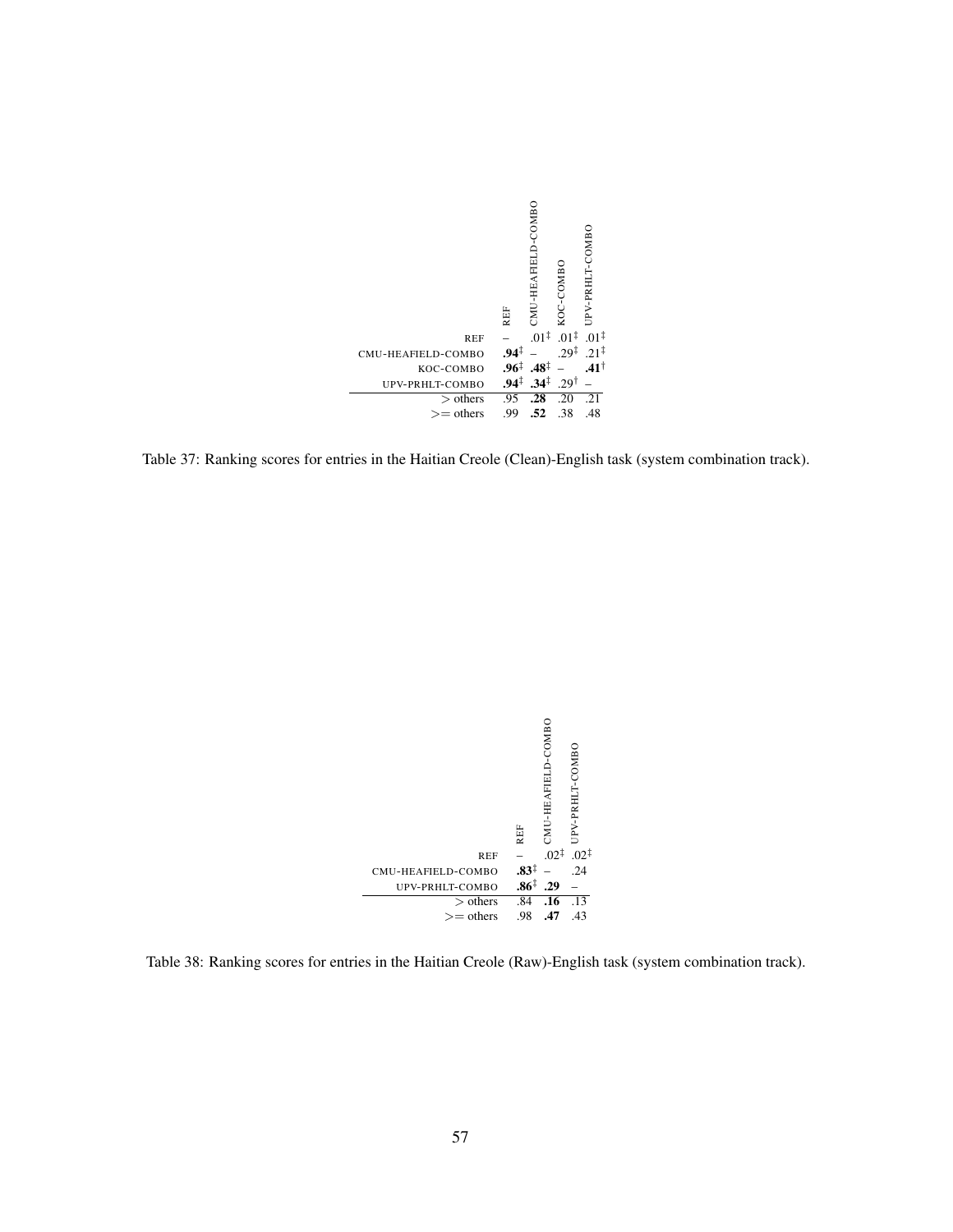|                    | MBEI | ≃<br>ш<br>$\overline{\phantom{a}}$ | AMBER | <b>BLEU</b> | S<br>$\overline{\phantom{0}}$<br>ட் | 5G3<br>E | $\approx$<br>Е<br>MTER | S<br>5<br>≃             | ROSE | TER  | œ.<br>ш<br>E | g<br>≺<br>$\sim$<br><b>METEOR</b> | XK<br>$\sim$<br>$\sim$<br>EOR.<br>METI | Σ     | MPF | ы<br>Е | Е    | z<br>TESL | <b>WMPF</b> |
|--------------------|------|------------------------------------|-------|-------------|-------------------------------------|----------|------------------------|-------------------------|------|------|--------------|-----------------------------------|----------------------------------------|-------|-----|--------|------|-----------|-------------|
|                    |      |                                    |       |             |                                     |          |                        | Czech-English News Task |      |      |              |                                   |                                        |       |     |        |      |           |             |
| <b>BBN-COMBO</b>   | 0.24 | 0.24                               | 0.25  | 0.29        | 0.31                                | 0.19     | $-9627$                | $-10667$                | 1.97 | 0.53 | 0.49         | 0.61                              | 0.34                                   | $-65$ | 44  | 0.48   | 0.03 | 0.51      | 43          |
| CMU-HEAFIELD-COMBO | 0.24 | 0.24                               | 0.24  | 0.28        | 0.3                                 | 0.18     | $-9604$                | $-10933$                | 1.97 | 0.54 | 0.5          | 0.60                              | 0.33                                   | $-65$ | 43  | 0.48   | 0.03 | 0.52      | 42          |
| CST                | 0.19 | 0.19                               | 0.2   | 0.16        | 0.21                                | 0.10     | $-27410$               | $-27880$                | 1.94 | 0.64 | 0.40         | 0.5                               | 0.28                                   | $-65$ | 34  | 0.38   | 0.02 | 0.42      | 33          |
| <b>CU-BOJAR</b>    | 0.21 | 0.21                               | 0.22  | 0.19        | 0.24                                | 0.13     | $-23441$               | $-22289$                | 1.95 | 0.64 | 0.44         | 0.55                              | 0.30                                   | $-65$ | 37  | 0.42   | 0.02 | 0.46      | 36          |
| <b>CU-ZEMAN</b>    | 0.20 | 0.2                                | 0.21  | 0.14        | 0.21                                | 0.11     | $-33520$               | $-30938$                | 1.93 | 0.66 | 0.38         | 0.52                              | 0.29                                   | $-66$ | 31  | 0.37   | 0.02 | 0.40      | 30          |
| JHU                | 0.22 | 0.21                               | 0.22  | 0.2         | 0.25                                | 0.13     | $-21278$               | $-20480$                | 1.95 | 0.60 | 0.43         | 0.55                              | 0.30                                   | $-65$ | 37  | 0.42   | 0.02 | 0.46      | 36          |
| JHU-COMBO          | 0.24 | 0.23                               | 0.24  | 0.29        | 0.31                                | 0.19     | $-12563$               | $-12688$                | 1.97 | 0.53 | 0.5          | 0.60                              | 0.33                                   | $-65$ | 44  | 0.48   | 0.03 | 0.52      | 43          |
| ONLINE-B           | 0.24 | 0.23                               | 0.24  | 0.29        | 0.31                                | 0.19     | $-10673$               | $-11506$                | 1.97 | 0.52 | 0.50         | 0.60                              | 0.33                                   | $-65$ | 44  | 0.49   | 0.03 | 0.52      | 43          |
| <b>SYSTRAN</b>     | 0.20 | 0.2                                | 0.21  | 0.18        | 0.22                                | 0.11     | $-23996$               | $-24570$                | 1.94 | 0.63 | 0.42         | 0.52                              | 0.29                                   | $-65$ | 36  | 0.4    | 0.02 | 0.45      | 34          |
| <b>UEDIN</b>       | 0.22 | 0.22                               | 0.23  | 0.22        | 0.26                                | 0.14     | $-14958$               | $-15342$                | 1.96 | 0.59 | 0.45         | 0.57                              | 0.31                                   | $-65$ | 40  | 0.44   | 0.03 | 0.48      | 39          |
| <b>UPPSALA</b>     | 0.21 | 0.20                               | 0.21  | 0.20        | 0.23                                | 0.12     | $-22233$               | $-22509$                | 1.95 | 0.62 | 0.43         | 0.53                              | 0.29                                   | $-65$ | 37  | 0.41   | 0.02 | 0.46      | 36          |
| UPV-PRHLT-COMBO    | 0.24 | 0.23                               | 0.24  | 0.29        | 0.31                                | 0.19     | $-13904$               | $-15260$                | 1.97 | 0.54 | 0.49         | 0.60                              | 0.33                                   | $-65$ | 44  | 0.48   | 0.03 | 0.52      | 43          |

Table 39: Automatic evaluation metric scores for systems in the WMT11 Czech-English News Task (newssyscombtest2011)

|                                       | AMBER        | Ę<br><b>AMBER</b> | Ę<br><b>AMBER</b> | 旵<br>P.      | 5<br>E       | 5G3<br>$\overline{\Xi}$ | <b>MTERATER</b>      | ATER-PLUS<br>TER.<br>German-English News Task | $\mathbb{S} \mathbb{E}$<br>ğ | TER          | <b>MATCH</b><br>SRL-1<br>TINE- | RSECONF<br>DFKI-PA | ADQ<br>ن<br>METEOR-1 | $-3 - RANK$<br>METEOR-1 | Ξ<br>MP4IB     | $\ensuremath{\mathsf{MPF}}$ | B<br>TESLA-  | щ<br>TESLA-  | TESLA-M      | <b>WMPF</b> |
|---------------------------------------|--------------|-------------------|-------------------|--------------|--------------|-------------------------|----------------------|-----------------------------------------------|------------------------------|--------------|--------------------------------|--------------------|----------------------|-------------------------|----------------|-----------------------------|--------------|--------------|--------------|-------------|
|                                       | 0.23         | 0.22              | 0.23              | 0.25         | 0.28         | 0.16                    | $-17103$             | $-17837$                                      | 1.97                         | 0.56         | 0.46                           | 0.06               | 0.59                 | 0.32                    | $-43$          | 42                          | 0.46         | 0.03         | 0.49         | 41          |
| <b>BBN-COMBO</b>                      |              | 0.21              | 0.22              | 0.22         | 0.25         | 0.13                    | $-26089$             | $-29214$                                      | 1.95                         | 0.59         | 0.44                           | 0.04               | 0.56                 | 0.31                    | $-45$          | 39                          | 0.43         | 0.03         | 0.47         | 38          |
| <b>CMU-DYER</b><br>CMU-HEAFIELD-COMBO | 0.21<br>0.23 | 0.22              | 0.23              | 0.24         | 0.27         | 0.15                    | $-12868$             | $-16156$                                      | 1.96                         | 0.57         | 0.47                           | 0.07               | 0.58                 | 0.32                    | $-44$          | 41                          | 0.46         | 0.03         | 0.51         | 40          |
| CST                                   | 0.19         | 0.18              | 0.19              | 0.17         | 0.22         | 0.11                    | $-61131$             | $-60157$                                      | 1.94                         | 0.63         | 0.39                           | 0.03               | 0.5                  | 0.27                    | $-46$          | 34                          | 0.37         | 0.02         | 0.41         | 33          |
| <b>CU-ZEMAN</b>                       | 0.2          | 0.19              | 0.20              | 0.14         | 0.22         | 0.11                    | $-64860$             | $-61329$                                      | 1.93                         | 0.65         | 0.37                           | 0.06               | 0.51                 | 0.28                    | $-47$          | 31                          | 0.37         | 0.02         | 0.4          | 30          |
| DFKI-XU                               | 0.21         | 0.20              | 0.21              | 0.21         | 0.25         | 0.14                    | $-40171$             | $-39455$                                      | 1.95                         | 0.58         | 0.44                           | 0.03               | 0.54                 | 0.3                     | $-45$          | 38                          | 0.42         | 0.02         | 0.46         | 37          |
| JHU                                   | 0.19         | 0.19              | 0.2               | 0.17         | 0.22         | 0.11                    | $-62997$             | $-58673$                                      | 1.94                         | 0.64         | 0.39                           | 0.03               | 0.51                 | 0.28                    | $-45$          | 34                          | 0.38         | 0.02         | 0.41         | 33          |
| JHU-COMBO                             | 0.22         | 0.22              | 0.23              | 0.24         | 0.27         | 0.15                    | $-30492$             | $-27016$                                      | 1.96                         | 0.57         | 0.46                           | 0.04               | 0.57                 | 0.31                    | $-44$          | 41                          | 0.45         | 0.03         | 0.48         | 39          |
| KIT                                   | 0.21         | 0.21              | 0.22              | 0.22         | 0.25         | 0.13                    | $-31064$             | $-31930$                                      | 1.95                         | 0.6          | 0.44                           | 0.05               | 0.55                 | 0.31                    | $-44$          | 39                          | 0.43         | 0.02         | 0.47         | 37          |
| KOC                                   | 0.2          | 0.2               | 0.20              | 0.18         | 0.23         | 0.12                    | $-52337$             | $-50231$                                      | 1.94                         | 0.63         | 0.41                           | 0.05               | 0.52                 | 0.29                    | $-45$          | 35                          | 0.39         | 0.02         | 0.43         | 34          |
| KOC-COMBO                             | 0.21         | 0.21              | 0.21              | 0.22         | 0.26         | 0.14                    | $-40002$             | $-38374$                                      | 1.96                         | 0.59         | 0.44                           | 0.03               | 0.54                 | 0.3                     | $-44$          | 38                          | 0.42         | 0.02         | 0.46         | 37          |
| LIMSI                                 | 0.21         | 0.20              | 0.21              | 0.20         | 0.24         | 0.13                    | $-39419$             | $-38297$                                      | 1.95                         | 0.61         | 0.43                           | 0.04               | 0.54                 | 0.3                     | $-44$          | 38                          | 0.42         | 0.02         | 0.46         | 36          |
| <b>LINGUATEC</b>                      | 0.19         | 0.19              | 0.2               | 0.16         | 0.22         | 0.11                    | $-26064$             | $-31116$                                      | 1.94                         | 0.68         | 0.42                           | 0.15               | 0.53                 | 0.29                    | $-46$          | 35                          | 0.42         | 0.02         | 0.47         | 34          |
| LIU                                   | 0.21         | 0.20              | 0.21              | 0.2          | 0.24         | 0.13                    | $-40281$             | $-40496$                                      | 1.95                         | 0.62         | 0.43                           | 0.04               | 0.53                 | 0.29                    | $-44$          | 37                          | 0.41         | 0.02         | 0.45         | 36          |
| <b>ONLINE-A</b>                       | 0.22         | 0.21              | 0.22              | 0.21         | 0.26         | 0.14                    | $-25411$             | $-25675$                                      | 1.95                         | 0.6          | 0.45                           | 0.06               | 0.57                 | 0.31                    | $-44$          | 39                          | 0.45         | 0.03         | 0.48         | 38          |
| ONLINE-B                              | 0.22         | 0.22              | 0.23              | 0.23         | 0.27         | 0.15                    | $-15149$             | $-19578$                                      | 1.96                         | 0.58         | 0.46                           | 0.06               | 0.57                 | 0.32                    | $-44$          | 41                          | 0.46         | 0.03         | 0.5          | 39          |
| QUAERO-COMBO                          | 0.21         | 0.21              | 0.22              | 0.22         | 0.26         | 0.14                    | $-34486$             | $-33449$                                      | 1.96                         | 0.58         | 0.45                           | 0.03               | 0.55                 | 0.30                    | $-44$          | 39                          | 0.43         | 0.03         | 0.47         | 38          |
| $RBMT-1$                              | 0.20         | 0.2               | 0.21              | 0.16         | 0.21         | 0.11                    | $-32960$             | $-34972$                                      | 1.94                         | 0.67         | 0.42                           | 0.08               | 0.52                 | 0.29                    | $-45$          | 36                          | 0.42         | 0.02         | 0.46         | 34          |
| RBMT-2                                | 0.19         | 0.19              | 0.2               | 0.15         | 0.2          | 0.1                     | $-40842$             | $-43413$                                      | 1.94                         | 0.69         | 0.4                            | 0.11               | 0.50                 | 0.28                    | $-45$          | 34                          | 0.4          | 0.02         | 0.44         | 33          |
| RBMT-3<br>RBMT-4                      | 0.20<br>0.20 | 0.2<br>0.2        | 0.21<br>0.21      | 0.17<br>0.17 | 0.22<br>0.22 | 0.11<br>0.11            | $-32476$<br>$-34287$ | $-33417$<br>$-34604$                          | 1.94<br>1.94                 | 0.65<br>0.66 | 0.42<br>0.42                   | 0.09<br>0.08       | 0.53<br>0.52         | 0.29<br>0.29            | $-44$<br>$-45$ | 36<br>36                    | 0.42<br>0.42 | 0.02<br>0.02 | 0.47<br>0.47 | 35<br>35    |
| RBMT-5                                | 0.19         | 0.19              | 0.20              | 0.15         | 0.20         | 0.10                    | $-49097$             | $-46635$                                      | 1.94                         | 0.68         | 0.40                           | 0.07               | 0.50                 | 0.28                    | $-46$          | 34                          | 0.4          | 0.02         | 0.44         | 33          |
| RWTH-LEUSCH-COMBO                     | 0.22         | 0.22              | 0.23              | 0.24         | 0.28         | 0.16                    | $-22878$             | $-22089$                                      | 1.96                         | 0.56         | 0.46                           | 0.03               | 0.58                 | 0.32                    | $-44$          | 41                          | 0.45         | 0.03         | 0.49         | 40          |
| <b>RWTH-WUEBKER</b>                   | 0.21         | 0.20              | 0.21              | 0.21         | 0.24         | 0.13                    | $-35973$             | $-37140$                                      | 1.95                         | 0.60         | 0.44                           | 0.04               | 0.54                 | 0.3                     | $-45$          | 38                          | 0.42         | 0.02         | 0.45         | 37          |
| <b>UEDIN</b>                          | 0.21         | 0.20              | 0.21              | 0.19         | 0.23         | 0.12                    | $-32791$             | $-34633$                                      | 1.95                         | 0.63         | 0.43                           | 0.07               | 0.54                 | 0.3                     | $-45$          | 37                          | 0.42         | 0.02         | 0.46         | 36          |
| <b>UPPSALA</b>                        | 0.20         | 0.2               | 0.21              | 0.2          | 0.23         | 0.12                    | $-40448$             | $-41548$                                      | 1.95                         | 0.63         | 0.42                           | 0.06               | 0.53                 | 0.29                    | $-45$          | 37                          | 0.41         | 0.02         | 0.44         | 36          |
| UPV-PRHLT-COMBO                       | 0.22         | 0.21              | 0.22              | 0.23         | 0.27         | 0.15                    | $-33413$             | $-31778$                                      | 1.96                         | 0.58         | 0.45                           | 0.03               | 0.57                 | 0.31                    | $-44$          | 40                          | 0.44         | 0.03         | 0.48         | 39          |
| UZH-COMBO                             | 0.22         | 0.21              | 0.22              | 0.23         | 0.27         | 0.15                    | $-16326$             | $-20831$                                      | 1.96                         | 0.58         | 0.45                           | 0.07               | 0.57                 | 0.31                    | $-44$          | 40                          | 0.45         | 0.03         | 0.48         | 39          |
|                                       |              |                   |                   |              |              |                         |                      |                                               |                              |              |                                |                    |                      |                         |                |                             |              |              |              |             |

Table 40: Automatic evaluation metric scores for systems in the WMT11 German-English News Task (newssyscombtest2011)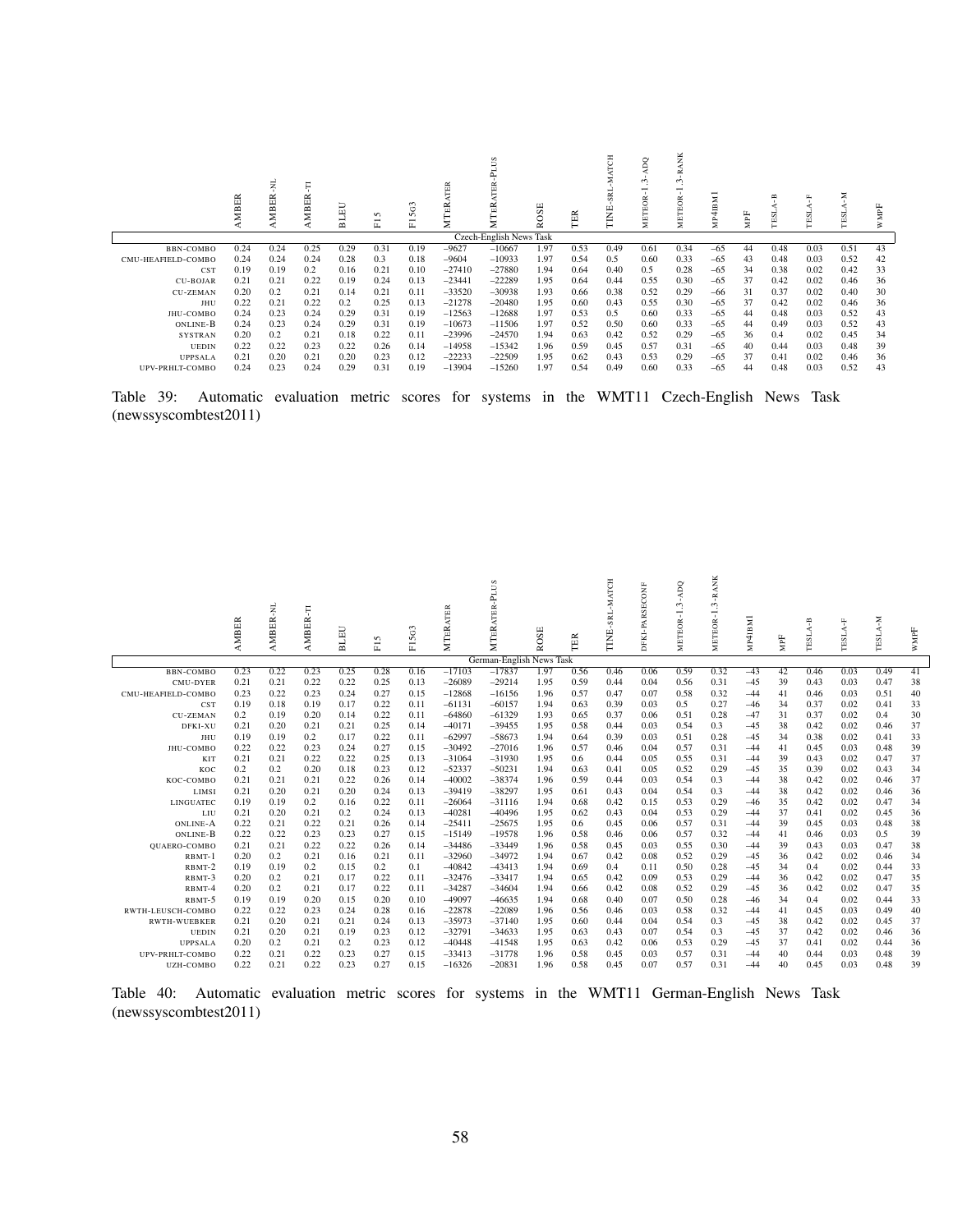| French-English News Task<br>0.25<br>0.32<br>$-19552$<br>0.51<br>$-43$<br>47<br>0.54<br>46<br>0.25<br>0.26<br>0.31<br>0.21<br>$-22107$<br>0.48<br>0.64<br>0.36<br>0.49<br>0.03<br>1.98<br><b>BBN-COMBO</b><br>0.24<br>0.24<br>0.24<br>0.26<br>0.29<br>$-37807$<br>0.53<br>0.34<br>43<br>42<br>0.17<br>$-34357$<br>1.97<br>0.48<br>$-45$<br>0.03<br>0.50<br>0.61<br>0.46<br>CMU-DENKOWSKI<br>44<br>0.24<br>0.23<br>0.27<br>0.29<br>0.52<br>0.33<br>42<br>0.24<br>$-33662$<br>$-37698$<br>1.97<br>0.49<br>0.60<br>$-45$<br>0.46<br>0.03<br>0.51<br>0.17<br><b>CMU-HANNEMAN</b><br>0.25<br>0.31<br>$-22937$<br>0.5<br>0.51<br>0.03<br>0.54<br>45<br>0.25<br>0.25<br>0.30<br>0.2<br>$-18365$<br>1.98<br>0.63<br>0.35<br>$-44$<br>46<br>0.49<br>CMU-HEAFIELD-COMBO<br>33<br>0.22<br>0.22<br>0.24<br>$-67586$<br>0.41<br>$-47$<br>34<br>0.39<br>0.42<br>0.23<br>0.17<br>0.13<br>$-64688$<br>1.94<br>0.6<br>0.56<br>0.31<br>0.02<br><b>CU-ZEMAN</b><br>0.24<br>0.24<br>0.24<br>0.25<br>0.29<br>$-39578$<br>0.53<br>0.47<br>0.34<br>$-45$<br>42<br>0.5<br>41<br>0.17<br>$-41567$<br>1.96<br>0.61<br>0.46<br>0.03<br>JHU<br>0.25<br>0.25<br>0.31<br>0.32<br>$-31712$<br>0.50<br>0.35<br>$-43$<br>47<br>0.53<br>0.25<br>0.20<br>$-32785$<br>1.98<br>0.49<br>0.63<br>0.48<br>0.03<br>45<br>JHU-COMBO<br>0.25<br>0.24<br>0.31<br>$-22678$<br>$-28283$<br>0.50<br>0.35<br>$-44$<br>46<br>0.53<br>44<br>0.25<br>0.29<br>0.19<br>1.98<br>0.51<br>0.63<br>0.49<br>0.03<br><b>KIT</b> |         | AMBER | ž<br>MBER | F<br><b>AMBER</b> | <b>BLEU</b> | S<br>园 | F15G3 | <b>ATER</b><br><b>MTER</b> | LUS<br>TERATER-P<br>₹ | ROSE | TER  | <b>MATCH</b><br>$\tilde{s}$<br>山<br>E | <b>ADQ</b><br>ઌ<br>METEOR-1 | 3-RANK<br>$\overline{\phantom{0}}$<br>METEOR- | IBM.<br>MP41 | $\ensuremath{\mathsf{MPF}}$ | ≃<br>k,<br>TESL. | TESLA- | <b>TESLA-M</b> | WMPF |
|---------------------------------------------------------------------------------------------------------------------------------------------------------------------------------------------------------------------------------------------------------------------------------------------------------------------------------------------------------------------------------------------------------------------------------------------------------------------------------------------------------------------------------------------------------------------------------------------------------------------------------------------------------------------------------------------------------------------------------------------------------------------------------------------------------------------------------------------------------------------------------------------------------------------------------------------------------------------------------------------------------------------------------------------------------------------------------------------------------------------------------------------------------------------------------------------------------------------------------------------------------------------------------------------------------------------------------------------------------------------------------------------------------------------------------------------------------------------|---------|-------|-----------|-------------------|-------------|--------|-------|----------------------------|-----------------------|------|------|---------------------------------------|-----------------------------|-----------------------------------------------|--------------|-----------------------------|------------------|--------|----------------|------|
|                                                                                                                                                                                                                                                                                                                                                                                                                                                                                                                                                                                                                                                                                                                                                                                                                                                                                                                                                                                                                                                                                                                                                                                                                                                                                                                                                                                                                                                                     |         |       |           |                   |             |        |       |                            |                       |      |      |                                       |                             |                                               |              |                             |                  |        |                |      |
|                                                                                                                                                                                                                                                                                                                                                                                                                                                                                                                                                                                                                                                                                                                                                                                                                                                                                                                                                                                                                                                                                                                                                                                                                                                                                                                                                                                                                                                                     |         |       |           |                   |             |        |       |                            |                       |      |      |                                       |                             |                                               |              |                             |                  |        |                |      |
|                                                                                                                                                                                                                                                                                                                                                                                                                                                                                                                                                                                                                                                                                                                                                                                                                                                                                                                                                                                                                                                                                                                                                                                                                                                                                                                                                                                                                                                                     |         |       |           |                   |             |        |       |                            |                       |      |      |                                       |                             |                                               |              |                             |                  |        |                |      |
|                                                                                                                                                                                                                                                                                                                                                                                                                                                                                                                                                                                                                                                                                                                                                                                                                                                                                                                                                                                                                                                                                                                                                                                                                                                                                                                                                                                                                                                                     |         |       |           |                   |             |        |       |                            |                       |      |      |                                       |                             |                                               |              |                             |                  |        |                |      |
|                                                                                                                                                                                                                                                                                                                                                                                                                                                                                                                                                                                                                                                                                                                                                                                                                                                                                                                                                                                                                                                                                                                                                                                                                                                                                                                                                                                                                                                                     |         |       |           |                   |             |        |       |                            |                       |      |      |                                       |                             |                                               |              |                             |                  |        |                |      |
|                                                                                                                                                                                                                                                                                                                                                                                                                                                                                                                                                                                                                                                                                                                                                                                                                                                                                                                                                                                                                                                                                                                                                                                                                                                                                                                                                                                                                                                                     |         |       |           |                   |             |        |       |                            |                       |      |      |                                       |                             |                                               |              |                             |                  |        |                |      |
|                                                                                                                                                                                                                                                                                                                                                                                                                                                                                                                                                                                                                                                                                                                                                                                                                                                                                                                                                                                                                                                                                                                                                                                                                                                                                                                                                                                                                                                                     |         |       |           |                   |             |        |       |                            |                       |      |      |                                       |                             |                                               |              |                             |                  |        |                |      |
|                                                                                                                                                                                                                                                                                                                                                                                                                                                                                                                                                                                                                                                                                                                                                                                                                                                                                                                                                                                                                                                                                                                                                                                                                                                                                                                                                                                                                                                                     |         |       |           |                   |             |        |       |                            |                       |      |      |                                       |                             |                                               |              |                             |                  |        |                |      |
|                                                                                                                                                                                                                                                                                                                                                                                                                                                                                                                                                                                                                                                                                                                                                                                                                                                                                                                                                                                                                                                                                                                                                                                                                                                                                                                                                                                                                                                                     |         |       |           |                   |             |        |       |                            |                       |      |      |                                       |                             |                                               |              |                             |                  |        |                |      |
|                                                                                                                                                                                                                                                                                                                                                                                                                                                                                                                                                                                                                                                                                                                                                                                                                                                                                                                                                                                                                                                                                                                                                                                                                                                                                                                                                                                                                                                                     | LIA-LIG | 0.25  | 0.24      | 0.25              | 0.29        | 0.3    | 0.18  | $-34063$                   | $-34716$              | 1.97 | 0.52 | 0.49                                  | 0.62                        | 0.34                                          | $-44$        | 45                          | 0.48             | 0.03   | 0.52           | 44   |
| 0.52<br>0.25<br>0.24<br>0.25<br>0.28<br>0.29<br>$-29363$<br>1.97<br>0.52<br>0.5<br>0.62<br>0.34<br>$-44$<br>45<br>0.48<br>0.03<br>44<br>0.18<br>$-26269$<br>LIMSI                                                                                                                                                                                                                                                                                                                                                                                                                                                                                                                                                                                                                                                                                                                                                                                                                                                                                                                                                                                                                                                                                                                                                                                                                                                                                                   |         |       |           |                   |             |        |       |                            |                       |      |      |                                       |                             |                                               |              |                             |                  |        |                |      |
| 0.24<br>0.52<br>45<br>0.53<br>0.25<br>0.25<br>0.29<br>0.30<br>0.19<br>$-29288$<br>$-36137$<br>1.98<br>0.49<br>0.62<br>0.34<br>$-44$<br>0.48<br>0.03<br>44<br>LIUM                                                                                                                                                                                                                                                                                                                                                                                                                                                                                                                                                                                                                                                                                                                                                                                                                                                                                                                                                                                                                                                                                                                                                                                                                                                                                                   |         |       |           |                   |             |        |       |                            |                       |      |      |                                       |                             |                                               |              |                             |                  |        |                |      |
| 0.25<br>0.24<br>0.25<br>0.31<br>0.31<br>0.2<br>$-30678$<br>$-35365$<br>1.98<br>0.50<br>0.5<br>0.62<br>0.34<br>0.48<br>0.03<br>0.53<br>45<br>$-44$<br>46<br>LIUM-COMBO                                                                                                                                                                                                                                                                                                                                                                                                                                                                                                                                                                                                                                                                                                                                                                                                                                                                                                                                                                                                                                                                                                                                                                                                                                                                                               |         |       |           |                   |             |        |       |                            |                       |      |      |                                       |                             |                                               |              |                             |                  |        |                |      |
| 0.25<br>0.24<br>0.27<br>0.3<br>0.52<br>0.34<br>44<br>0.52<br>43<br>0.25<br>0.18<br>$-38761$<br>$-34096$<br>1.97<br>0.49<br>0.62<br>$-44$<br>0.48<br>0.03<br><b>ONLINE-A</b>                                                                                                                                                                                                                                                                                                                                                                                                                                                                                                                                                                                                                                                                                                                                                                                                                                                                                                                                                                                                                                                                                                                                                                                                                                                                                         |         |       |           |                   |             |        |       |                            |                       |      |      |                                       |                             |                                               |              |                             |                  |        |                |      |
| 0.24<br>0.31<br>$-25284$<br>0.50<br>0.51<br>$-45$<br>46<br>0.54<br>44<br>0.25<br>0.25<br>0.29<br>0.19<br>$-19157$<br>1.98<br>0.62<br>0.35<br>0.49<br>0.03<br>ONLINE-B                                                                                                                                                                                                                                                                                                                                                                                                                                                                                                                                                                                                                                                                                                                                                                                                                                                                                                                                                                                                                                                                                                                                                                                                                                                                                               |         |       |           |                   |             |        |       |                            |                       |      |      |                                       |                             |                                               |              |                             |                  |        |                |      |
| 0.23<br>42<br>0.24<br>0.24<br>0.23<br>0.26<br>0.15<br>$-49115$<br>$-39153$<br>1.96<br>0.59<br>0.46<br>0.60<br>0.33<br>$-43$<br>0.46<br>0.03<br>0.51<br>41<br>$RBMT-1$                                                                                                                                                                                                                                                                                                                                                                                                                                                                                                                                                                                                                                                                                                                                                                                                                                                                                                                                                                                                                                                                                                                                                                                                                                                                                               |         |       |           |                   |             |        |       |                            |                       |      |      |                                       |                             |                                               |              |                             |                  |        |                |      |
| 0.22<br>$-43$<br>RBMT-2<br>0.23<br>0.23<br>0.21<br>0.24<br>0.13<br>$-59549$<br>$-50466$<br>1.95<br>0.63<br>0.44<br>0.57<br>0.32<br>40<br>0.43<br>0.02<br>0.48<br>39                                                                                                                                                                                                                                                                                                                                                                                                                                                                                                                                                                                                                                                                                                                                                                                                                                                                                                                                                                                                                                                                                                                                                                                                                                                                                                 |         |       |           |                   |             |        |       |                            |                       |      |      |                                       |                             |                                               |              |                             |                  |        |                |      |
| 0.23<br>0.23<br>0.23<br>0.22<br>0.25<br>$-45073$<br>0.59<br>0.58<br>0.32<br>0.02<br>0.50<br>RBMT-3<br>0.14<br>$-52047$<br>1.96<br>0.46<br>$-44$<br>41<br>0.45<br>40                                                                                                                                                                                                                                                                                                                                                                                                                                                                                                                                                                                                                                                                                                                                                                                                                                                                                                                                                                                                                                                                                                                                                                                                                                                                                                 |         |       |           |                   |             |        |       |                            |                       |      |      |                                       |                             |                                               |              |                             |                  |        |                |      |
| 0.22<br>0.25<br>$-42933$<br>0.33<br>$-43$<br>39<br>0.23<br>0.24<br>0.22<br>$-54507$<br>1.96<br>0.63<br>0.45<br>0.59<br>40<br>0.44<br>0.02<br>0.49<br>$RBMT-4$<br>0.14                                                                                                                                                                                                                                                                                                                                                                                                                                                                                                                                                                                                                                                                                                                                                                                                                                                                                                                                                                                                                                                                                                                                                                                                                                                                                               |         |       |           |                   |             |        |       |                            |                       |      |      |                                       |                             |                                               |              |                             |                  |        |                |      |
| 38<br>0.22<br>0.21<br>0.24<br>-48332<br>0.62<br>0.45<br>0.32<br>$-44$<br>40<br>0.02<br>0.49<br>0.23<br>0.23<br>0.13<br>$-55545$<br>1.95<br>0.57<br>0.44<br>$RBMT-5$                                                                                                                                                                                                                                                                                                                                                                                                                                                                                                                                                                                                                                                                                                                                                                                                                                                                                                                                                                                                                                                                                                                                                                                                                                                                                                 |         |       |           |                   |             |        |       |                            |                       |      |      |                                       |                             |                                               |              |                             |                  |        |                |      |
| 0.24<br>44<br>43<br>0.24<br>0.25<br>0.28<br>0.3<br>$-44018$<br>$-42549$<br>1.97<br>0.52<br>0.49<br>0.34<br>$-44$<br>0.47<br>0.03<br>0.51<br>0.18<br>0.61<br><b>RWTH-HUCK</b>                                                                                                                                                                                                                                                                                                                                                                                                                                                                                                                                                                                                                                                                                                                                                                                                                                                                                                                                                                                                                                                                                                                                                                                                                                                                                        |         |       |           |                   |             |        |       |                            |                       |      |      |                                       |                             |                                               |              |                             |                  |        |                |      |
| 0.25<br>0.26<br>0.31<br>0.32<br>0.20<br>$-21914$<br>$-21746$<br>1.98<br>0.49<br>0.51<br>0.35<br>$-43$<br>47<br>0.50<br>0.03<br>0.54<br>46<br>0.26<br>0.64<br>RWTH-LEUSCH-COMBO                                                                                                                                                                                                                                                                                                                                                                                                                                                                                                                                                                                                                                                                                                                                                                                                                                                                                                                                                                                                                                                                                                                                                                                                                                                                                      |         |       |           |                   |             |        |       |                            |                       |      |      |                                       |                             |                                               |              |                             |                  |        |                |      |
| 0.24<br>0.23<br>0.24<br>0.25<br>0.27<br>$-40119$<br>0.54<br>0.48<br>0.33<br>43<br>0.51<br>41<br>0.16<br>$-34321$<br>1.96<br>0.59<br>$-44$<br>0.46<br>0.03<br><b>SYSTRAN</b>                                                                                                                                                                                                                                                                                                                                                                                                                                                                                                                                                                                                                                                                                                                                                                                                                                                                                                                                                                                                                                                                                                                                                                                                                                                                                         |         |       |           |                   |             |        |       |                            |                       |      |      |                                       |                             |                                               |              |                             |                  |        |                |      |
| 0.23<br>0.23<br>0.24<br>0.25<br>0.27<br>$-47202$<br>-47955<br>0.56<br>0.47<br>0.59<br>0.33<br>42<br>0.45<br>0.03<br>0.49<br>0.16<br>1.96<br>$-45$<br>40<br><b>UEDIN</b>                                                                                                                                                                                                                                                                                                                                                                                                                                                                                                                                                                                                                                                                                                                                                                                                                                                                                                                                                                                                                                                                                                                                                                                                                                                                                             |         |       |           |                   |             |        |       |                            |                       |      |      |                                       |                             |                                               |              |                             |                  |        |                |      |
| 0.25<br>0.25<br>0.31<br>0.32<br>$-26947$<br>$-28689$<br>1.98<br>0.5<br>0.51<br>0.35<br>47<br>0.26<br>0.20<br>0.63<br>$-43$<br>0.49<br>0.03<br>0.54<br>46<br>UPV-PRHLT-COMBO                                                                                                                                                                                                                                                                                                                                                                                                                                                                                                                                                                                                                                                                                                                                                                                                                                                                                                                                                                                                                                                                                                                                                                                                                                                                                         |         |       |           |                   |             |        |       |                            |                       |      |      |                                       |                             |                                               |              |                             |                  |        |                |      |

Table 41: Automatic evaluation metric scores for systems in the WMT11 French-English News Task (newssyscombtest2011)

|                               | AMBER        | ήk.<br>AMBER | Ę<br>AMBER   | Ξ<br>巴<br>$\overline{\mathbf{r}}$ | S<br>园       | 5G3<br>⊣<br>匞 | <b>ATER</b><br>岊<br>⋚ | PLUS<br>ATER.<br>TER.<br>≿ | $\boxed{\blacksquare}$<br>s<br>O<br>交 | TER          | <b>ATCH</b><br>$_{\rm SR}$<br>TINE | 8<br>⋖<br>3<br>EOR.<br>ΨĒ | <b>RANK</b><br>3<br>-<br>METEOR | MP4IBM         | $\ensuremath{\mathsf{MPF}}$ | ≃<br>⋖<br>TES) | TESL.        | ķ<br>⋖<br>TESL. | WMPF     |
|-------------------------------|--------------|--------------|--------------|-----------------------------------|--------------|---------------|-----------------------|----------------------------|---------------------------------------|--------------|------------------------------------|---------------------------|---------------------------------|----------------|-----------------------------|----------------|--------------|-----------------|----------|
|                               |              |              |              |                                   |              |               |                       | Spanish-English News Task  |                                       |              |                                    |                           |                                 |                |                             |                |              |                 |          |
| <b>ALACANT</b>                | 0.24         | 0.23         | 0.24         | 0.27                              | 0.28         | 0.17          | $-30135$              | $-29622$                   | 1.97                                  | 0.53         | 0.46                               | 0.61                      | 0.34                            | $-45$          | 43                          | 0.46           | 0.03         | 0.50            | 42       |
| <b>BBN-COMBO</b>              | 0.25         | 0.25         | 0.25         | 0.32                              | 0.33         | 0.21          | $-15284$              | $-16192$                   | 1.98                                  | 0.48         | 0.5                                | 0.64                      | 0.35                            | $-44$          | 47                          | 0.49           | 0.03         | 0.53            | 46       |
| CMU-HEAFIELD-COMBO            | 0.25         | 0.25         | 0.25         | 0.32                              | 0.31         | 0.20          | $-13456$              | $-16113$                   | 1.98                                  | 0.5          | 0.5                                | 0.64                      | 0.35                            | $-44$          | 47                          | 0.5            | 0.03         | 0.54            | 46       |
| <b>CU-ZEMAN</b>               | 0.20         | 0.20         | 0.21         | 0.16                              | 0.22         | 0.12          | $-49428$              | $-48440$                   | 1.93                                  | 0.61         | 0.36                               | 0.51                      | 0.28                            | $-49$          | 32                          | 0.35           | 0.02         | 0.38            | 31       |
| <b>HYDERABAD</b>              | 0.20         | 0.20         | 0.21         | 0.17                              | 0.21         | 0.11          | $-47754$              | -47059                     | 1.94                                  | 0.61         | 0.39                               | 0.50                      | 0.28                            | $-47$          | 34                          | 0.36           | 0.02         | 0.41            | 33       |
| JHU-COMBO                     | 0.25         | 0.25         | 0.25         | 0.32                              | 0.32         | 0.20          | $-23939$              | $-22685$                   | 1.98                                  | 0.49         | 0.49                               | 0.63                      | 0.35                            | $-44$          | 47                          | 0.48           | 0.03         | 0.52            | 46       |
| KOC                           | 0.24         | 0.24         | 0.24         | 0.26                              | 0.29         | 0.17          | $-22724$              | $-25857$                   | 1.96                                  | 0.53         | 0.46                               | 0.61                      | 0.34                            | $-45$          | 42                          | 0.46           | 0.03         | 0.49            | 41       |
| KOC-COMBO                     | 0.25         | 0.24         | 0.25         | 0.28                              | 0.30         | 0.19          | $-22678$              | $-22267$                   | 1.97                                  | 0.52         | 0.48                               | 0.62                      | 0.34                            | $-44$          | 44                          | 0.48           | 0.03         | 0.52            | 43       |
| <b>ONLINE-A</b>               | 0.25         | 0.24         | 0.25         | 0.28                              | 0.3          | 0.18          | $-19017$              | $-20120$                   | 1.97                                  | 0.52         | 0.48                               | 0.63                      | 0.35                            | $-44$          | 45                          | 0.48           | 0.03         | 0.52            | 43       |
| <b>ONLINE-B</b>               | 0.24         | 0.24         | 0.24         | 0.29                              | 0.30         | 0.19          | $-11980$              | $-18589$                   | 1.97                                  | 0.50         | 0.49                               | 0.62                      | 0.34                            | $-45$          | 45                          | 0.49           | 0.03         | 0.53            | 44       |
| $RBMT-1$                      | 0.24         | 0.24         | 0.25         | 0.28                              | 0.28         | 0.17          | $-31202$              | $-26151$                   | 1.97                                  | 0.57         | 0.46                               | 0.61                      | 0.34                            | $-44$          | 45                          | 0.47           | 0.03         | 0.51            | 43       |
| $RBMT-2$                      | 0.23         | 0.23         | 0.24         | 0.24                              | 0.25         | 0.15          | $-35157$              | $-31405$                   | 1.96                                  | 0.6          | 0.44                               | 0.59                      | 0.33                            | $-44$          | 42                          | 0.44           | 0.02         | 0.49            | 41       |
| $RBMT-3$                      | 0.23         | 0.23         | 0.24         | 0.25                              | 0.26         | 0.15          | $-28289$              | $-26082$                   | 1.97                                  | 0.59         | 0.45                               | 0.6                       | 0.33                            | $-43$          | 43                          | 0.46           | 0.03         | 0.51            | 42       |
| $RBMT-4$                      | 0.24         | 0.23         | 0.24         | 0.25                              | 0.26         | 0.16          | $-27892$              | $-25546$                   | 1.97                                  | 0.59         | 0.46                               | 0.60                      | 0.33                            | $-43$          | 43                          | 0.46           | 0.03         | 0.52            | 42       |
| $RBMT-5$                      | 0.24         | 0.23         | 0.24         | 0.27                              | 0.26         | 0.16          | $-36770$              | $-31613$                   | 1.96                                  | 0.58         | 0.45                               | 0.6                       | 0.33                            | $-45$          | 43                          | 0.45           | 0.03         | 0.50            | 42       |
| RWTH-LEUSCH-COMBO             | 0.25         | 0.25         | 0.26         | 0.32                              | 0.32         | 0.21          | $-15172$              | $-15261$                   | 1.98                                  | 0.49         | 0.5                                | 0.64                      | 0.35                            | $-43$          | 48                          | 0.50           | 0.03         | 0.54            | 47       |
| <b>SYSTRAN</b>                | 0.24         | 0.23         | 0.24         | 0.27                              | 0.28         | 0.17          | $-20129$              | $-26051$                   | 1.97                                  | 0.53         | 0.47                               | 0.60                      | 0.33                            | $-46$          | 44                          | 0.46           | 0.03         | 0.51            | 42       |
| <b>UEDIN</b>                  | 0.22         | 0.22         | 0.23         | 0.22                              | 0.25         | 0.14          | $-25462$              | $-31678$                   | 1.96                                  | 0.58         | 0.45                               | 0.57                      | 0.32                            | $-47$          | 40                          | 0.44           | 0.03         | 0.48            | 39       |
| UFAL-UM                       | 0.23         | 0.22         | 0.23         | 0.23                              | 0.24         | 0.14          | $-42123$              | $-37765$                   | 1.96                                  | 0.60         | 0.43                               | 0.58                      | 0.32                            | $-43$          | 41                          | 0.43           | 0.02         | 0.48            | 40       |
| <b>UPM</b><br>UPV-PRHLT-COMBO | 0.22<br>0.25 | 0.22<br>0.25 | 0.23<br>0.26 | 0.22<br>0.32                      | 0.24<br>0.32 | 0.14<br>0.20  | $-39748$<br>$-16094$  | $-38433$<br>$-17723$       | 1.95<br>1.98                          | 0.58<br>0.50 | 0.43<br>0.49                       | 0.57<br>0.64              | 0.32<br>0.35                    | $-45$<br>$-43$ | 40<br>47                    | 0.42<br>0.5    | 0.02<br>0.03 | 0.46<br>0.54    | 38<br>46 |
|                               |              |              |              |                                   |              |               |                       |                            |                                       |              |                                    |                           |                                 |                |                             |                |              |                 |          |

Table 42: Automatic evaluation metric scores for systems in the WMT11 Spanish-English News Task (newssyscombtest2011)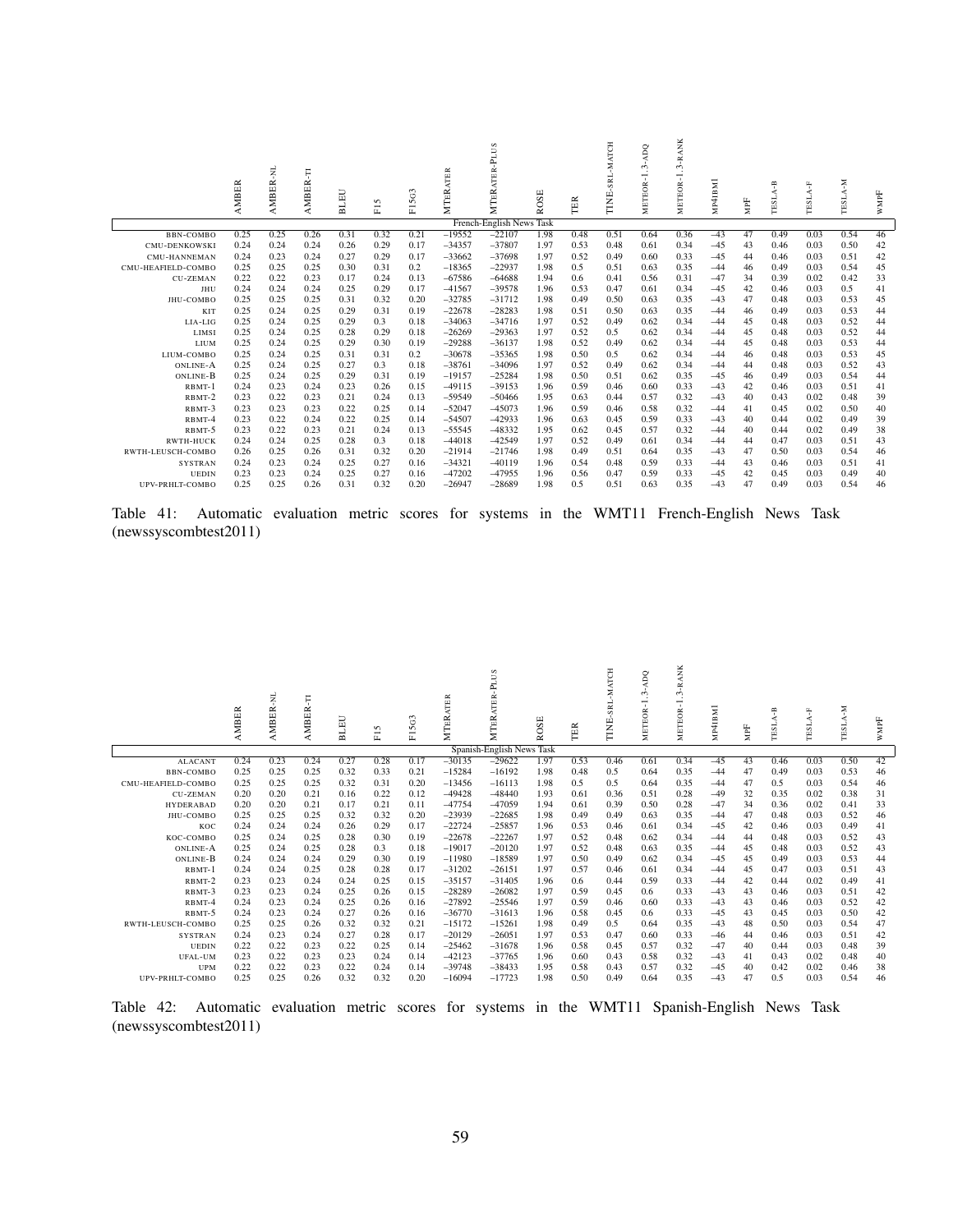|                    | <b>AMBER</b> | <b>AMBER-NL</b> | <b>AMBER-TI</b> | <b>BLEU</b>             | 5<br>$\overline{L}$ | 5G3<br>E | ROSE | TER  | -RANK<br>نې<br>METEOR-1 | MP4IBM1 | MPF | <b>WMPF</b> |
|--------------------|--------------|-----------------|-----------------|-------------------------|---------------------|----------|------|------|-------------------------|---------|-----|-------------|
|                    |              |                 |                 | English-Czech News Task |                     |          |      |      |                         |         |     |             |
| CMU-HEAFIELD-COMBO | 0.2          | 0.19            | 0.20            | 0.19                    | 0.22                | 0.12     | 2.03 | 0.62 | 0.24                    | $-62$   | 29  | 27          |
| COMMERCIAL1        | 0.16         | 0.15            | 0.16            | 0.11                    | 0.16                | 0.08     | 2.01 | 0.70 | 0.19                    | $-65$   | 22  | 21          |
| COMMERCIAL2        | 0.12         | 0.10            | 0.13            | 0.09                    | 0.15                | 0.06     | 2.00 | 0.73 | 0.18                    | $-65$   | 21  | 19          |
| <b>CU-BOJAR</b>    | 0.18         | 0.17            | 0.18            | 0.16                    | 0.2                 | 0.1      | 2.02 | 0.65 | 0.23                    | $-63$   | 26  | 24          |
| <b>CU-MARECEK</b>  | 0.18         | 0.17            | 0.18            | 0.16                    | 0.2                 | 0.1      | 2.02 | 0.65 | 0.22                    | $-63$   | 26  | 24          |
| <b>CU-POPEL</b>    | 0.17         | 0.16            | 0.18            | 0.14                    | 0.19                | 0.1      | 2.02 | 0.66 | 0.21                    | $-64$   | 25  | 23          |
| <b>CU-TAMCHYNA</b> | 0.18         | 0.17            | 0.18            | 0.15                    | 0.2                 | 0.1      | 2.02 | 0.65 | 0.22                    | $-63$   | 26  | 24          |
| <b>CU-ZEMAN</b>    | 0.17         | 0.16            | 0.17            | 0.13                    | 0.18                | 0.09     | 2.02 | 0.66 | 0.21                    | $-63$   | 23  | 22          |
| JHU                | 0.18         | 0.18            | 0.18            | 0.16                    | 0.21                | 0.11     | 2.02 | 0.63 | 0.22                    | $-63$   | 26  | 24          |
| ONLINE-B           | 0.2          | 0.19            | 0.20            | 0.2                     | 0.22                | 0.12     | 2.03 | 0.62 | 0.24                    | $-63$   | 29  | 27          |
| <b>UEDIN</b>       | 0.19         | 0.18            | 0.19            | 0.17                    | 0.21                | 0.11     | 2.03 | 0.63 | 0.23                    | $-63$   | 27  | 26          |
| UPV-PRHLT-COMBO    | 0.2          | 0.19            | 0.20            | 0.20                    | 0.23                | 0.13     | 2.03 | 0.61 | 0.24                    | $-63$   | 29  | 28          |

Table 43: Automatic evaluation metric scores for systems in the WMT11 English-Czech News Task (newssyscombtest2011)

|                     | <b>AMBER</b> | AMBER-NL | AMBER-TI | <b>BLEU</b> | S<br>Ξ | 563<br>Ξ                 | ROSE | TER  | METEOR-1.3-RANK | MP41BM1 | $\ensuremath{\mathsf{MPF}}$ | TESLA-B | TESLA-F | TESLA-M | $\ensuremath{\mathsf{w}}\xspace\ensuremath{\mathsf{m}}\xspace\ensuremath{\mathsf{P}}\xspace\ensuremath{\mathsf{F}}$ |  |
|---------------------|--------------|----------|----------|-------------|--------|--------------------------|------|------|-----------------|---------|-----------------------------|---------|---------|---------|---------------------------------------------------------------------------------------------------------------------|--|
|                     |              |          |          |             |        | English-German News Task |      |      |                 |         |                             |         |         |         |                                                                                                                     |  |
| CMU-HEAFIELD-COMBO  | 0.19         | 0.18     | 0.19     | 0.17        | 0.21   | 0.11                     | 1.96 | 0.66 | 0.39            | $-46$   | 36                          | 0.41    | 0.03    | 0.45    | 35                                                                                                                  |  |
| <b>COPENHAGEN</b>   | 0.17         | 0.17     | 0.18     | 0.14        | 0.18   | 0.09                     | 1.95 | 0.69 | 0.36            | $-47$   | 33                          | 0.38    | 0.02    | 0.42    | 32                                                                                                                  |  |
| <b>CU-TAMCHYNA</b>  | 0.17         | 0.17     | 0.18     | 0.11        | 0.18   | 0.09                     | 1.94 | 0.70 | 0.36            | $-48$   | 31                          | 0.36    | 0.02    | 0.4     | 30                                                                                                                  |  |
| <b>CU-ZEMAN</b>     | 0.16         | 0.15     | 0.16     | 0.05        | 0.17   | 0.08                     | 1.92 | 0.71 | 0.34            | $-51$   | 25                          | 0.31    | 0.02    | 0.34    | 25                                                                                                                  |  |
| DFKI-FEDERMANN      | 0.17         | 0.16     | 0.17     | 0.13        | 0.17   | 0.08                     | 1.95 | 0.71 | 0.34            | $-47$   | 33                          | 0.38    | 0.03    | 0.44    | 32                                                                                                                  |  |
| DFKI-XU             | 0.18         | 0.17     | 0.18     | 0.15        | 0.19   | 0.1                      | 1.96 | 0.68 | 0.37            | $-47$   | 35                          | 0.39    | 0.03    | 0.43    | 34                                                                                                                  |  |
| <b>ILLC-UVA</b>     | 0.15         | 0.14     | 0.15     | 0.12        | 0.18   | 0.08                     | 1.95 | 0.68 | 0.33            | $-49$   | 32                          | 0.36    | 0.02    | 0.4     | 31                                                                                                                  |  |
| <b>JHU</b>          | 0.17         | 0.17     | 0.18     | 0.14        | 0.18   | 0.09                     | 1.95 | 0.68 | 0.35            | $-47$   | 33                          | 0.37    | 0.02    | 0.42    | 32                                                                                                                  |  |
| <b>KIT</b>          | 0.18         | 0.17     | 0.18     | 0.15        | 0.19   | 0.09                     | 1.96 | 0.68 | 0.37            | $-47$   | 35                          | 0.39    | 0.03    | 0.43    | 34                                                                                                                  |  |
| KOC                 | 0.17         | 0.16     | 0.17     | 0.12        | 0.17   | 0.08                     | 1.95 | 0.69 | 0.35            | $-47$   | 32                          | 0.36    | 0.02    | 0.40    | 31                                                                                                                  |  |
| KOC-COMBO           | 0.18         | 0.17     | 0.18     | 0.15        | 0.2    | 0.1                      | 1.95 | 0.67 | 0.37            | $-47$   | 34                          | 0.38    | 0.02    | 0.42    | 33                                                                                                                  |  |
| LIMSI               | 0.18         | 0.17     | 0.18     | 0.15        | 0.19   | 0.09                     | 1.96 | 0.67 | 0.36            | $-47$   | 35                          | 0.39    | 0.03    | 0.44    | 33                                                                                                                  |  |
| LIU                 | 0.17         | 0.17     | 0.18     | 0.15        | 0.19   | 0.09                     | 1.95 | 0.68 | 0.36            | $-47$   | 34                          | 0.38    | 0.02    | 0.43    | 33                                                                                                                  |  |
| <b>ONLINE-A</b>     | 0.18         | 0.17     | 0.18     | 0.15        | 0.19   | 0.09                     | 1.96 | 0.67 | 0.37            | $-47$   | 35                          | 0.40    | 0.03    | 0.45    | 33                                                                                                                  |  |
| <b>ONLINE-B</b>     | 0.19         | 0.18     | 0.19     | 0.17        | 0.21   | 0.11                     | 1.96 | 0.65 | 0.38            | $-46$   | 36                          | 0.42    | 0.03    | 0.46    | 35                                                                                                                  |  |
| RBMT-1              | 0.17         | 0.17     | 0.18     | 0.13        | 0.18   | 0.08                     | 1.95 | 0.7  | 0.35            | $-46$   | 34                          | 0.39    | 0.03    | 0.45    | 33                                                                                                                  |  |
| RBMT-2              | 0.16         | 0.16     | 0.17     | 0.12        | 0.16   | 0.08                     | 1.94 | 0.73 | 0.33            | $-47$   | 32                          | 0.37    | 0.03    | 0.43    | 31                                                                                                                  |  |
| RBMT-3              | 0.18         | 0.17     | 0.18     | 0.14        | 0.18   | 0.09                     | 1.95 | 0.69 | 0.36            | $-46$   | 35                          | 0.39    | 0.03    | 0.46    | 34                                                                                                                  |  |
| RBMT-4              | 0.17         | 0.16     | 0.17     | 0.13        | 0.17   | 0.08                     | 1.95 | 0.70 | 0.34            | $-47$   | 33                          | 0.38    | 0.03    | 0.45    | 32                                                                                                                  |  |
| RBMT-5              | 0.17         | 0.16     | 0.17     | 0.12        | 0.17   | 0.08                     | 1.95 | 0.71 | 0.34            | $-47$   | 33                          | 0.38    | 0.03    | 0.44    | 32                                                                                                                  |  |
| <b>RWTH-FREITAG</b> | 0.17         | 0.17     | 0.17     | 0.15        | 0.19   | 0.09                     | 1.95 | 0.68 | 0.36            | $-47$   | 34                          | 0.37    | 0.02    | 0.41    | 33                                                                                                                  |  |
| <b>UEDIN</b>        | 0.17         | 0.17     | 0.18     | 0.14        | 0.18   | 0.09                     | 1.95 | 0.69 | 0.36            | $-47$   | 34                          | 0.38    | 0.02    | 0.42    | 33                                                                                                                  |  |
| <b>UOW</b>          | 0.17         | 0.16     | 0.17     | 0.13        | 0.17   | 0.08                     | 1.95 | 0.7  | 0.35            | $-47$   | 33                          | 0.37    | 0.02    | 0.42    | 32                                                                                                                  |  |
| <b>UPPSALA</b>      | 0.17         | 0.16     | 0.17     | 0.14        | 0.18   | 0.09                     | 1.95 | 0.68 | 0.35            | $-47$   | 33                          | 0.37    | 0.02    | 0.42    | 32                                                                                                                  |  |
| UPV-PRHLT-COMBO     | 0.18         | 0.18     | 0.19     | 0.17        | 0.20   | 0.10                     | 1.96 | 0.66 | 0.38            | $-46$   | 36                          | 0.4     | 0.03    | 0.44    | 35                                                                                                                  |  |
| UZH-COMBO           | 0.19         | 0.18     | 0.19     | 0.17        | 0.21   | 0.11                     | 1.96 | 0.66 | 0.38            | $-46$   | 36                          | 0.40    | 0.03    | 0.44    | 35                                                                                                                  |  |

Table 44: Automatic evaluation metric scores for systems in the WMT11 English-German News Task (newssyscombtest2011)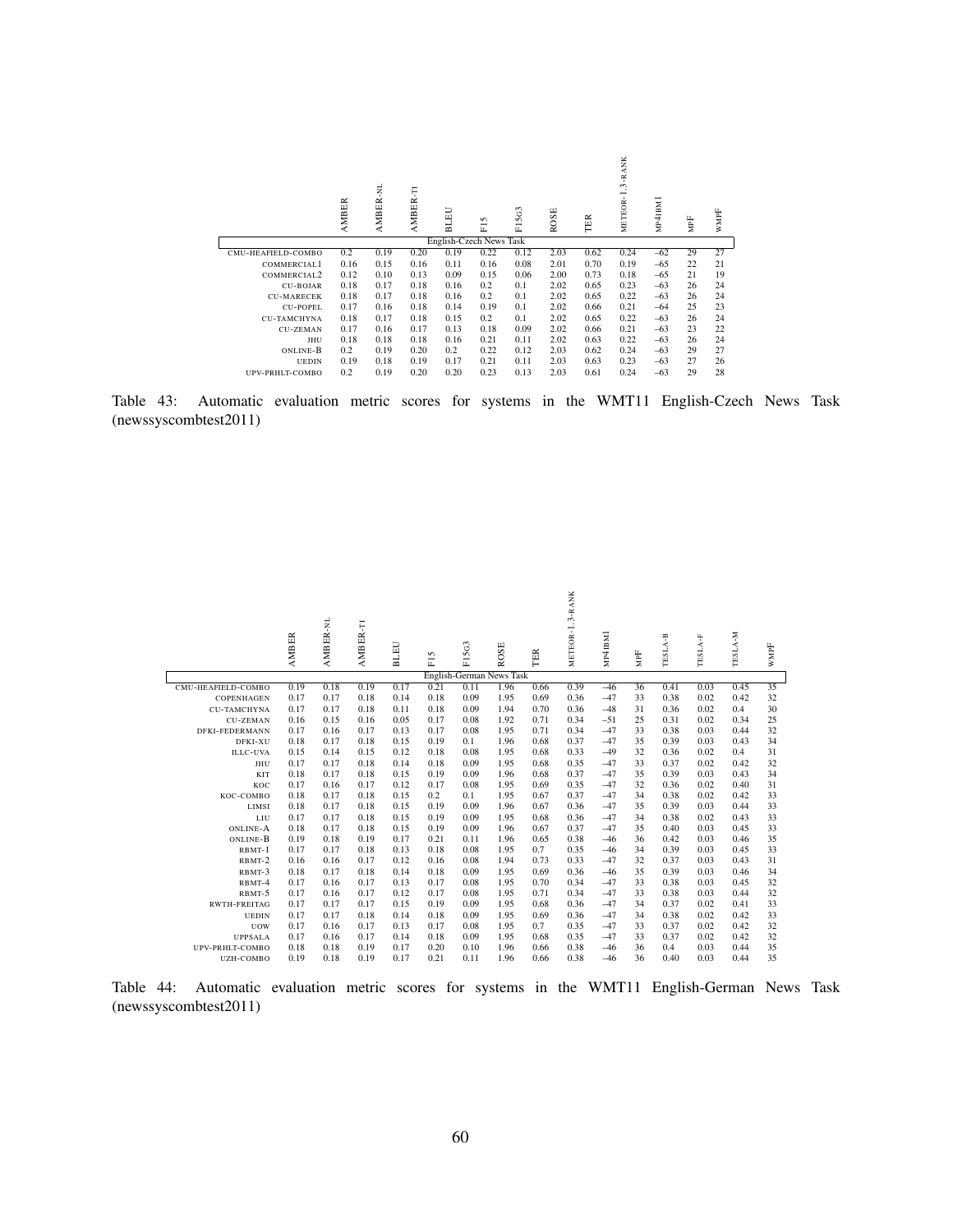|                    | AMBER | AMBER-NL | AMBER-TI | <b>BLEU</b> | 5<br>$\overline{L}$ | 563<br>E                 | ROSE | TER  | METEOR-1.3-RANK | MP4IBM1 | MPF | <b>TESLA-B</b> | TESLA-F | TESLA-M | $\ensuremath{\mathsf{WMPF}}$ |
|--------------------|-------|----------|----------|-------------|---------------------|--------------------------|------|------|-----------------|---------|-----|----------------|---------|---------|------------------------------|
|                    |       |          |          |             |                     | English-French News Task |      |      |                 |         |     |                |         |         |                              |
| CMU-HEAFIELD-COMBO | 0.25  | 0.25     | 0.26     | 0.34        | 0.35                | 0.23                     | 2.02 | 0.5  | 0.57            | $-41$   | 52  | 0.54           | $-0.01$ | 0.60    | 50                           |
| <b>CU-ZEMAN</b>    | 0.18  | 0.17     | 0.18     | 0.13        | 0.19                | 0.09                     | 1.96 | 0.68 | 0.39            | $-46$   | 35  | 0.34           | $-0.03$ | 0.40    | 33                           |
| JHU                | 0.23  | 0.23     | 0.24     | 0.27        | 0.31                | 0.19                     | 2.01 | 0.53 | 0.52            | $-43$   | 47  | 0.49           | $-0.01$ | 0.55    | 45                           |
| KIT                | 0.24  | 0.23     | 0.24     | 0.29        | 0.31                | 0.19                     | 2.01 | 0.52 | 0.53            | $-42$   | 49  | 0.51           | $-0.01$ | 0.57    | 47                           |
| <b>LATL-GENEVA</b> | 0.20  | 0.2      | 0.21     | 0.19        | 0.23                | 0.12                     | 1.99 | 0.62 | 0.44            | $-43$   | 41  | 0.44           | $-0.02$ | 0.51    | 39                           |
| LIMSI              | 0.24  | 0.24     | 0.24     | 0.3         | 0.31                | 0.19                     | 2.01 | 0.53 | 0.53            | $-41$   | 49  | 0.51           | $-0.01$ | 0.58    | 48                           |
| LIUM               | 0.24  | 0.23     | 0.24     | 0.29        | 0.31                | 0.19                     | 2.01 | 0.53 | 0.53            | $-42$   | 49  | 0.51           | $-0.01$ | 0.57    | 47                           |
| <b>ONLINE-A</b>    | 0.24  | 0.23     | 0.24     | 0.27        | 0.3                 | 0.18                     | 2.01 | 0.53 | 0.52            | $-42$   | 47  | 0.5            | $-0.01$ | 0.56    | 46                           |
| <b>ONLINE-B</b>    | 0.25  | 0.25     | 0.25     | 0.33        | 0.35                | 0.23                     | 2.02 | 0.5  | 0.56            | $-42$   | 51  | 0.53           | $-0.01$ | 0.59    | 50                           |
| RBMT-1             | 0.23  | 0.22     | 0.23     | 0.24        | 0.27                | 0.16                     | 2.00 | 0.56 | 0.5             | $-41$   | 45  | 0.48           | $-0.02$ | 0.56    | 44                           |
| RBMT-2             | 0.22  | 0.21     | 0.22     | 0.22        | 0.25                | 0.14                     | 1.99 | 0.58 | 0.47            | $-42$   | 44  | 0.46           | $-0.02$ | 0.53    | 42                           |
| RBMT-3             | 0.23  | 0.22     | 0.23     | 0.25        | 0.28                | 0.16                     | 2.00 | 0.56 | 0.5             | $-41$   | 46  | 0.48           | $-0.02$ | 0.56    | 44                           |
| RBMT-4             | 0.22  | 0.21     | 0.22     | 0.23        | 0.26                | 0.15                     | 1.99 | 0.58 | 0.47            | $-42$   | 43  | 0.45           | $-0.02$ | 0.51    | 42                           |
| RBMT-5             | 0.22  | 0.22     | 0.23     | 0.23        | 0.27                | 0.15                     | 2    | 0.57 | 0.49            | $-41$   | 45  | 0.47           | $-0.02$ | 0.55    | 43                           |
| <b>RWTH-HUCK</b>   | 0.23  | 0.23     | 0.24     | 0.29        | 0.30                | 0.18                     | 2.01 | 0.54 | 0.52            | $-42$   | 48  | 0.5            | $-0.01$ | 0.56    | 47                           |
| <b>UEDIN</b>       | 0.23  | 0.22     | 0.23     | 0.27        | 0.3                 | 0.18                     | 2.01 | 0.54 | 0.51            | $-42$   | 47  | 0.49           | $-0.01$ | 0.55    | 46                           |
| <b>UPPSALA</b>     | 0.23  | 0.22     | 0.23     | 0.27        | 0.29                | 0.17                     | 2.00 | 0.55 | 0.51            | $-42$   | 46  | 0.48           | $-0.01$ | 0.55    | 45                           |
| <b>UPPSALA-FBK</b> | 0.23  | 0.23     | 0.23     | 0.28        | 0.29                | 0.18                     | 2.01 | 0.55 | 0.51            | $-42$   | 47  | 0.49           | $-0.01$ | 0.55    | 46                           |
| UPV-PRHLT-COMBO    | 0.25  | 0.24     | 0.25     | 0.32        | 0.34                | 0.22                     | 2.02 | 0.50 | 0.55            | $-41$   | 51  | 0.53           | $-0.01$ | 0.59    | 49                           |

Table 45: Automatic evaluation metric scores for systems in the WMT11 English-French News Task (newssyscombtest2011)

|                    | <b>AMBER</b> | ž.<br>AMBER | Ę<br><b>AMBER</b> | <b>BLEU</b> | F <sub>15</sub> | F15G3                     | ROSE           | TER  | METEOR-1.3-RANK | MP4IBM1 | $\ensuremath{\mathsf{MPF}}$ | ۴<br><b>TESLA</b> | <b>TESLA-F</b> | <b>TESLA-M</b> | <b>WMPF</b> |  |
|--------------------|--------------|-------------|-------------------|-------------|-----------------|---------------------------|----------------|------|-----------------|---------|-----------------------------|-------------------|----------------|----------------|-------------|--|
|                    |              |             |                   |             |                 | English-Spanish News Task |                |      |                 |         |                             |                   |                |                |             |  |
| CEU-UPV            | 0.24         | 0.24        | 0.24              | 0.29        | 0.3             | 0.18                      | 2.01           | 0.51 | 0.55            | $-45$   | 46                          | 0.45              | 0.01           | 0.45           | 45          |  |
| CMU-HEAFIELD-COMBO | 0.26         | 0.25        | 0.26              | 0.35        | 0.34            | 0.22                      | 2.02           | 0.47 | 0.58            | $-44$   | 50                          | 0.49              | 0.01           | 0.49           | 49          |  |
| <b>CU-ZEMAN</b>    | 0.23         | 0.22        | 0.23              | 0.22        | 0.27            | 0.15                      | 1.99           | 0.55 | 0.52            | $-48$   | 39                          | 0.41              | 0.00           | 0.41           | 38          |  |
| KOC                | 0.23         | 0.23        | 0.23              | 0.25        | 0.27            | 0.16                      | $\overline{2}$ | 0.54 | 0.52            | $-46$   | 43                          | 0.42              | 0.00           | 0.43           | 42          |  |
| KOC-COMBO          | 0.25         | 0.24        | 0.25              | 0.31        | 0.32            | 0.2                       | 2.01           | 0.5  | 0.56            | $-44$   | 47                          | 0.46              | 0.01           | 0.47           | 46          |  |
| <b>ONLINE-A</b>    | 0.25         | 0.24        | 0.25              | 0.31        | 0.32            | 0.2                       | 2.01           | 0.49 | 0.56            | $-44$   | 48                          | 0.46              | 0.01           | 0.47           | 46          |  |
| ONLINE-B           | 0.25         | 0.25        | 0.25              | 0.33        | 0.32            | 0.2                       | 2.02           | 0.50 | 0.57            | $-44$   | 49                          | 0.47              | 0.01           | 0.47           | 48          |  |
| PROMT              | 0.24         | 0.23        | 0.24              | 0.28        | 0.28            | 0.17                      | 2.00           | 0.53 | 0.52            | $-45$   | 45                          | 0.44              | 0.01           | 0.46           | 43          |  |
| RBMT-1             | 0.23         | 0.23        | 0.23              | 0.25        | 0.27            | 0.16                      | $\overline{c}$ | 0.55 | 0.51            | $-45$   | 43                          | 0.42              | 0.00           | 0.44           | 42          |  |
| RBMT-2             | 0.23         | 0.22        | 0.23              | 0.25        | 0.26            | 0.15                      | 1.99           | 0.55 | 0.5             | $-44$   | 43                          | 0.41              | 0.00           | 0.42           | 41          |  |
| RBMT-3             | 0.24         | 0.23        | 0.24              | 0.28        | 0.28            | 0.17                      | 2.00           | 0.53 | 0.52            | $-44$   | 45                          | 0.43              | 0.00           | 0.45           | 43          |  |
| RBMT-4             | 0.23         | 0.22        | 0.23              | 0.26        | 0.26            | 0.16                      | 1.99           | 0.54 | 0.51            | $-44$   | 44                          | 0.42              | 0.00           | 0.43           | 42          |  |
| RBMT-5             | 0.23         | 0.22        | 0.23              | 0.24        | 0.26            | 0.15                      | 1.99           | 0.57 | 0.49            | $-45$   | 42                          | 0.41              | 0.00           | 0.43           | 41          |  |
| <b>UEDIN</b>       | 0.24         | 0.24        | 0.24              | 0.31        | 0.3             | 0.18                      | 2.01           | 0.51 | 0.55            | $-45$   | 47                          | 0.45              | 0.01           | 0.45           | 46          |  |
| <b>UOW</b>         | 0.23         | 0.23        | 0.24              | 0.28        | 0.28            | 0.16                      | 2.00           | 0.53 | 0.53            | $-45$   | 45                          | 0.42              | 0.01           | 0.43           | 44          |  |
| UOW-COMBO          | 0.25         | 0.25        | 0.25              | 0.33        | 0.32            | 0.2                       | 2.01           | 0.50 | 0.56            | $-44$   | 49                          | 0.47              | 0.01           | 0.47           | 47          |  |
| <b>UPM</b>         | 0.21         | 0.21        | 0.21              | 0.21        | 0.22            | 0.12                      | 1.98           | 0.61 | 0.47            | $-47$   | 39                          | 0.37              | 0.00           | 0.37           | 38          |  |
| <b>UPPSALA</b>     | 0.24         | 0.24        | 0.24              | 0.3         | 0.29            | 0.18                      | 2.01           | 0.51 | 0.54            | $-45$   | 46                          | 0.44              | 0.01           | 0.44           | 45          |  |
| UPV-PRHLT-COMBO    | 0.25         | 0.25        | 0.25              | 0.33        | 0.32            | 0.21                      | 2.02           | 0.49 | 0.57            | $-44$   | 49                          | 0.47              | 0.01           | 0.48           | 48          |  |
|                    |              |             |                   |             |                 |                           |                |      |                 |         |                             |                   |                |                |             |  |

Table 46: Automatic evaluation metric scores for systems in the WMT11 English-Spanish News Task (newssyscombtest2011)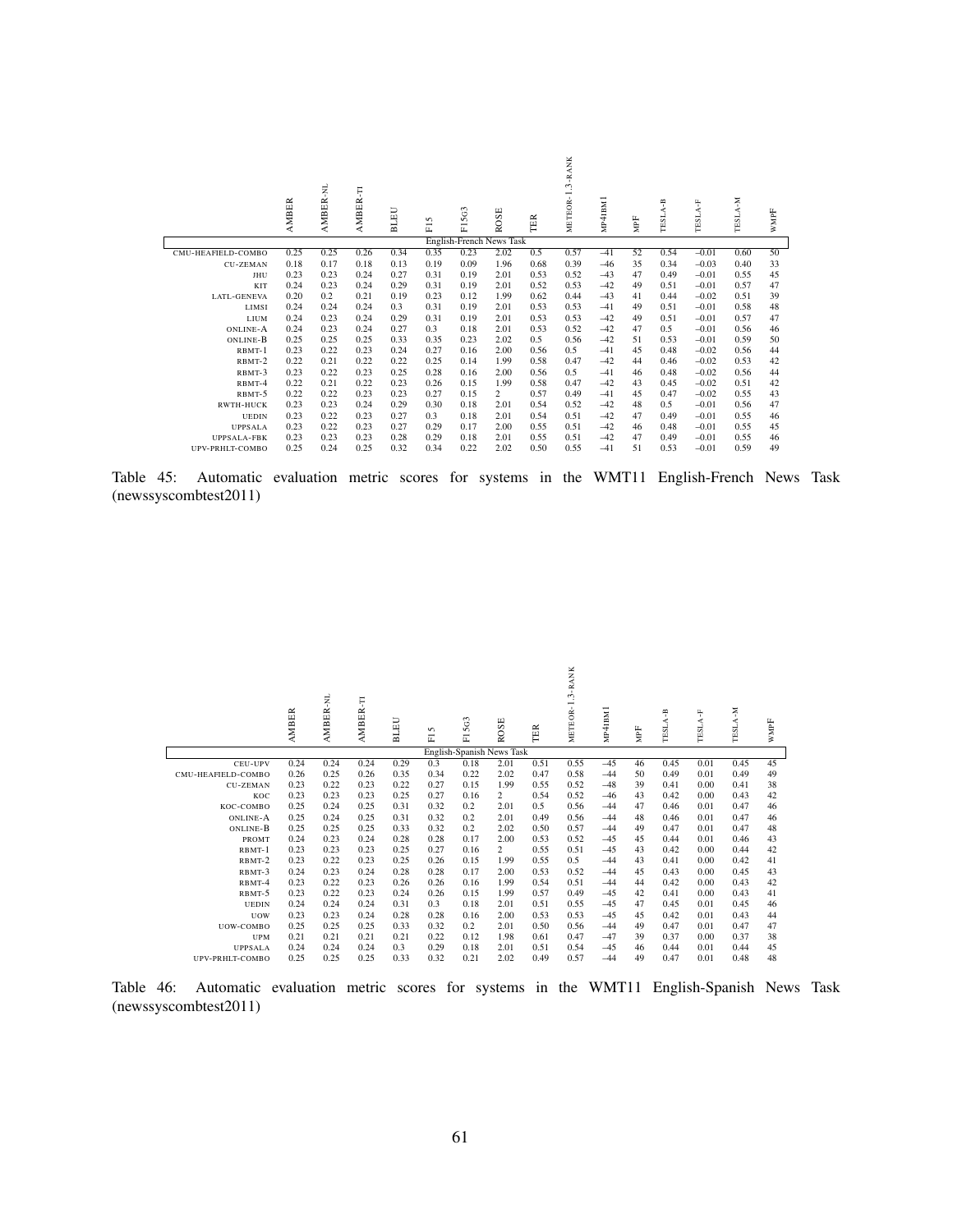|                     | $\rm E$<br>口目 | <b>MTERATER</b>                                                                                | υs<br>Ę<br><b>MTERATER</b> | ROSE | TER  | <b>ADQ</b><br>$\sim$<br>METEOR | -RANK<br>ઌ<br>-<br>$\mathbf{r}$<br>METEOR | NPF | $\mathbf{r}$<br>∢<br>ö<br>Е | SL.<br>Е | ×-<br>SLA<br>Е | WMPF |
|---------------------|---------------|------------------------------------------------------------------------------------------------|----------------------------|------|------|--------------------------------|-------------------------------------------|-----|-----------------------------|----------|----------------|------|
|                     |               | Haitian Creole (clean)-English Haitian Creole SMS Emergency Response Featured Translation Task |                            |      |      |                                |                                           |     |                             |          |                |      |
| $BM-I2R$            | 0.33          | $-6798$                                                                                        | $-4575$                    | 1.96 | 0.51 | 0.62                           | 0.34                                      | 43  | 0.44                        | 0.03     | 0.46           | 43   |
| CMU-DENKOWSKI       | 0.29          | $-6849$                                                                                        | $-6172$                    | 1.95 | 0.53 | 0.58                           | 0.32                                      | 40  | 0.39                        | 0.02     | 0.40           | 39   |
| CMU-HEAFIELD-COMBO  | 0.32          | $-6188$                                                                                        | $-4347$                    | 1.96 | 0.51 | 0.61                           | 0.34                                      | 42  | 0.43                        | 0.03     | 0.45           | 42   |
| CMU-HEWAVITHARANA   | 0.28          | $-6523$                                                                                        | $-6341$                    | 1.95 | 0.57 | 0.57                           | 0.32                                      | 39  | 0.38                        | 0.02     | 0.40           | 38   |
| <b>HYDERABAD</b>    | 0.14          | $-7548$                                                                                        | $-8502$                    | 1.92 | 0.66 | 0.50                           | 0.28                                      | 26  | 0.3                         | 0.02     | 0.30           | 26   |
| KOC                 | 0.23          | $-6490$                                                                                        | $-9020$                    | 1.94 | 0.67 | 0.49                           | 0.27                                      | 36  | 0.32                        | 0.02     | 0.34           | 35   |
| KOC-COMBO           | 0.29          | $-4901$                                                                                        | $-5349$                    | 1.95 | 0.57 | 0.56                           | 0.31                                      | 39  | 0.38                        | 0.02     | 0.4            | 39   |
| LIU                 | 0.27          | $-6526$                                                                                        | $-6078$                    | 1.95 | 0.59 | 0.56                           | 0.31                                      | 38  | 0.38                        | 0.02     | 0.39           | 37   |
| <b>UMD-EIDELMAN</b> | 0.26          | $-4407$                                                                                        | $-6215$                    | 1.95 | 0.57 | 0.55                           | 0.31                                      | 38  | 0.37                        | 0.02     | 0.4            | 37   |
| UMD-HU              | 0.22          | $-6379$                                                                                        | $-7460$                    | 1.94 | 0.59 | 0.51                           | 0.28                                      | 35  | 0.36                        | 0.02     | 0.39           | 34   |
| <b>UPPSALA</b>      | 0.27          | $-5497$                                                                                        | $-6754$                    | 1.95 | 0.59 | 0.54                           | 0.3                                       | 38  | 0.36                        | 0.02     | 0.39           | 37   |
| UPV-PRHLT-COMBO     | 0.32          | $-6896$                                                                                        | $-5968$                    | 1.96 | 0.53 | 0.6                            | 0.33                                      | 42  | 0.41                        | 0.02     | 0.43           | 41   |

Table 47: Automatic evaluation metric scores for systems in the WMT11 Haitian Creole (clean)-English Haitian Creole SMS Emergency Response Featured Translation Task (newssyscombtest2011)

|                     | 凹<br>Б | <b>ATER</b><br>MT <sub>ER</sub> | S<br>ፚ<br>ATER-<br>MTER.                                                                     | ROSE | TER  | g<br>$\sim$<br>-<br>METEOR | ž<br>$\sim$<br>$\sim$<br><b>TEOR</b><br>ш | MPF | TESL | ш<br>51<br>Е | Σ<br>TESI | WMPF |
|---------------------|--------|---------------------------------|----------------------------------------------------------------------------------------------|------|------|----------------------------|-------------------------------------------|-----|------|--------------|-----------|------|
|                     |        |                                 | Haitian Creole (raw)-English Haitian Creole SMS Emergency Response Featured Translation Task |      |      |                            |                                           |     |      |              |           |      |
| $BM-I2R$            | 0.29   | $-3885$                         | $-3017$                                                                                      | 1.96 | 0.57 | 0.57                       | 0.32                                      | 39  | 0.42 | 0.02         | 0.44      | 38   |
| CMU-DENKOWSKI       | 0.25   | $-3965$                         | $-3905$                                                                                      | 1.95 | 0.60 | 0.53                       | 0.3                                       | 35  | 0.38 | 0.02         | 0.4       | 35   |
| CMU-HEAFIELD-COMBO  | 0.28   | $-3057$                         | $-2588$                                                                                      | 1.96 | 0.57 | 0.57                       | 0.32                                      | 39  | 0.42 | 0.02         | 0.44      | 38   |
| CMU-HEWAVITHARANA   | 0.25   | $-3701$                         | $-3824$                                                                                      | 1.95 | 0.61 | 0.53                       | 0.3                                       | 35  | 0.37 | 0.02         | 0.39      | 35   |
| <b>JHU</b>          | 0.14   | $-3207$                         | $-4279$                                                                                      | 1.92 | 0.74 | 0.43                       | 0.24                                      | 26  | 0.30 | 0.02         | 0.32      | 26   |
| LIU                 | 0.25   | $-3447$                         | $-3445$                                                                                      | 1.95 | 0.60 | 0.54                       | 0.30                                      | 36  | 0.38 | 0.02         | 0.4       | 35   |
| <b>UMD-EIDELMAN</b> | 0.24   | $-2826$                         | $-3754$                                                                                      | 1.94 | 0.64 | 0.52                       | 0.29                                      | 34  | 0.36 | 0.02         | 0.39      | 34   |
| UPV-PRHLT-COMBO     | 0.28   | $-3591$                         | $-3370$                                                                                      | 1.95 | 0.58 | 0.56                       | 0.32                                      | 38  | 0.4  | 0.02         | 0.42      | 38   |

Table 48: Automatic evaluation metric scores for systems in the WMT11 Haitian Creole (raw)-English Haitian Creole SMS Emergency Response Featured Translation Task (newssyscombtest2011)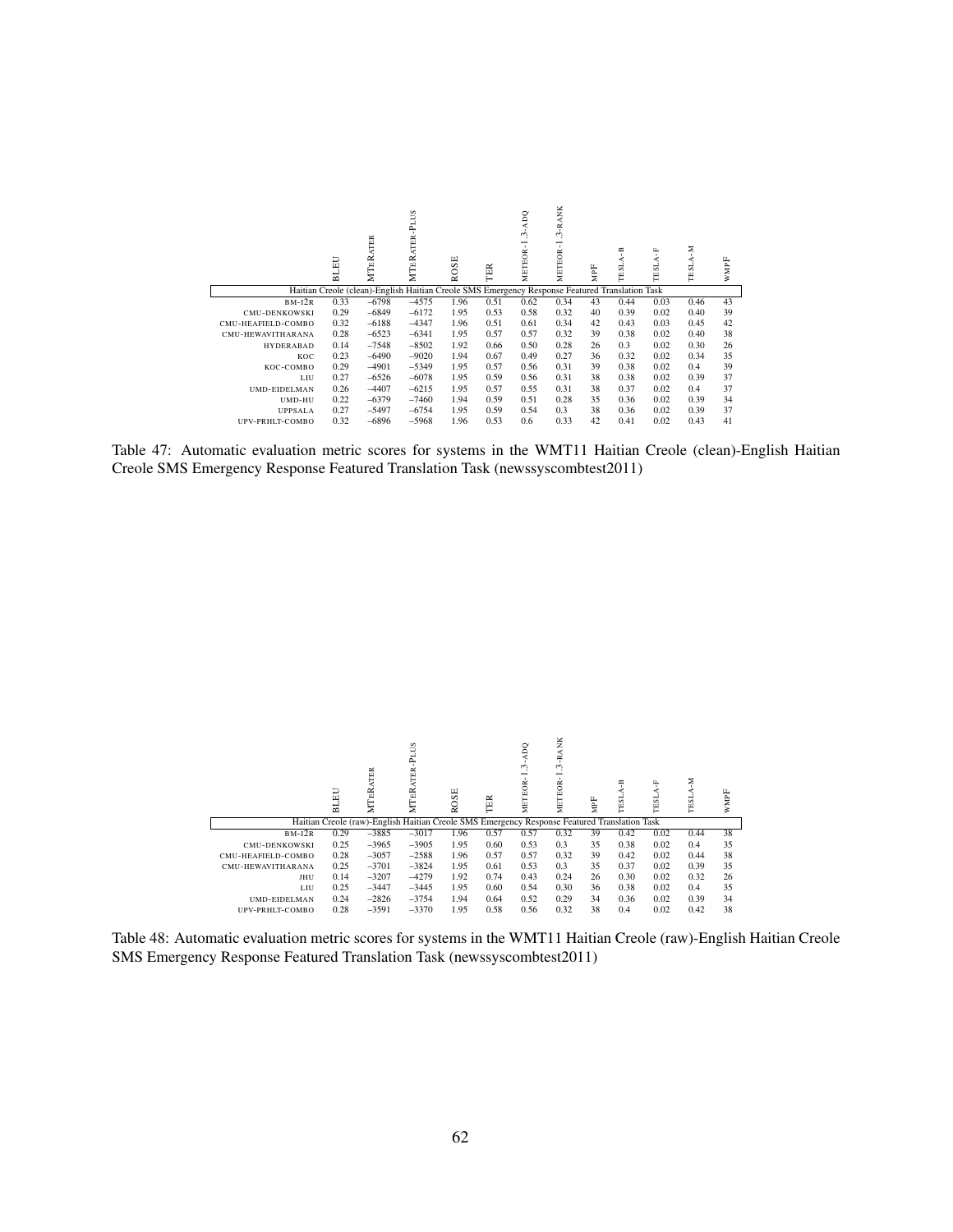|                                                       |       | ALL COMPARISONS |          |       | <b>NO REF COMPARISONS</b> |          |
|-------------------------------------------------------|-------|-----------------|----------|-------|---------------------------|----------|
|                                                       | P(A)  | P(E)            | $\kappa$ | P(A)  | P(E)                      | $\kappa$ |
| Czech-English, individual systems                     | 0.591 | 0.354           | 0.367    | 0.535 | 0.343                     | 0.293    |
| English-Czech, individual systems                     | 0.608 | 0.359           | 0.388    | 0.552 | 0.350                     | 0.312    |
| German-English, individual systems                    | 0.562 | 0.377           | 0.298    | 0.536 | 0.370                     | 0.264    |
| English-German, individual systems                    | 0.564 | 0.352           | 0.327    | 0.528 | 0.348                     | 0.276    |
| Spanish-English, individual systems                   | 0.695 | 0.398           | 0.493    | 0.683 | 0.393                     | 0.477    |
| English-Spanish, individual systems                   | 0.574 | 0.343           | 0.352    | 0.548 | 0.339                     | 0.317    |
| French-English, individual systems                    | 0.616 | 0.367           | 0.393    | 0.584 | 0.361                     | 0.349    |
| English-French, individual systems                    | 0.631 | 0.382           | 0.403    | 0.603 | 0.376                     | 0.363    |
| European languages, individual systems                | 0.601 | 0.362           | 0.375    | 0.561 | 0.355                     | 0.320    |
| Czech-English, system combinations                    | 0.700 | 0.334           | 0.549    | 0.577 | 0.369                     | 0.329    |
| English-Czech, system combinations                    | 0.812 | 0.348           | 0.711    | 0.696 | 0.392                     | 0.500    |
| German-English, system combinations                   | 0.675 | 0.353           | 0.498    | 0.629 | 0.341                     | 0.437    |
| English-German, system combinations                   | 0.608 | 0.346           | 0.401    | 0.547 | 0.334                     | 0.320    |
| Spanish-English, system combinations                  | 0.638 | 0.335           | 0.456    | 0.604 | 0.359                     | 0.382    |
| English-Spanish, system combinations                  | 0.657 | 0.335           | 0.485    | 0.603 | 0.371                     | 0.369    |
| French-English, system combinations                   | 0.654 | 0.336           | 0.479    | 0.608 | 0.336                     | 0.410    |
| English-French, system combinations                   | 0.678 | 0.352           | 0.503    | 0.595 | 0.339                     | 0.388    |
| European languages, system combinations               | 0.671 | 0.335           | 0.505    | 0.598 | 0.342                     | 0.389    |
| Haitian (Clean)-English, individual systems           | 0.693 | 0.364           | 0.517    | 0.640 | 0.353                     | 0.443    |
| Haitian (Raw)-English, individual systems             | 0.689 | 0.357           | 0.517    | 0.639 | 0.344                     | 0.450    |
| Haitian-English, individual systems                   | 0.691 | 0.362           | 0.516    | 0.639 | 0.350                     | 0.446    |
| Haitian (Clean)-English, system combinations          | 0.770 | 0.367           | 0.636    | 0.645 | 0.333                     | 0.468    |
| Haitian (Raw)-English, system combinations            | 0.745 | 0.345           | 0.611    | 0.753 | 0.361                     | 0.613    |
| Haitian-English, system combinations                  | 0.761 | 0.358           | 0.628    | 0.674 | 0.335                     | 0.509    |
| Tunable metrics task (Urdu-English)                   | 0.692 | 0.337           | 0.535    | 0.641 | 0.363                     | 0.437    |
| WMT10 (European languages, individual vs. individual) | 0.663 | 0.394           | 0.445    | 0.620 | 0.385                     | 0.382    |
| WMT10 (European languages, combo vs. combo)           | 0.728 | 0.344           | 0.586    | 0.629 | 0.334                     | 0.443    |
| WMT10 (European languages, individual vs. combo)      | N/A   | N/A             | N/A      | 0.634 | 0.360                     | 0.428    |
| WMT10 (European languages, all systems)               | 0.658 | 0.374           | 0.454    | 0.626 | 0.367                     | 0.409    |

INTER-ANNOTATOR AGREEMENT (I.E. ACROSS ANNOTATORS)

Table 49: Inter-annotator agreement rates, for the various manual evaluation tracks of WMT11, broken down by language pair. The highlighted rows correspond to rows in the top half of Table 7. See Table 50 below for detailed *intra*-annotator agreement rates.